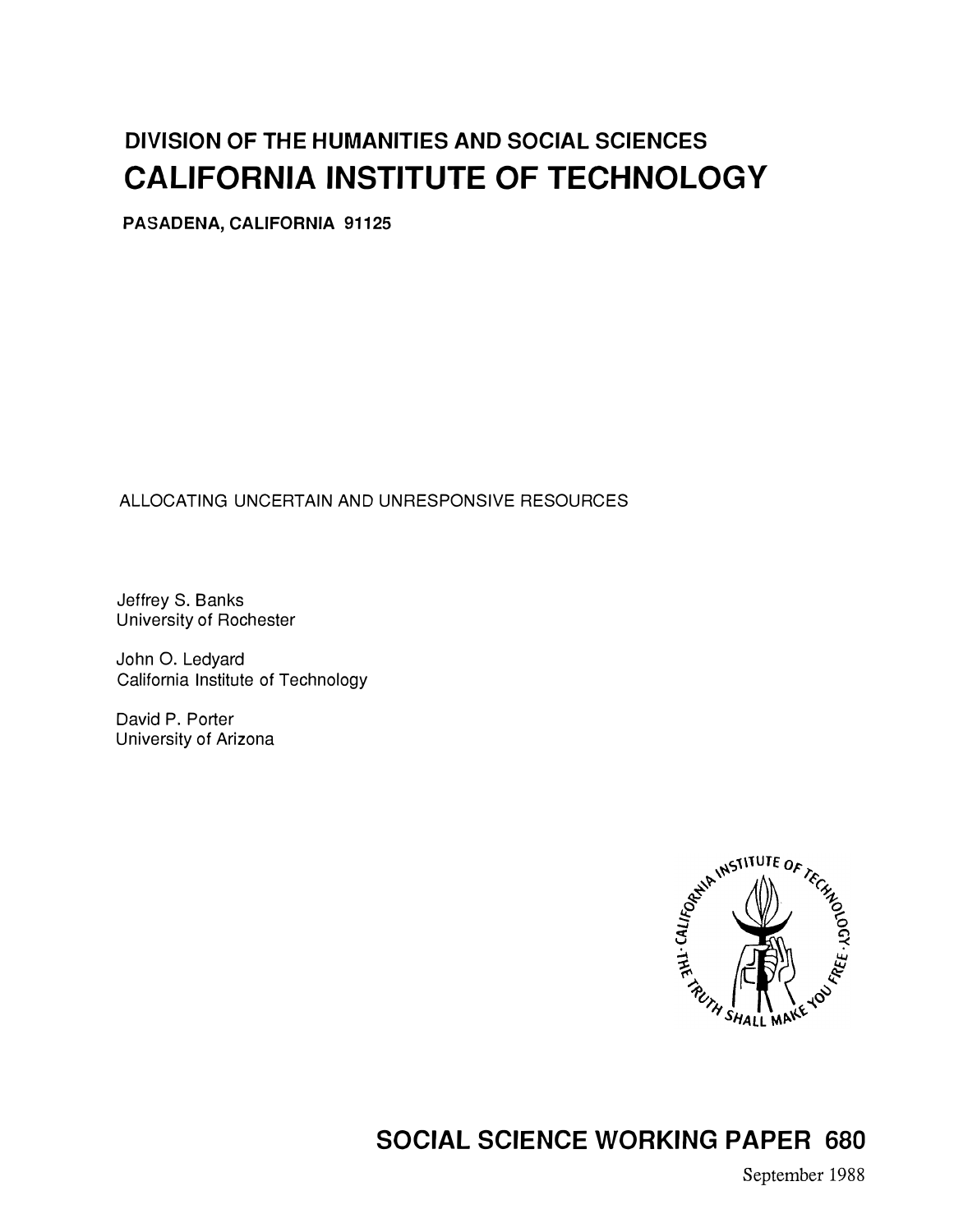#### ALLOCATING UNCERTAIN AND UNRESPONSIVE RESOURCES

Jeffrey S. Banks University of Rochester

John 0. Ledyard California Institute of Technology

> David P. Porter University of Arizona

#### ABSTRACT

We identify an important class of economic problems that arise naturally in several applications: the allocation of multiple resources when there are uncertainties in demand or supply, unresponsive supplies (no inventories and fixed capacities), and significant demand indivisibilities (rigidities). Examples of such problems include scheduling job shops, airports or super-computers, zero-inventory planning, and the allocation and pricing of NASA's planned Space Station. We show that the two most common organizations used to deal with this problem, markets and administrative procedures, can perform at very low efficiencies (60-65 percent efficiency in a seemingly robust example). Thus, there is a need to design new mechanisms that more efficiently allocate resources in these environments. We develop and analyze two that arise naturally from auctions used in the allocation of single dimensional goods. These new mechanisms involve computer assisted coordination made possible by the existence of networked computers. Both mechanisms significantly improve on the performance of both administrative and market procedures.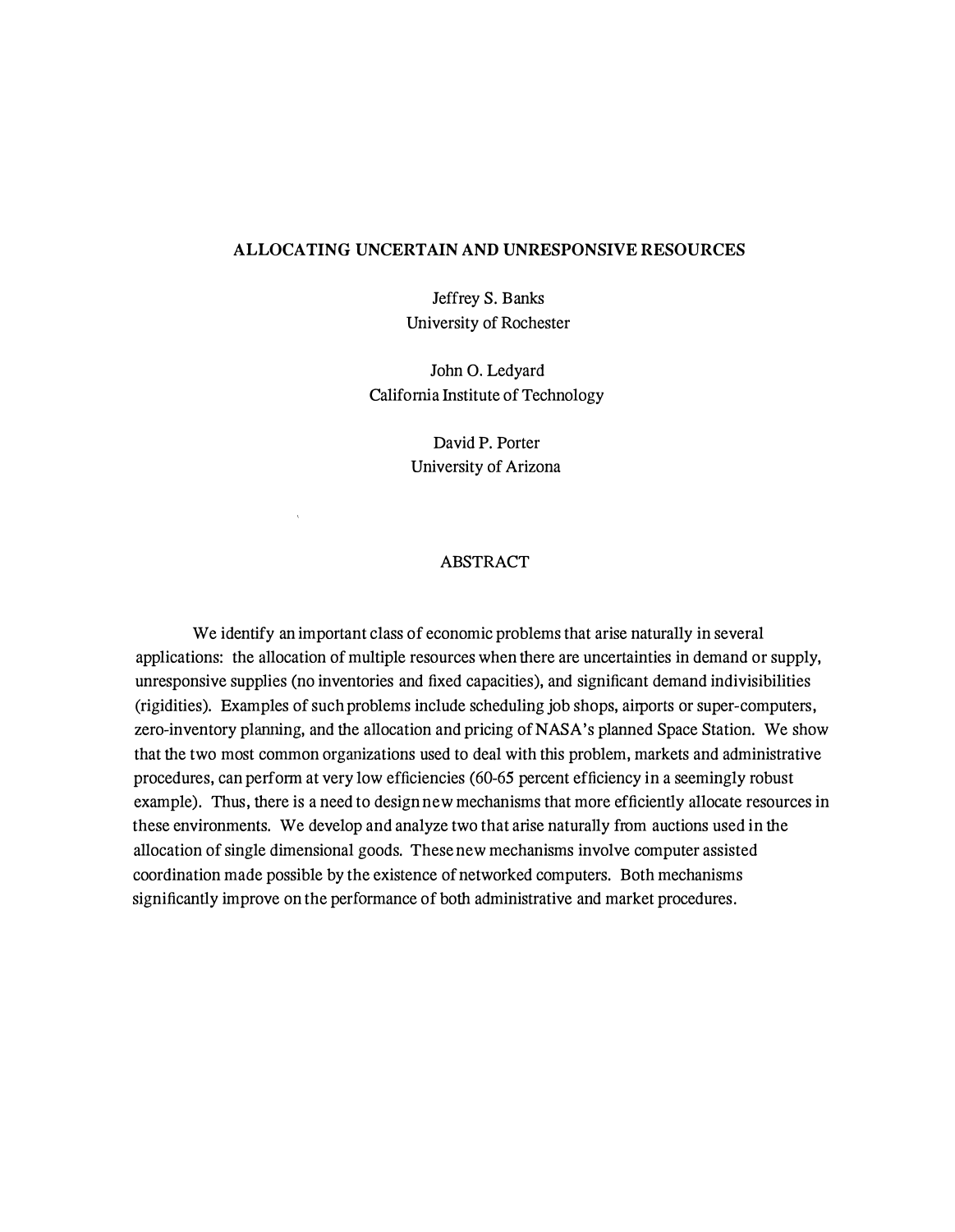#### ALLOCATING UNCERTAIN AND UNRESPONSIVE RESOURCES<sup>1</sup>

Jeffrey S. B anks, John 0. Ledyard and David P. Porter

#### I. INTRODUCTION

Short-run demand and supply imbalances are pervasive in markets and other organizations. The economic impact of these imbalances is exacerbated when the supply cannot be inventoried or quickly changed and when there are indivisibilities in demand so that it is impossible to react to the shocks. Indivisibilities imply that reactions by economic agents are not smooth, creating a coordination problem which becomes increasingly severe as the number of commodities increases. The combination of uncertainty, indivisibilities, and unresponsive supply creates an important economic allocation problem which is not amenable to standard methods of analysis.

One example of this problem is found in airport scheduling and the allocation of takeoff/landing slots. Weather and mechanical failures create uncertainty. Indivisibilities in demand occur because the arrival or departure of a single airplane requires a fixed capacity for a slot, baggage handling, a gate, parking, etc. These capacities are not quickly adjusted. The method by which resources are allocated in this situation can have a significant effect on efficiency both through the direct allocation and the decisions of users of the system as to which aircraft to fly and when.

Another example, which motivated the research we report here, is the planned earth-orbiting Space Station of NASA. The Station is to be an integrated facility providing a variety of services (e.g. data management, manpower, pressurized volume) to users over time. This will be a pioneer project with many new and untested technologies.<sup>2</sup> The performance of the Station and the resources it will be able to supply to users will be subject to considerable uncertainty over its lifetime. On the demand side, users will design and develop payloads which will consume station resources in varying degrees of intensity. Once designed and built there is little scope for substitution. Thus, the overall Space Station allocation problem will involve the selection of users and the scheduling (manifesting) of discrete payload demands within the uncertain and unresponsive operating capacities of the system. The processes by which allocations are chosen will affect payload designs and the ultimate rewards from the use of the Space Station.<sup>3</sup>

Other examples include super-computer scheduling, natural gas pipeline networks, electric power grids, NASA's deep space network, job shop scheduling, and attempts to coordinate production schedules so that one is perpetually in a state of "zero inventories". Each involves uncertainty in demand or supply (usually correlated across commodities), indivisibilities in demand, unresponsive supply, and non-storable commodities. Some of these features are stronger in some examples than in others<sup>4</sup> but all are potentially present, especially over short periods of time.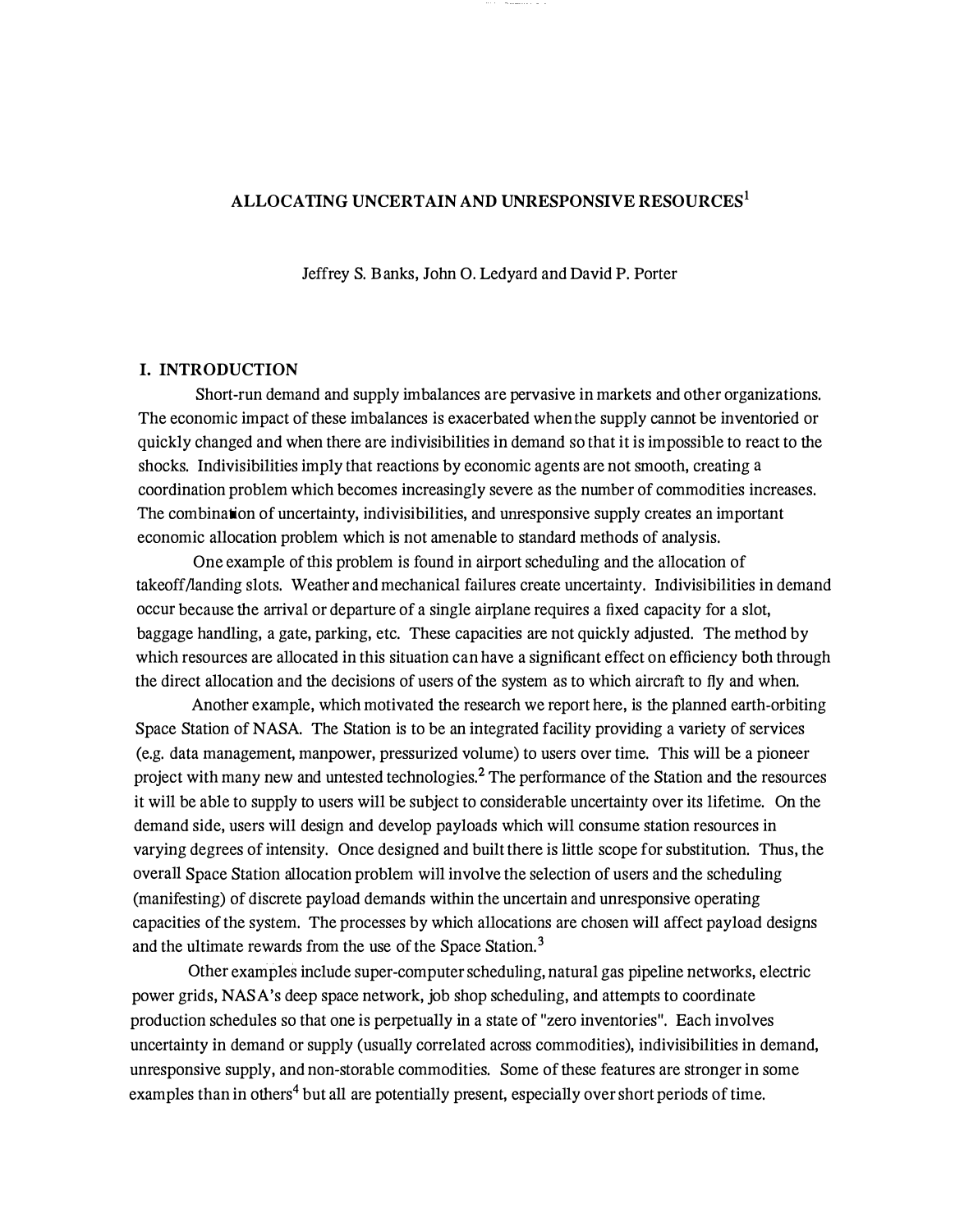Two generic fonns of economic organization have usually been brought to bear on this economic problem: markets and administrative procedures. With markets, property rights are defined, initial endowments assigned, and contingent contracts created and freely traded either through organized markets or in a more dispersed manner as in wholesale-retail relationships. Job shop scheduling in manufacturing is generally organized the latter way. With administrative procedures, an apparently more centralized method is created to solve the coordination and timing problems. Gas pipe-lines are regulated.<sup>5</sup> Airports are managed through complex committees.<sup>6</sup> The Space Transportation System (sometimes called STS or The Space Shuttle) and its resources are allocated through a complex system of hierarchical committees and detailed administrative rules.<sup>7</sup> Every economist is trained to expect the inefficiencies, inherent in the centrally administered approach to allocation, which arise from differential information, inappropriate incentives, and the existence of veto groups. What may not be obvious to some is that, in the environments we have described, markets can suffer similar inefficiencies. The technical reason is the existence of nonconvexities (optimal allocations cannot be supported as equilibria even with complete contingent contracts) which means that market clearing prices do not exist. The intuitive reason, obvious to most engineers, is that attempts at quick coordination across multiple dimensions through unconnected markets is not stable because feedback through prices and (random) rationing can be misleading. It may not even be possible to be good on average. Consider the following quote from Koopmans and Beckman (1957):

"In the light of the practical and theoretical importance of indivisibilities, it may seem surprising that we possess so little in the way of successful formal analysis of production problems involving indivisible resources. However, the mathematical difficulties that arise in attempts to construct a general theory of allocation of indivisible resources have so far seemed quite formidable. Perhaps the best chance of progress lies in isolating for detailed study a few limited but well defined problems, proceeding gradually from crude simplicity and artificiality to more realistic complexity."

This quote retains its validity today and captures the spirit of our approach. In what follows we have focused on a "limited but well-defined problem" which is crudely simple but which we feel captures the phenomena we want to analyze. We examine the perfonnance of "well-defined but simple" versions of the economic organizations identified above as markets and administrative procedures and find them wanting. We then develop and design other organizations, adapted from known principles in single-dimension problems, which employ a form of computer assisted coordination to significantly improve on that performance. We feel that one of these mechanisms strongly merits further study.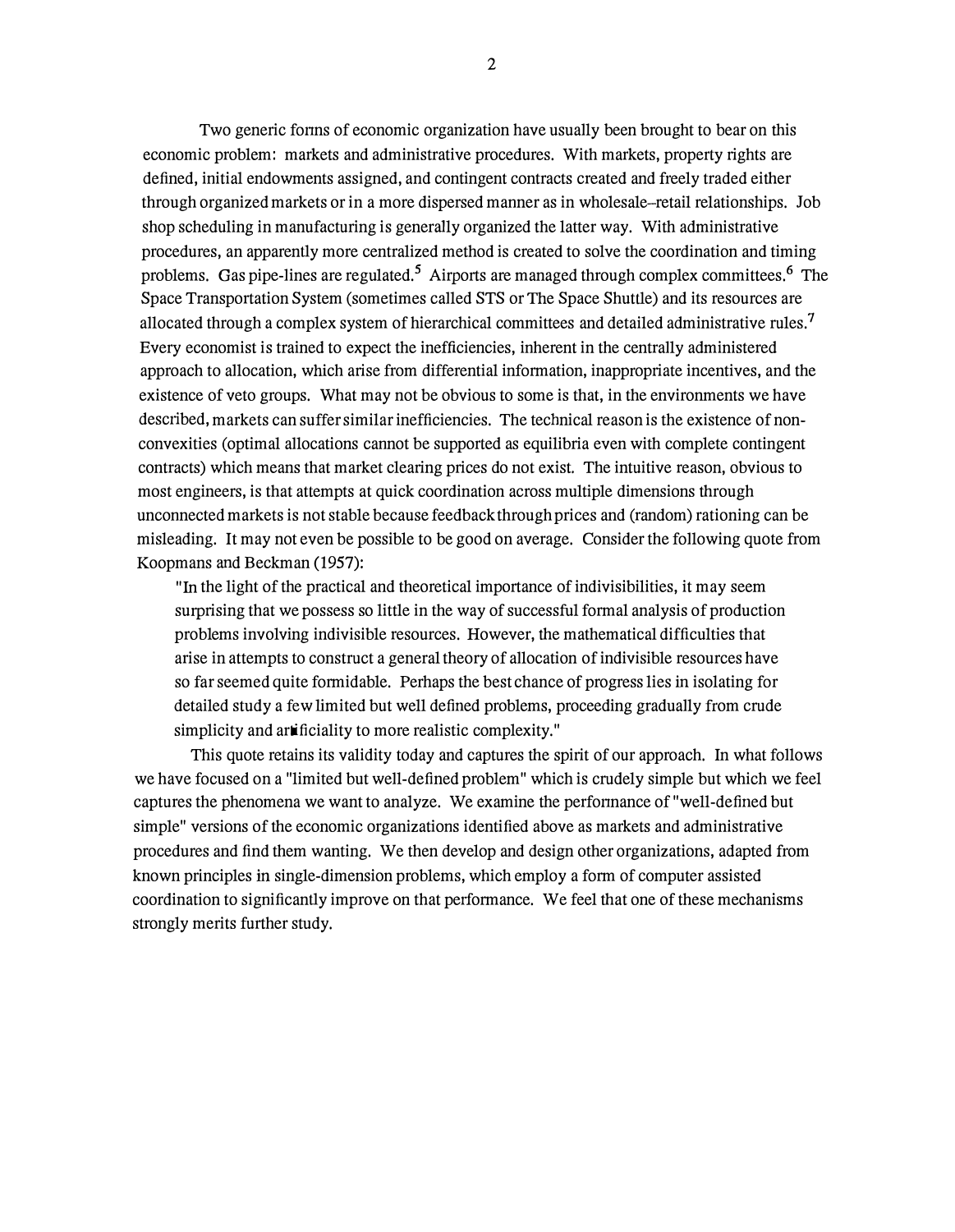#### II. A SIMPLE ENVIRONMENT

It is fairly easy to describe the general structure of the class of problems we are interested in. It is easier, however, to understand the practical difficulties created for economic organization, in the presence of multiple decision makers with differential information, through the use of an example. A simplistic but representative version of the economic problem arises in the allocation of STS resources. Agents from the private and public sectors design and build payloads such as commercial satellites or scientific experiments. These payloads are then integrated into a Shuttle which is launched into low earth orbit. Once in orbit, the payloads use resources supplied by the Shuttle, such as power and manpower, to successfully complete their missions. To keep the example simple, suppose there are two shuttles, A and B, to be launched on two dates, 1 and 2, where any particular launch may be delayed. Further, suppose each Shuttle provides resources  $\overline{v} \in \mathbb{R}_+^K$  with a successful launch. [Included in K are available power and manpower on orbit as well as volume-in the Shuttle-and the mass that will be lifted.] The situation is summarized in Table 1.

A natural next modeling step would be to assign probabilities to the states and think of this as a random supply problem. But allocations cannot be made solely contingent on the state because at the time A launches on date 1 it is still unknown whether B will launch on date 2. It is necessary to explicitly consider the time structure in an event-tree. We have drawn this in Figure 1 where  $A =$ "A launches,"  $B = "B$  launches," and  $N = "L$ aunch Delayed". The states of the world as described in Table 1 remain as events 1, 2, 3, 4 and two additional events have been identified to recognize the effect of the timing of information. Allocations, supplies, and demands are specified contingent on events. Thus, supply is modeled as a function  $y : E \to \mathbb{R}^K$  where  $E = \{1, \ldots, 6\}$ ,  $y(1) = y(3) = y(5) = y$ , and  $y(2) = y(4) = y(6) = 0$ .

We assume the probability of any launch is common knowledge and represent the probability of an event e in  $E$  as  $\eta(e)$ . For example,  $\eta(1)$  is "the probability that B launches at time 2 given that A launched at time 1." Thus,  $\eta(1) + \eta(2) = 1$ ,  $\eta(3) + \eta(4) = 1$ , and  $\eta(5) + \eta(6) = 1$ .

The demand side is almost as simple. At time 0, each agent  $i = 1, \ldots, I$  picks a payload design  $a^i$  from a set of possible designs  $A^i$ . To minimize notation we will index designs by their resource requirements. Thus,  $A^i \subseteq \mathbb{R}_+^K$ . A (contingent) allocation to i is a vector  $x^{i} = \langle x_{1}^{i}, \ldots, x_{6}^{i} \rangle$ , where  $x_{e}^{i} \in \mathbb{R}_{+}^{K}$  is the allocation of resources to i to be delivered if and only if event e occurs. The utility i gets from the design-allocation vector  $(a^i, x^i)$  is based on the assumption that  $i$  is a risk-neutral von-Neumann-Morgenstern expected utility maximizer whose preferences are quasi-linear in a commodity we will call money. Let

$$
U^{i}(a^{i}, x^{i}) = G^{i}(a^{i}) \left[\sum_{e \in E} \gamma^{i}(a^{i}, x_{e}^{i}, e)\right]
$$

where 
$$
\gamma^{i}(a^{i}, x_{e}^{i}, e) = \begin{cases} \eta(e) & \text{if } x_{e}^{i} \ge a^{i} \\ 0 & \text{otherwise} \end{cases}
$$

and  $G^{i}(a^{i})$  are the net benefits of the payload design  $a^{i}$  if the launch is successful. If i pays  $b^{i}$  for the contingent allocation  $x^{i}$  with design  $a^{i}$ , *i* attains an *ex ante* expected utility at time 0 of  $U^{i}(a^{i}, x^{i}) - b^{i}$ . Finally, we require that  $x_1^{i} \cdot x_5^{i} = 0$  since a payload may launch only once.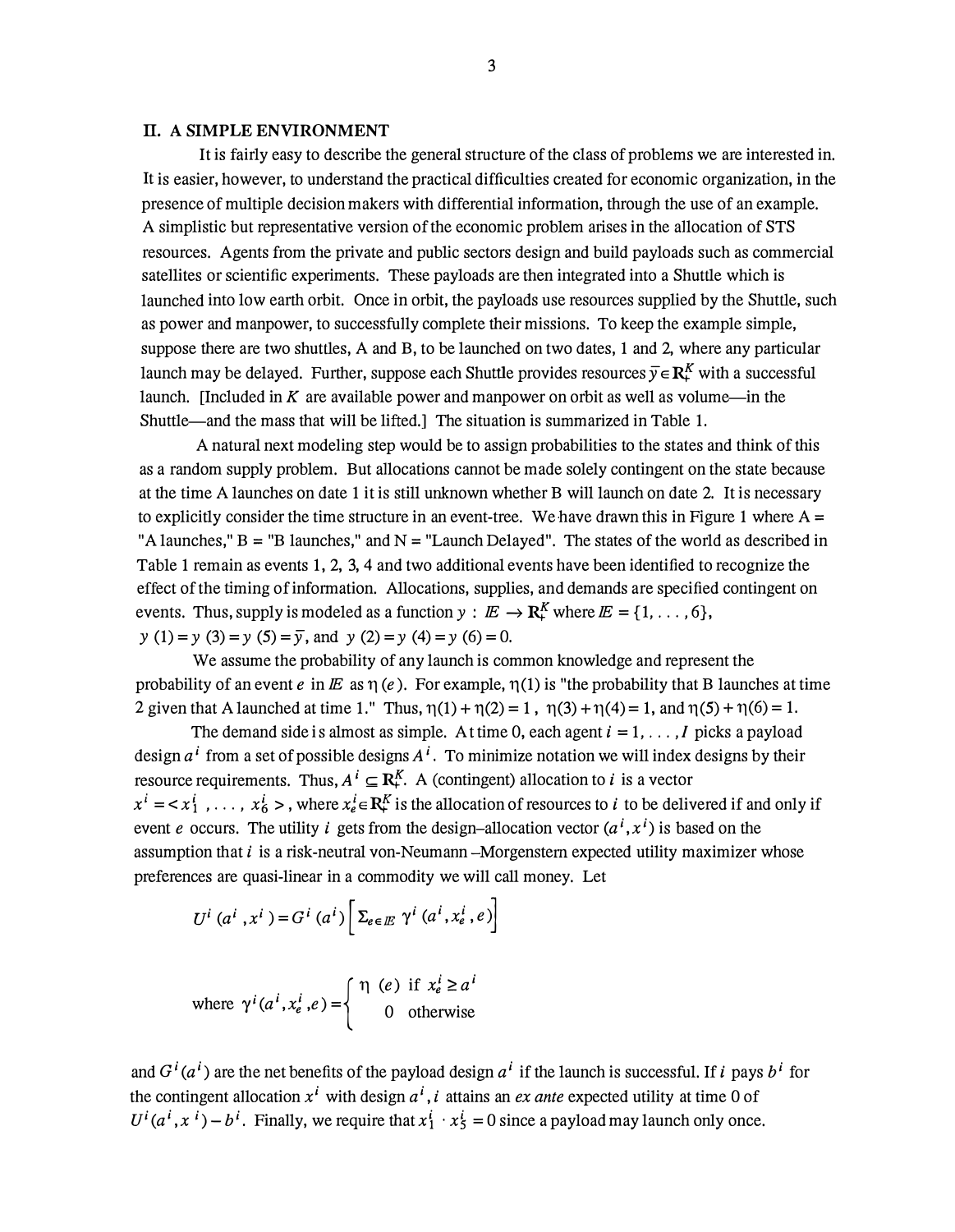To summarize, the environment is given by the event-tree in Figure 1, the supply function y (·), the design sets  $A^i$ , the benefit functions  $G^i$  ( $a^i$ ), and the restrictions  $x_1^i \cdot x_5^i = 0$  for all i. The uncertain and unresponsive supply is found in  $y(\cdot)$  and  $\eta(\cdot)$ . Indivisibilities enter in two ways. First, the constraint, that  $x_1^i \cdot x_5^i = 0$ , is locational in nature (see Koopmans and Beckman (1957)) since i can consume only in event 1 or 5 but not both. This creates a non-convexity in the consumption sets. Second, once  $a^i$  is chosen there is no flexibility and, thus, i demands only a single fixed amount in each market. This creates a threshold non-convexity in utility.

To evaluate the performance of alternative institutions in this environment, we must use a performance target to identify those (contingent) allocations which are considered to be desirable. Our choice for a target is the set of *ex ante* Pareto-optimal allocations.<sup>8</sup> That is, we consider the maximization of social value from a perspective prior to any realization of supply—at time 0, the top of Figure 1. Because all agents are assumed to have quasi-linear, risk-neutral utility functions and the same, correct objective beliefs about the probabilities of each event, ex ante Pareto-optimal allocations are equivalent to solutions to the following mixed integer, non-linear programming problem; choose  $a, \beta, x$  to

maximize 
$$
\Sigma_{i=1}^{f} G^{i}(a^{i}) \Sigma_{e} \beta^{i}(e) \eta(e)
$$

subject to

| $\Sigma_{i=1}^I \beta^i(e) a^i \leq y(e)$ | ∀е                     |
|-------------------------------------------|------------------------|
| $\beta^{i}(1)\beta^{i}(5)=0$              | ∀i                     |
| $\beta^{i}(e) = 0$ or 1                   | $\forall i, \forall e$ |
| $x_e^i = \beta^i$ (e) $a^i$               | $\forall i, \forall e$ |
| $a^i \in A^i$                             | $\forall i$ .          |

The allocation problem is to devise a method to find an optimal allocation when only  $i$ knows  $\lt A^i$ ,  $G^i$  ( $\cdot$ ) >.

If a single agent possessed all the information they could, in principle, solve this problem and compute the optimal contingent allocations. In practice this is a multiple knapsack problem whose complexity increases dramatically in the number of commodities and number of users. If the information is dispersed and knowledge is privately held by  $i$  then this information must be communicated in some way to the others so that the optimization problem can be solved. Further, this communication must occur prior to the realization of  $e$ . Economists now realize that, at the very least, this involves an incentive problem. For the environments we are most interested in we feel there is also a communication problem. It is not possible in practice (with bounded communications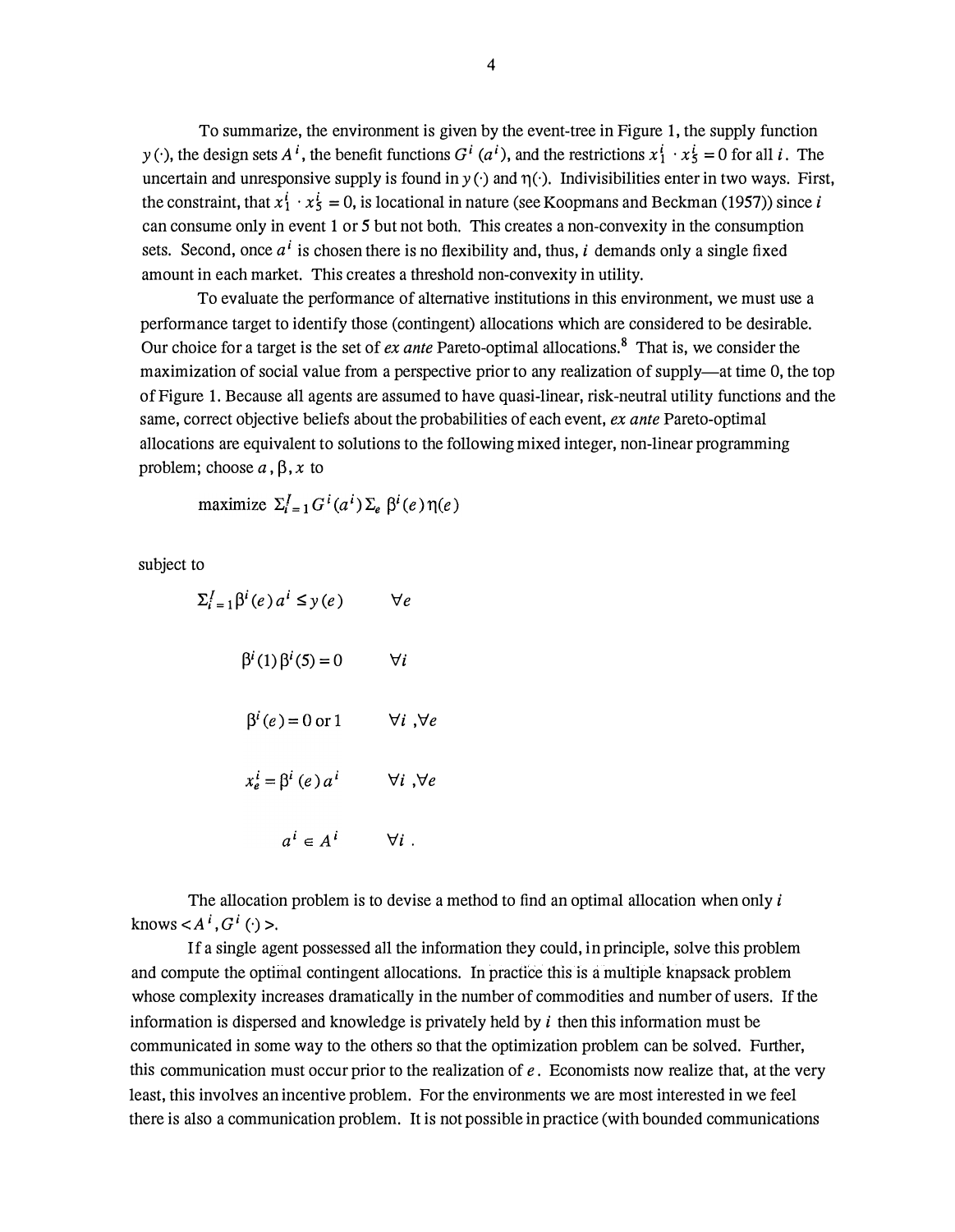systems) for any agent to communicate the full range of their possibilities  $A^i$  or preferences  $G^i$ when there are multiple contingencies and multiple dimensions. One institution which economists normally expect to perform well under these conditions is markets. At worse the performance of markets provides a benchmark against which to measure other possibilities. As we will soon see, however, our simple example provides an apparently insurmountable challenge to at least one organized market institution.

#### III. MARKETS

The first instinct of most economists would be that, since there are no externalities and a small number of states, one should be able to create enough contingent markets to efficiently allocate resources if there is enough depth to avoid non-competitive behavior. The analysis is simple and standard. Following methods introduced in Debreu (1959, ch. 7), one creates a market for each commodity at each node of the event-tree. A price  $P_k(e)$  is "a real number interpreted as the amount paid initially by the agent who commits himself to accept delivery of that commodity"  $k$  if event  $e$ occurs. If e does not occur, no delivery takes place but the payment is still made. A competitive equilibrium is a vector of prices  $P^* \in \mathbb{R}^{KE}$ , where E is the number of events in E, payload designs  $a^{*i}$ , and event-contingent allocations  $x^{*i}(e)$ , for all  $e \in E$ , such that

$$
(a) \ \Sigma_{i=1}^I x^{*i}(e) \leq y(e) \ \ \forall \ e \in E
$$

and

(b) 
$$
\forall i \in I, a^{*i}, x^{*i}(1), \ldots, x^{*i}(E)
$$

solves

$$
\text{Max } \{ \Sigma_e \ U^i \ [a^i, x^i(e), e] \eta(e) \} - \Sigma_e P_k^*(e) x^i(e).
$$

#### A. The Analysis

It is easy to see that there are no externalities and that preferences satisfy local non-satiation (because "money" is infinitely divisible and always desired). Thus, the First Welfare Theorem [ Debreu (1959, ch. 5)] implies that the competitive equilibrium allocation  $a^*, x^*(\cdot)$  is Paretooptimal. One is tempted to conclude that markets solve the problem.

Unfortunately competitive equilibria may not exist. The reason is straight-forward. The environment has a unique optimal allocation. By the Second Welfare Theorem [ Debreu (1959, ch. 6) ] if there is enough convexity and continuity then there are prices such that this optimum is (supportable as) a competitive equilibrium. But there are two fundamental non-convexities in the structure of our allocation problem, which prevent the application of this theorem. In fact, for most of the environments under consideration, the unique optimum cannot be supported as an equilibrium and, by the First Welfare Theorem, therefore there exists no equilibrium. Each of the two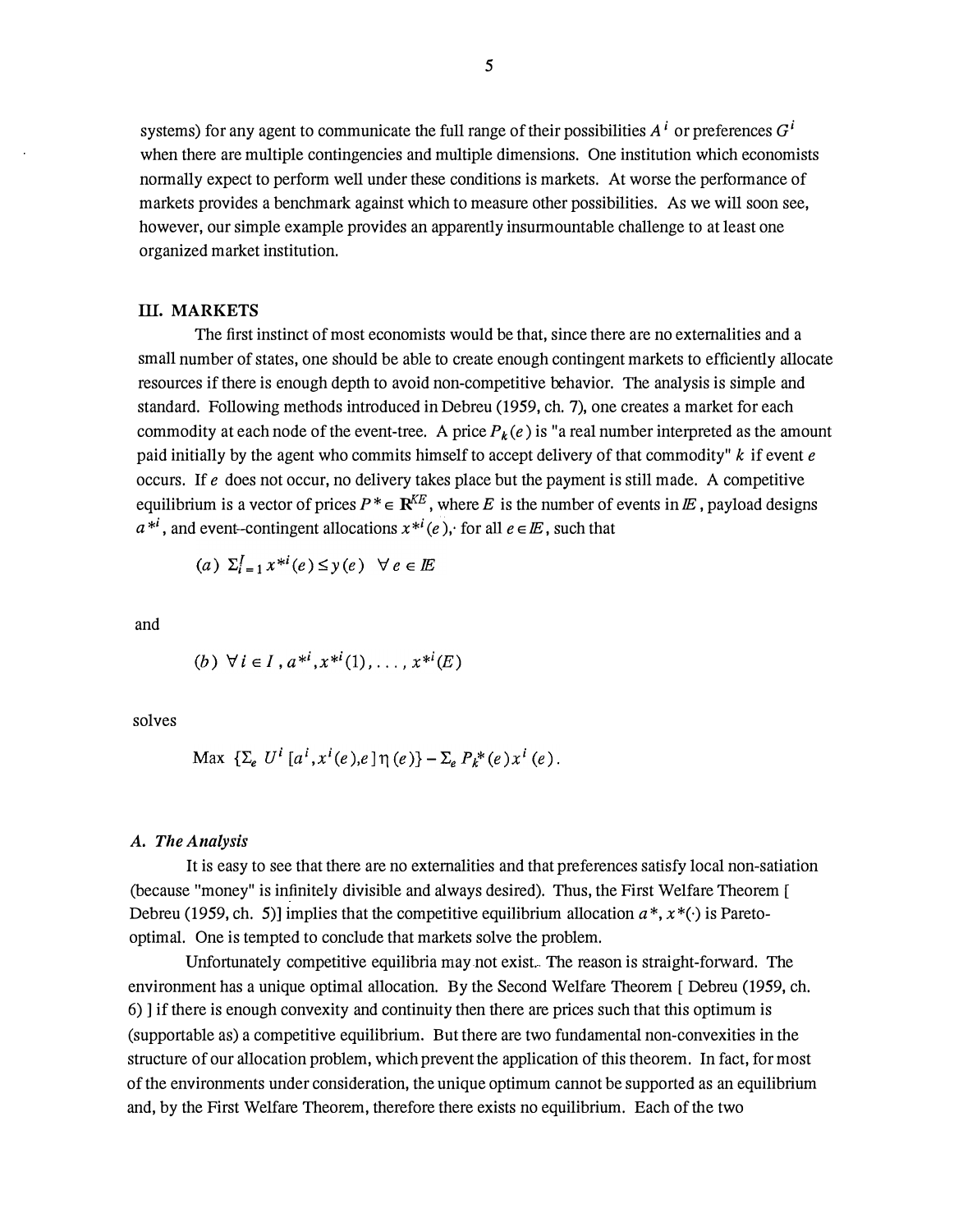troublesome non-convexities can be traced to a specific type of indivisibility.

(1) There is a locational indivisibility. A payload can only be in shuttle A or B but not both, which creates a non-convexity in the consumption set. In a two-dimensional analogy one must be on the edges of the Edgeworth box. Interior allocations are not possible consumptions. This is exactly the type of indivisibility that Koopmans and Beckman (1957) identified and which has created problems for urban-regional economics.

(2) There is a threshold indivisibility which exists because one must commit to a design before knowing the state of the world. The inability to adapt to the realizations of the random events means that, conditional on the design  $a^i$ , one can only choose whether or not to participate, by buying  $a^i$  or by buying 0, at each event. This creates a non-convexity in the preferences of i (a non-concavity in the utility function).

Each non-convexity is potentially fatal in the sense that there are environments with each alone such that competitive equilibria do not exist. Both non-convexities together make non-existence virtually certain. But does this mean "markets won't work?" Not necessarily. For example, agents might use mixed strategies that "smooth out" the discontinuities created by the non-convexities and yield allocations that are good "on-average". One might not achieve 100 percent efficiency but one might come close. It is possible to test this view theoretically but strategic issues become quickly confused with the competitive hypothesis. What is the appropriate "equilibrium price" if competitive equilibria do not exist? What is the game? Are there multiple prices for the same commodity? Institutional features normally abstracted from in competitive analysis can no longer be ignored. $9$  But development of the theory is not necessary for this paper. We tested the performance of markets in another way. We turn to that now.

#### B. The Experiment

To test the effectiveness of markets, we created an experimental environment for which competitive equilibrium does not exist and asked the Double Oral Auction to allocate resources. This is a market institution resembling organized commodities and stock markets, <sup>10</sup> which has performed at 95-100 percent efficiency levels in past applications (see Smith (1982) or Plott (1982)) and which has become the experimental standard market mechanism.

#### 1. The Environment

The experimental environment is based on the example described in section II. In particular, the design involves two resources  $(X, Y)$  in fixed supply, two dates  $(t = 1, t = 2)$  and two possible outcomes at each date,  $(g, n)$ . The quantity of the goods for time period 1 are available  $(g)$  with probability  $\rho_1$  and unavailable (*n*) with probability  $(1 - \rho_1)$ . Either the total quantity is available or no quantity is available for consumption. For time period 2 the probability of g is  $\rho_2$  and of n is  $(1 - \rho_2)$ .  $\rho_2$  is independent of the time period 1 outcomes. Table 2 shows the exact parameters used to represent the supply side of the experiments.

The demand side was created using monetary functions to induce value (see Smith (1976)). For subject  $i = 1, \ldots, n$  values are induced by assigning to each  $a^i \in A^i$  a monetary value of  $M^{i}(a^{i})$ . If a subject has a von-Neumann-Morgenstern risk-neutral, utility function for money then, by letting  $G^{i}(a^{i}) = M^{i}(a^{i})$ , the induced values are identified with the model in Section II.<sup>11</sup> In the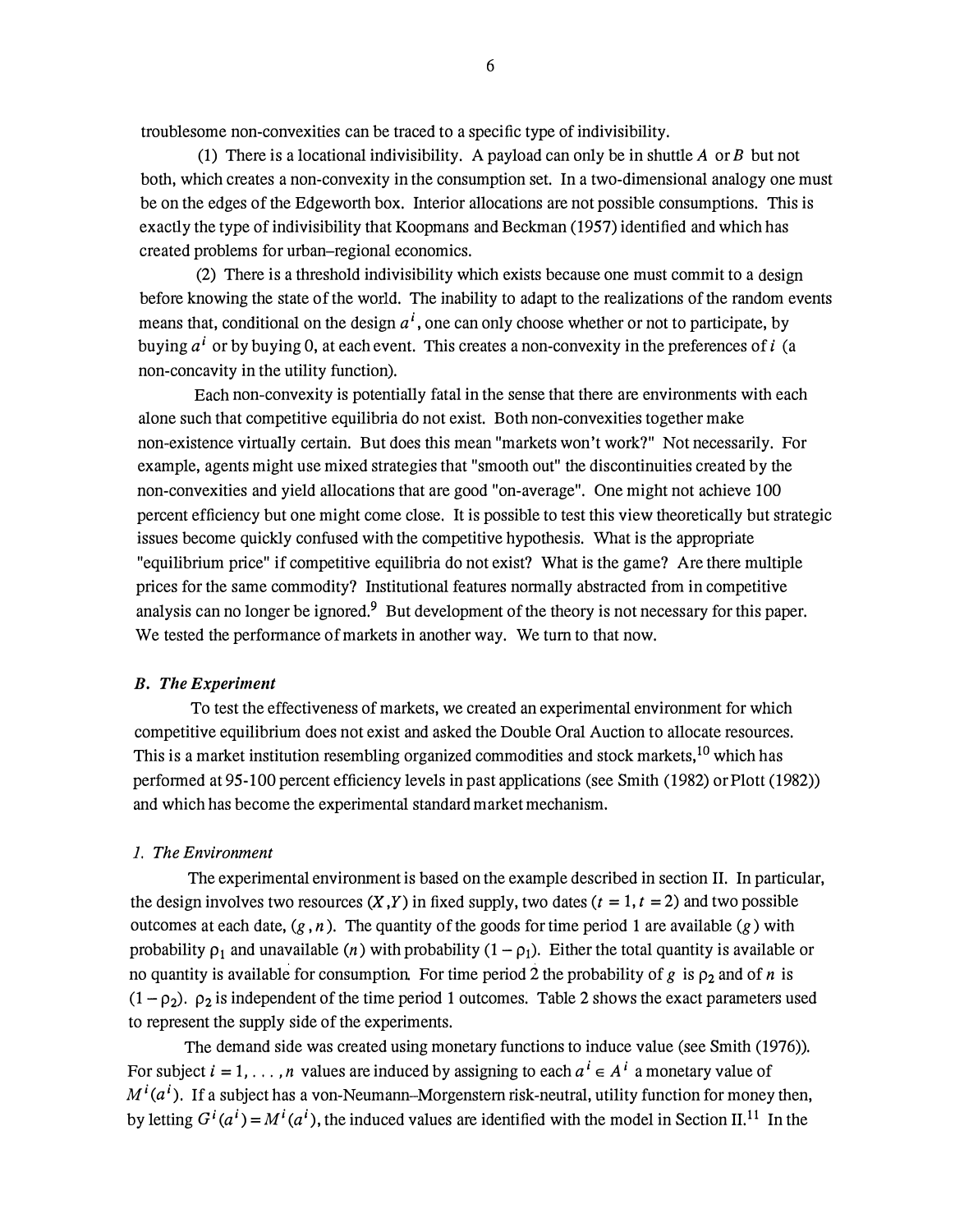experiments only discrete amounts were made available for the  $a$  choices.<sup>12</sup> In particular, each subject was given a  $3 \times 3$  matrix of values corresponding to nine possible choices. If the mechanisms we are considering work well in this environment, they can easily be modified for operation in a more continuous demand structure. The actual valuation tables used in the experiments can be found in Appendix A. Subjects could only use the nine discrete choices available to them on the valuation sheets. We used six subjects per experiment.

The specific parameters (payoffs and project sizes) chosen for the experiments required a computer search since the number of combinations that can fit within the available capacity limits and provide action in the market is sizable given six  $3 \times 3$  matrices of choices. (A total of 90 parameters must be picked.) The selection rule for the parameters in our design was quite subjective.

As another way to provide a feel for the design, we calculated the distribution of the expected value of user benefits (the expected subject payments  $M^{i}$ ) of a random selection of 30,000 combinations of configurations which fit in the capacity constraints. The combinations were found as follows: first an individual valuation sheet  $i$  was selected at random (without replacement) and then one of its configurations  $(x_i, y_i)$  was selected at random and placed in A. Next, another individual valuation sheet was randomly selected without replacement along with one of its configurations. This was placed in A if there were room left, B if there were room left, otherwise it was discarded. This process continued until the set of available valuation sheets was exhausted. The expected value of  $\Sigma_i M^i(a^i)$  was then calculated and the selection process started over again.

If all subjects are risk-neutral then an  $ex$  ante Pareto-optimal allocation of resources is one that maximizes the expected value of  $\Sigma_i M^i(a^i)$ . The allocation described in Table 3 is the unique expected value maximizing use of resources and design choices. The expected value of the payments for an allocation as a percent of the maximum is a measure of the desirability of that allocation. We call this percent the (risk-neutral) *efficiency level*, and summarize the distribution of efficiency levels in Figure 2. Notice that the lowest possible efficiency level is in the 20--30 percent interval and that 85 percent of the distribution mass is between 40 percent and 75 percent. Hence, if we were to randomly allocate resources we should not be surprised to see efficiency levels in the range 40 percent-70 percent. Very few allocations, however, yield efficiency levels above 80 percent. Even though the numbers used for the experiments are contrived they do provide a "hard" test for any mechanism designed to coordinate demands to allocate resources efficiently.

#### 2. The Institution

To test the efficiency of markets in the context of the non-convexities we have created, we gave subjects the option of trading in any of six markets corresponding to the appropriate contingent commodities in non-zero supply. The markets are identified in Table 4. The capacity available in each market was divided among each of the six agents as an initial endowment which they could keep or sell. The specific initial allocation was chosen to minimize the efficiency level so we did not do any of the work the mechanism is supposed to do. For our experiments the initial allocation had an efficiency level of zero. The standard Double Oral Auction institution was used<sup>13</sup> in which agents can make bids or offers for any number of units in any market and can accept standing bids or offers for any number of units up to the number offered or requested. To be sure we gave this institution its

7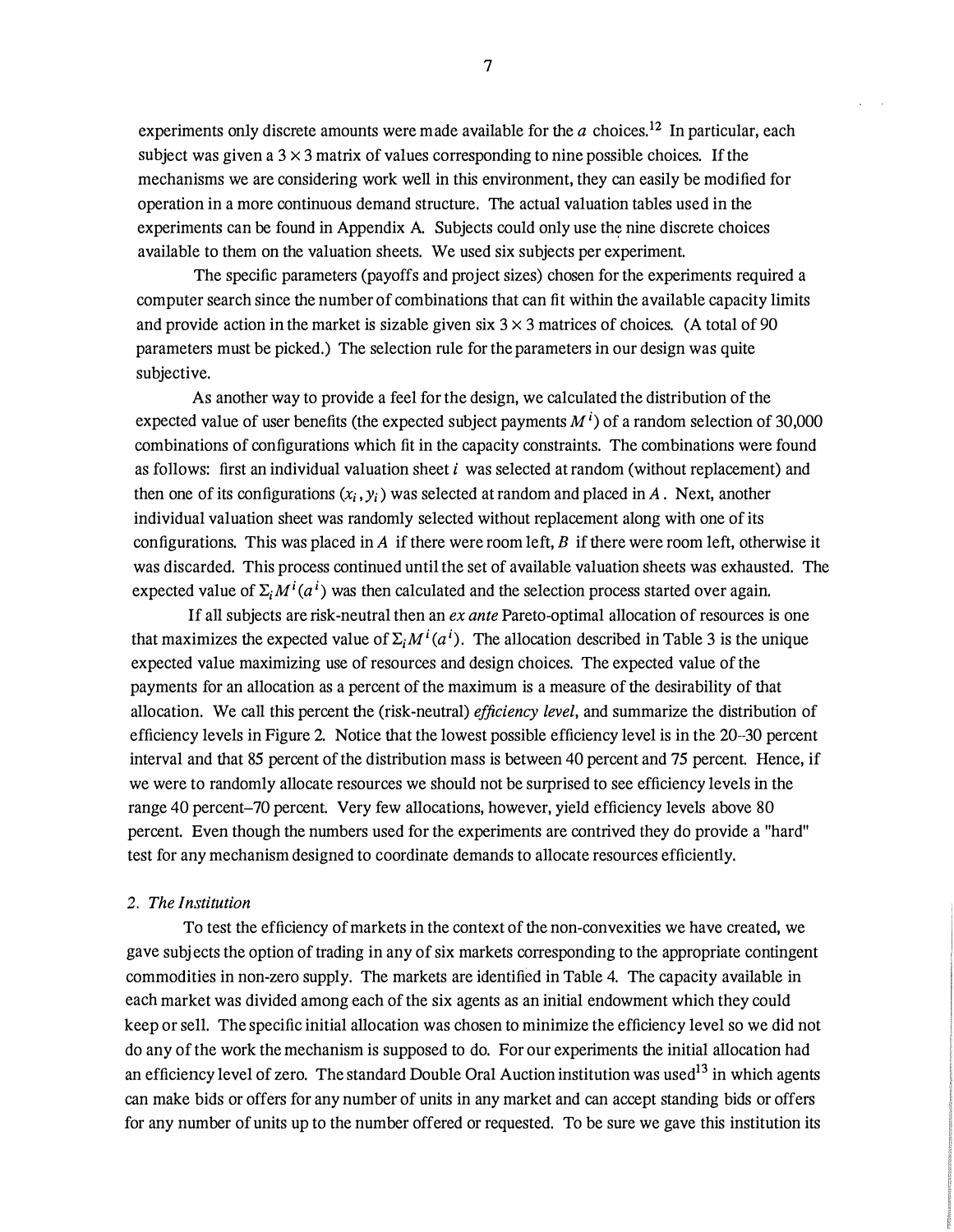best chance to produce efficient allocations, we used subjects who were Caltech undergraduates and who were *experienced* in DOA experiments using the same PCs and software across 19 markets. Further all subjects were given the same payoff tables and endowments in each trial.

#### C. The Result

The experimental data, some of which is displayed in Figure 3 and Table 7, shows that this environment was too much for the Double Oral Auction. Although efficiency reaches 80 percent (but not until period 7), the data suggest failure. The average efficiency is 66.4 percent with a range of [43,83.1]. Early periods are the worst. There are several reasons for this performance, traceable to the non-convexities, but the primary one seems to be the inability of the agents to decide which market they want to be involved in. There is no clear evidence of monopoly (or any other strategic) behavior, only of the inability of the markets to provide clear and predictable signals to coordinate the activities of the agents and allocate them to the appropriate markets. There seems to be no obvious way to adjust the market institution to yield higher efficiencies. This leaves open the question, can any other existing institution do better?

#### IV. ADMINISTRATIVE PROCESSES

The first instinct of most engineers would be that some form of centralized project management would clearly provide the coordination needed to solve the problem. Administrative processes come in many forms but we will concentrate on the one we feel is not an unreasonable abstraction of NASA's STS pricing and allocation policy prior to the "Challenger disaster." That policy consisted of a posted price (which was zero for NASA sponsored payloads) and an allocation policy based on exogenous priority assignment and a first-come, first-served (which is essentially random) selection of available payloads.

We consider the following mechanism. Agents pick their designs,  $a^i$ , and submit a resource-requirement vector  $x^{i}$ . An "administrator" then selects from  $\{x^{1}, \ldots, x^{I}\}$  randomly without replacement. At each draw the agent receives a contract for resources  $x^i$  contingent on A launching if such a contract will not require more resources than are available if A launches. If it would, they receive a contract for  $x^i$  contingent on B if the contingent supply is still available. If not they receive no contract. Thus contingent resources are assigned by a first-come first-served principle where the arrival time is not under the control of either the agents or the administrator. We call this mechanism the Administrative Process.

#### A. The Analysis

The mechanism is not designed to achieve efficient allocations. To see why, from a theoretical perspective, let us consider the allocations which result from Nash Equilibrium behavior in the game in which each agent picks his design  $x<sup>i</sup>$ , given the designs of others, to maximize his expected utility where the uncertainty includes that *created by the process*. <sup>14</sup> It is difficult to say much in general about the characteristics of these equilibria, but we can say something fairly interesting for our specific example—the experimental design. For that specific environment, if agents 1, ..., 5 choose the design appropriate for maximum efficiency, see Table 3, and if agent 6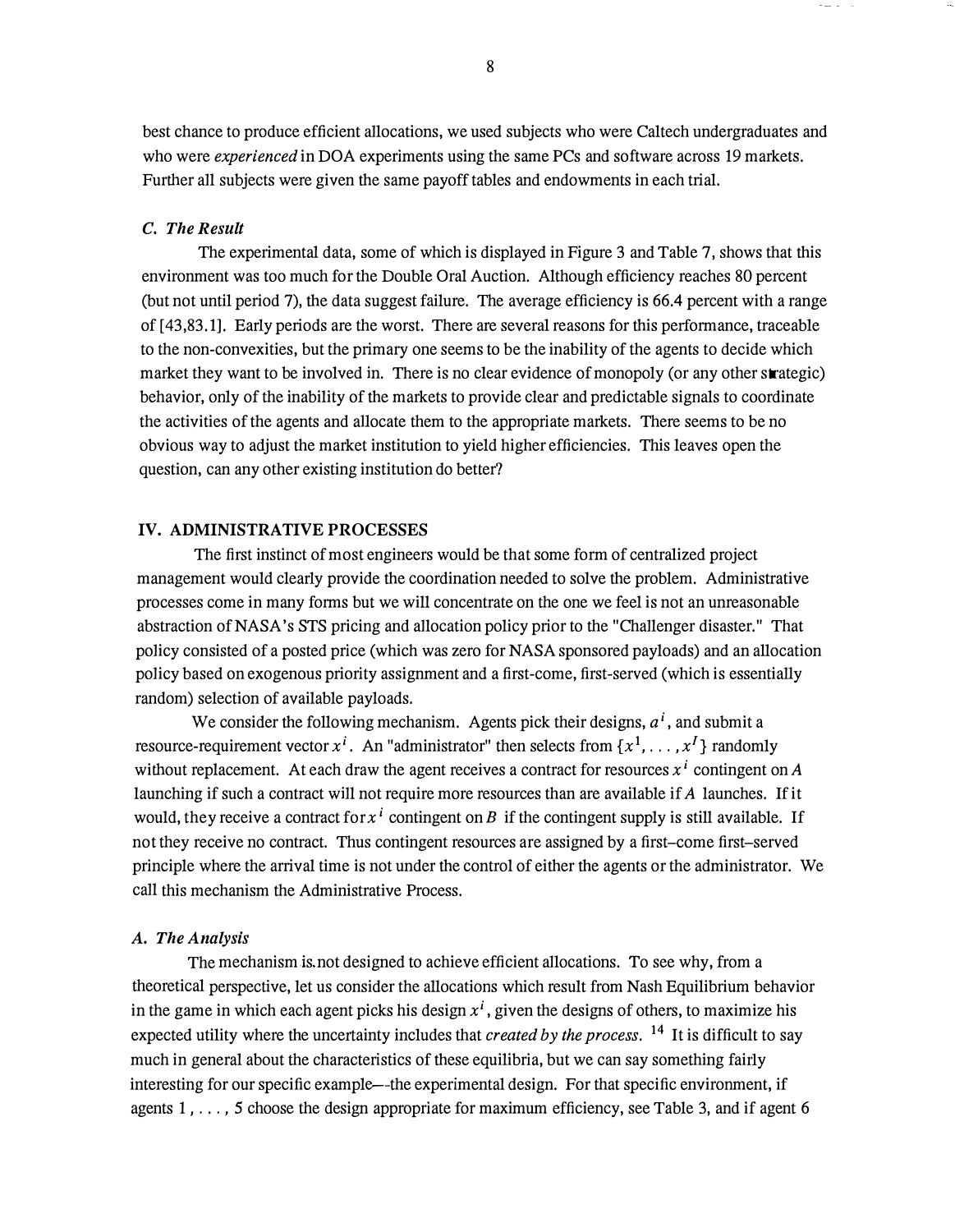chooses  $x^6 = (7, 11)$ , then these choices constitute a Nash equilibrium for the game created by the first-come, first-served mechanism.<sup>15</sup> Thus, it is possible *in some environments* for this mechanism to induce agents to select the correct designs if they can find the Nash-equilibrium. However, even if they do, the efficiency performance of the mechanism is still only 83 percent of the maximum. This is because the random selection process sometimes assigns agent 6 to shuttle  $\vec{A}$  and sometimes agent 1 is rejected. Although efficient designs are selected, efficient allocations of resources are not made.<sup>16</sup> Presumably with inefficient designs, overall efficiency deteriorates even more.

#### B. The Experiment

The real issue, of course, is to determine what might happen in practice. Can agents find good allocations? How does the mechanism perform? To answer these questions in a controlled experiment, we took the environment described in III B and now allocated resources using the Administrative Process. Subjects were told that there were two markets, each with capacity  $X = 20$ ,  $Y = 20$ . A contract in market 1 corresponded to a contract to deliver contingent on states 1, 2 or 3 in Table 1. This type of contract is called a *priority contract* (see Chao and Wilson (1987) or Harris and Raviv (1981)). Such a contract specifies the order in which resources are dispatched in case a curtailment is necessary when there is excess demand. There are many practical examples of this type of contract. A contract in market 2 corresponded to a contract to deliver contingent on state 2 in Table 1, (a lower priority). Subjects could submit only one order consisting of an x and y configuration and a preference ranking over markets 1 and 2. The orders were collected and randomly selected one at a time from a box and placed in the first market with capacity available in accordance with the stated preference rankings. When all the capacity or orders were exhausted a die was rolled. The orders in market 1 were filled if any of the numbers 1 through 5 appeared and the orders in market 2 were filled if the number 1 or 2 appeared. These probabilities are taken from Table 2 and were known by all participants prior to placing their orders. If a participant's order were filled she received the value associated with the configuration ordered. Since prices were not used to allocate resources, subjects did not need to pay anything. The process was repeated for a number of periods: subjects were allowed to change their orders between periods.

#### C. The Result

How does this Administrative Process perform? The answer seems to be, for the experimental environment we created, that this mechanism does no better and no worse than markets do. There appears to be no statistically significant difference in the average efficiencies achieved by either process. Further, their performance over time also appears to be identical.

To see whether posting prices for priority contracts would improve the Administrative Process, we modified'the experimental institution in a way that parallels NASA's STS pricing policy. Prices for  $X$  and  $Y$  were posted and subjects were told that if they agreed to pay these prices, they would be first to be allocated resources. After payers were allocated contracts, non-payers were then allocated contracts. Although policy makers do not have the information required to post "correct" prices, we decided to give posted-pricing its best shot by posting those prices which would lead subjects 1, 2, and 3 to choose their (efficient) payload designs in Table 3 if they treated prices as given. We let  $P_x = 9$  and  $P_y = 10$ .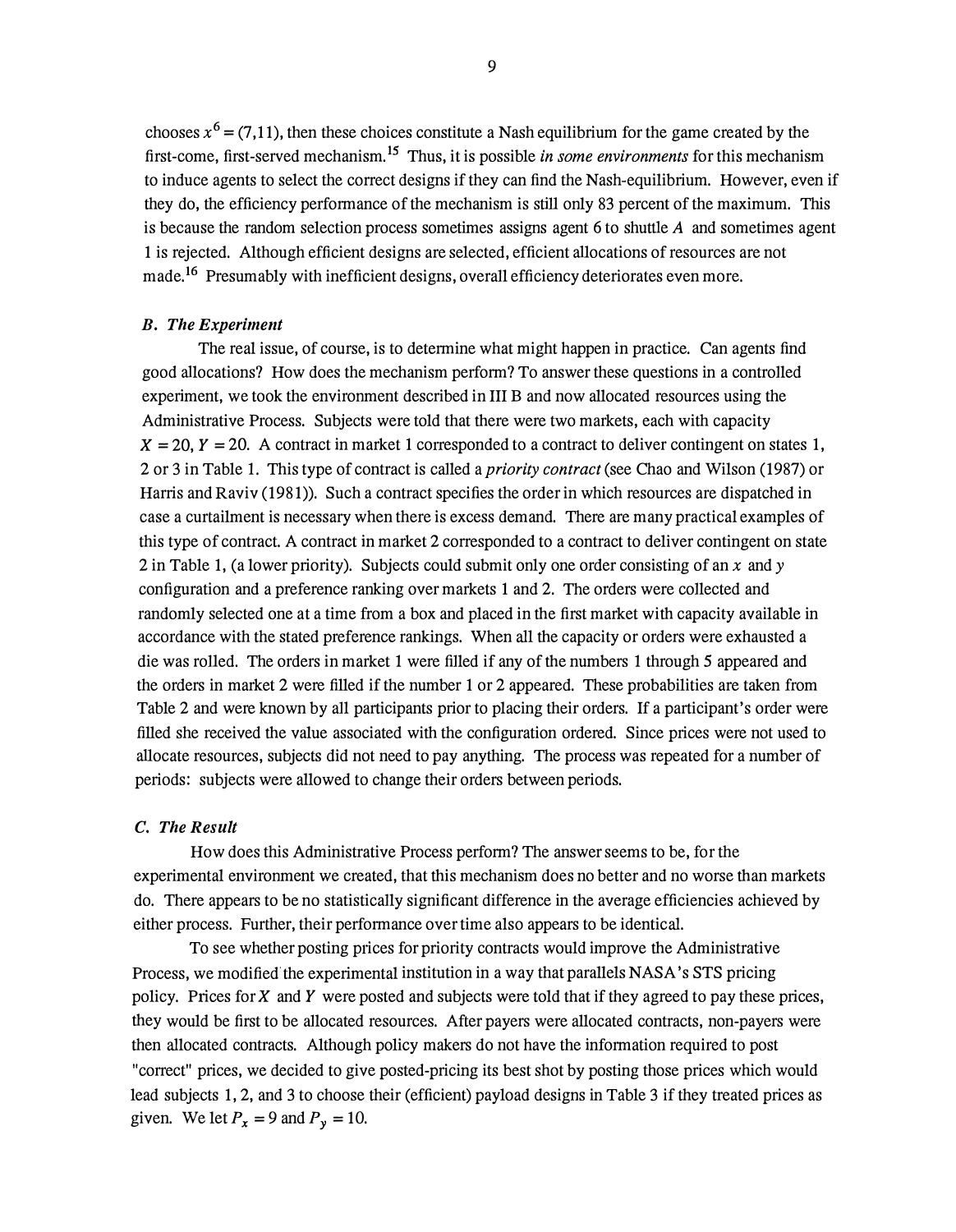What happened is not surprising. Although some subjects did pay in the initial periods, later all decided a free ride with a somewhat lower probability of inclusion was preferable to a costly ride with a higher probability of inclusion but a lower net return. In the end, posting prices had no effect. Periods 4 and 5 of AP/price are similar to periods 1-3 of AP. Performance is the same as if no price were posted. Total efficiencies are not statistically different.

One must conclude that neither the administrative process nor markets perform very well in environments with uncertainty, unresponsive supply, and indivisibilities in demand. This leaves open the question, can a designed institution do better than the naturally evolved institutions have done?

#### V. A VICKREY-GROVES MECHANISM

It has been well known from mechanism theory that there exists an optimal mechanism design for the environments in which we are interested when social efficiency is the performance standard. That mechanism, introduced by Vickrey (1961) and analyzed more generally by Groves (1973), is based on a modification of the 2nd price (or 1st rejected bid) auction for singledimensional problems. The key feature of this mechanism is that the price charged to any user is a function only of what the *other* participants bid. The mechanism asks each buyer to report their entire willingness-to-pay (ex ante utility) function. The allocation is then selected to maximize the sum of reported utilities. Each buyer  $i$  pays an amount equal to the difference between the total utility the others would have gotten had  $i$  not participated and what they actually get, according to their reported functions. Various lump-sum payments can also be levied. This creates the correct incentives (it is a dominant strategy) for participants to correctly reveal their willingness to pay for all contracts. Further, ex ante efficient allocations will result when participants use these (truthful) dominant strategies. Given these facts, it would be natural to apply this Vickrey-Groves mechanism to our problem. There are, however, at least two characteristics of that mechanism which can create problems in applications.

First, as Vickrey (1961) recognized, balancing payments is generally not possible. For public enterprises, such as the Space Station, this is not serious if, as we have modeled it, the supply decisions have already been made. As long as the government is interested in (short-run) efficiency and not monopoly revenue, one can ignore the budget-balance problem. After all, current policy which is similar to the Administrative Process suffers from the same failure. For private sector applications, balancing may be more important. Nevertheless, we were willing to ignore this difficulty.<sup>17</sup>

We did not feel comfortable ignoring the second characteristic which, although not usually analyzed theoretically, is more critical for many applications. Vickrey-Groves mechanisms require each bidder to report an *entire payoff function*, thus rendering the informational tractability of such a mechanism problematic in most applications with environments characterized by multiple units and multiple dimensions. Not only is communication difficult but also much of the information required from an agent may not be readily available to that agent. Although any demander might be able to describe the benefits from any particular configuration of resources—given enough time, they usually know best only those configurations in a neighborhood of what they expect to receive.<sup>18</sup> To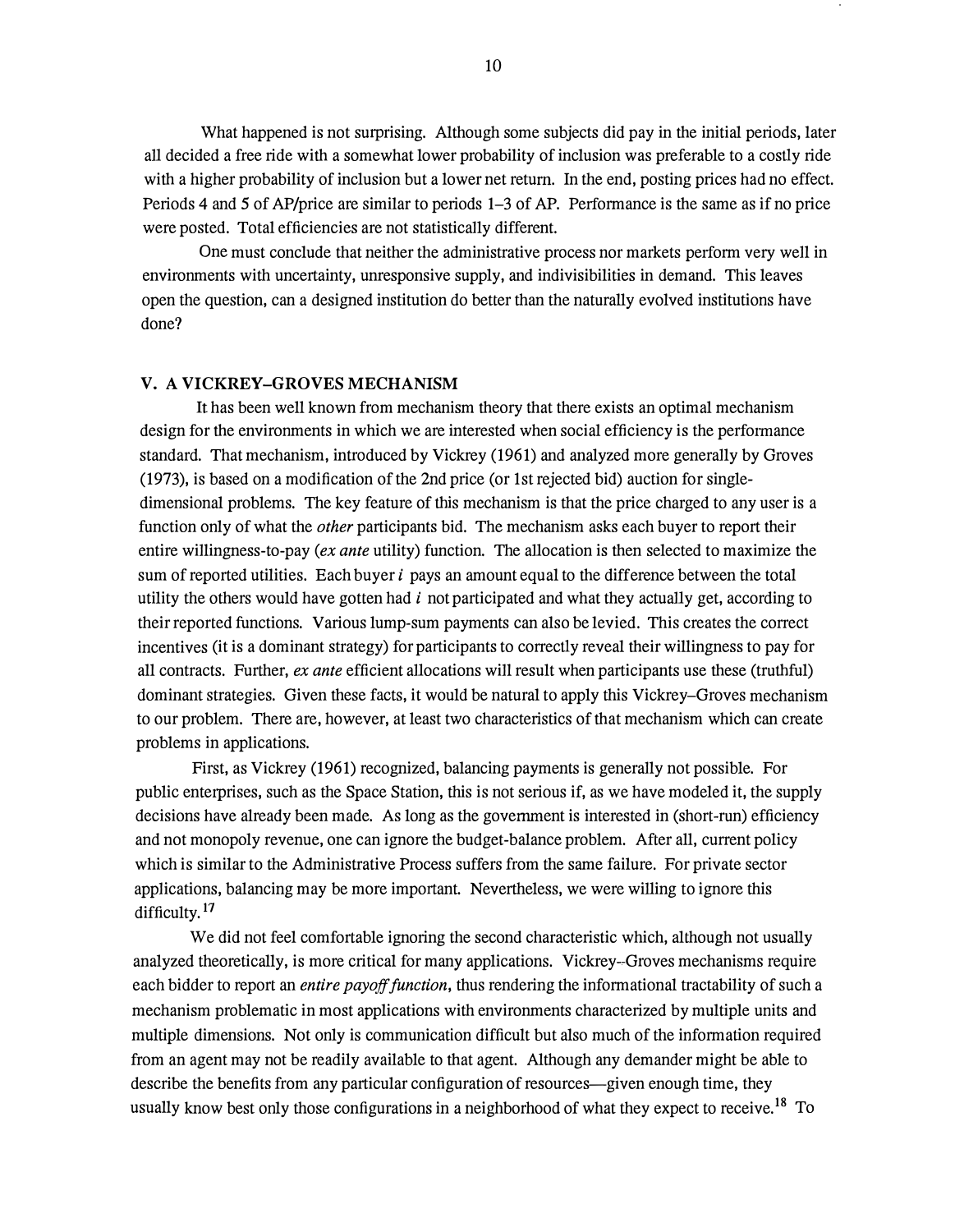confront these informational realities, we decided to modify the standard Vickrey–Groves mechanism to require buyers to specify only one configuration and a willingness-to pay per report, a single demand point. Our intuition, based on others' research with iterative mechanisms, <sup>19</sup> was that if prices at each iteration were consistent with the Vickrey-Groves logic, then with sufficient iterations information will be generated which would guide users to the efficient allocations in an "incentive-compatible" manner.

#### A. The Analysis

The new process which we call the Iterative Vickrey-Groves process (IVG) proceeds as a communication tatonnement until a particular stopping rule is applied. At each iteration  $t = 1, 2, \ldots$ , each  $i \in N$  submits a "bid"  $(d^i, b^i, f)$ .  $d^i$  indicates the vector of resources requested,  $b^i$  is an amount *i* is willing to pay for  $d^i$  and  $f \in F$  describes the conditions under which delivery occurs. We call  $f$  the contract type and  $F$  is considered part of the mechanism design. For example one could let  $F = \{A, B\}$ , where  $f = A$  means resources  $d^i$  are delivered if and only if A launches. Or  $\mathbb{F} = \{1, \ldots, 6\}$  where  $f = 3$  means delivery if and only if event 3 in Figure 1 occurs.

Once the bids are received, individualized charges are computed as follows. For each  $f$ , define  $N_f$  as those users submitting a request for a contract of type f. Let

$$
\Gamma(f) = \{ \gamma \in N_f : \sum_{j \in \gamma} d^j \leq \overline{y} \},
$$

$$
K_f = \underset{\gamma \in \Gamma(f)}{\text{argmax}} \sum_{j \in \gamma} b^{jj},
$$

$$
\gamma_i(f) = \underset{\substack{\gamma \in \Gamma(f) \\ i \in \gamma}}{\text{argmax}} \sum_{j \in \gamma} b^{j f} \quad \text{st.} \quad \sum_{j} d^j + d^i \leq \overline{y} \ ,
$$

and

$$
\beta^{i}(f) = \max_{\gamma \in \Gamma(f)} \sum_{i \in \gamma} b^{jf} - \sum_{r \in \gamma_{i}(f)} b^{rf}
$$

If the process were to stop at this iteration then i would pay  $\Sigma_{f \in \mathbb{F}} \beta^{i}(f)$  if  $i \in K_{f}$  and 0 otherwise. To understand what  $\beta^i$  is, one first notices that, for a contract of type f,  $\Gamma(f)$  identifies all feasible coalitions; i.e., all groups of users whose collective bids are feasible, while  $K_f$  selects the coalition with the maximum sum of bids. If  $i \in K_f$  then  $\gamma_i(f)$  is simply  $K_f - \{i\}$ , while if  $i \notin K_f$  then  $\gamma_i(f)$ identifies the coalition in  $\Gamma(f)$  which 1) would remain feasible if i were added, and 2) maximizes the sum of bids of its members. Thus, joining with  $\gamma_i(f)$  is *i*'s "best chance" of acquiring a contract of type f, given the behavior of the other participants. Given a vector  $d$  of resource demands, the "price"  $\beta_i(f)$  that trader i faces for contract f is equal to either the social cost of i being in  $K_f$  in terms of revenue foregone by i's inclusion, or the minimum amount  $b^i$  needed to become a member of  $K_f$  holding other traders' bids constant. In the former, the first term on the RHS of the price equation is the amount generated if  $i$  did not participate; subtracting off the bids by other members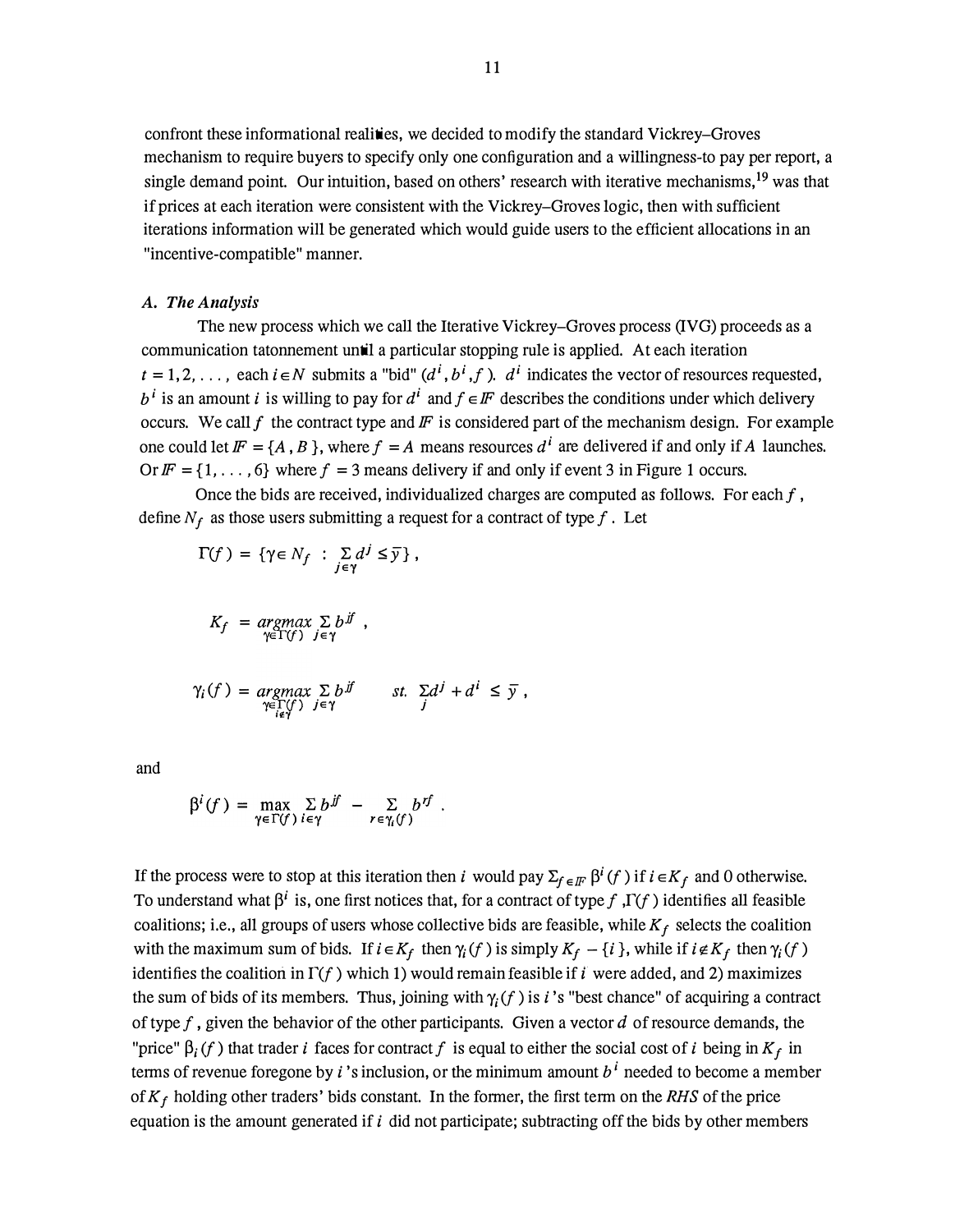of  $K_f$  gives an equivalent version of the Vickrey-Groves "second price" auction of a single unit of a good. Given  $d$  and assuming risk neutrality, bidding one's expected value for a contract is a dominant strategy. In the latter, the first term is simply the sum of bids of the members of  $K_f$ , thus subtracting off the bids of  $i$ 's "best chance" coalition gives the amount  $i$  would have had to have bid to have been allocated resources in f .

Before proceeding to the next iteration each *i* observes  $\{\beta^{i}(f)\}\$ as well as *d*. Thus, at each trial, the participants gain information concerning not only the demand for resources and contracts that they (provisionally) acquire, but also for those which they do not. In this way, as the iterations proceed and bidders search for their "best" alternative, the mechanism may lead to an efficient outcome if participants adopt the "short-run" dominant strategy of bidding their true value.

The process stops at t if  $K_f$  at t is the same as  $K_f$  at  $t - 1, \forall f \in F$ . That is, the process stops when some sort of stability has been reached wherein the set of participants acquiring resources for each contract type remains unchanged. It is relatively easy to see that if users bid their true expected value for  $(d^i, f)$  then this mechanism will select the efficient combination of uses,  $K_f$ , given the requested  $d^i$ . It is not at all obvious, however, how a user either should or would select  $d^i$ and  $f$ . Inefficient designs might occur. Nevertheless it was our expectation that this process would improve on the Administrative Process, described in Section IV, since the Iterative Vickrey-Groves process at least selects efficient combinations of configurations even if those configurations may not be fully optimal.

#### B. The Experiment

The determination of allocations and the calculation of individual prices for this mechanism is an enormous task which cannot be done by hand in an effective manner. Thus, for testing this mechanism, all communication and calculations were made using a network of personal computers (PCs). The PCs were connected on a local area network with a controller PC being the center where messages were received, prices were calculated, allocations were determined, and from which messages were sent.

At the beginning of a trial in a market period an individual would submit a configuration  $a<sup>i</sup>$ and select a priority, either market 1 or market 2 (but not both markets). As in the Administrative Process, market 1 corresponds to the priority contract—deliver contingent on states 1, 2 and 3, while market 2 corresponds to the contract—deliver contingent on state 2. The subject would then enter a bid for the configuration. After each individual sent his message to the center it calculated the provisional allocation and prices for each participant. Each individual user was then informed of the provisional traders in each contract and of their configurations, based on the trial messages. In addition, each subject received a private price message which described their potential payment if they were part of the provisional allocation, or (if they were not) the amount they would have had to bid in order to have had their configuration included in the provisional allocation. The algorithm used to calculate allocations and prices and to return this information to subjects took less than one second to transmit after the last message was entered. Furthermore, each subject had displayed on their screen the history of the last three trials including provisional allocations and prices.

The stopping rule for allocating the contracts was partially sequential. In particular, the process stopped if the same subjects and configurations occurred in the markets three times in a row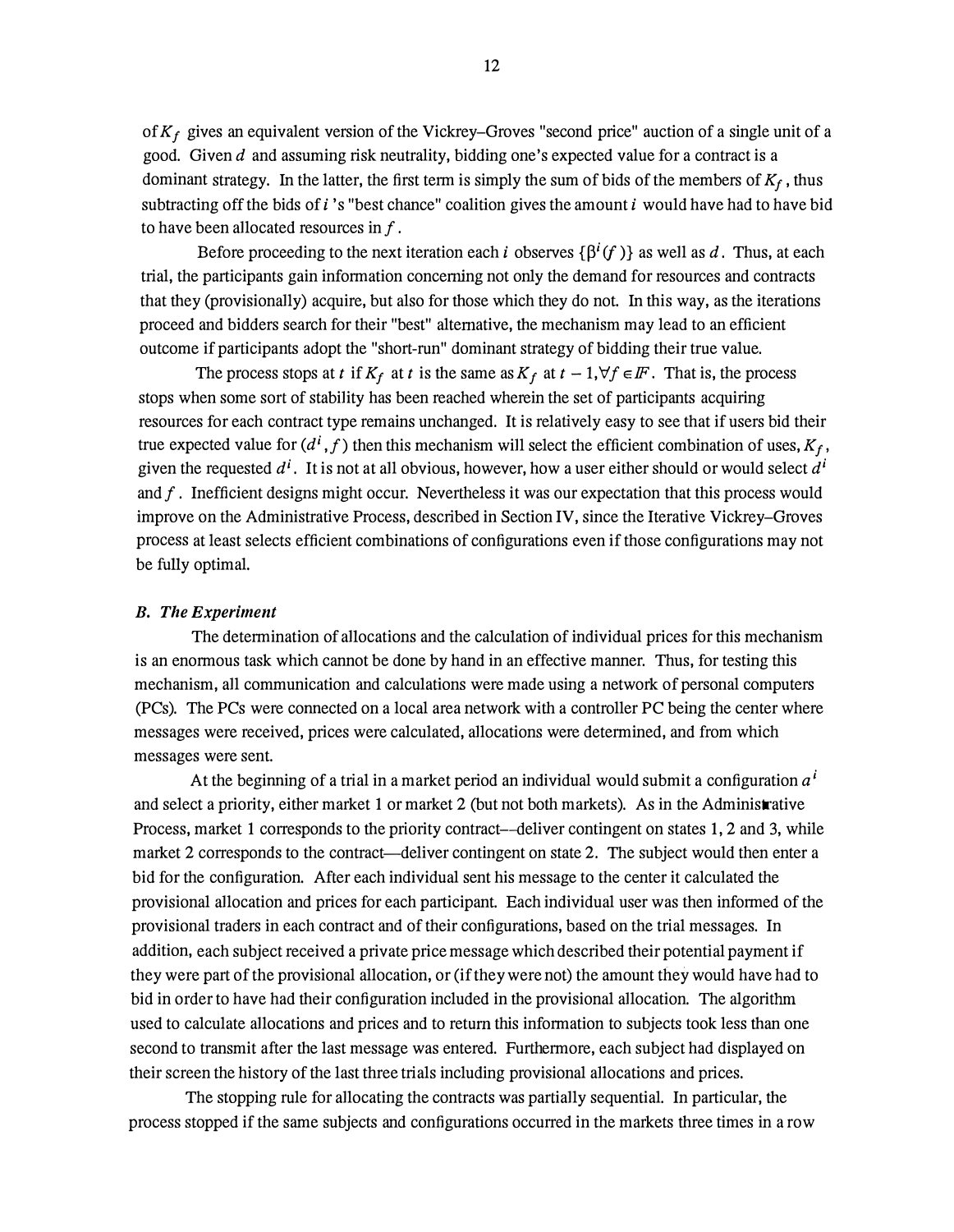(rule A). Otherwise, market 1 closed after  $t_1$  trials were exhausted; market 2 closed after  $t_2$  trials if rule A were not executed, where  $t_2 > t_1$ .

The only restrictions on the individuals' messages were that  $b^i > 0$  (and integer valued) for each trial, the  $a^i$  must be one of i 's nine choices, and a subject could submit a bid for market 1 or market 2, but not both markets in the same trial. There was no ratchet (improvement) rule for individual bids in the process. Thus, a bid was not necessarily binding because one can bid "very high" in trial t and then bid almost zero in trial  $t + 1$ . We chose this set of rules to allow individuals to "easily" search for combinations.<sup>20</sup> The instructions for this experiment can be found in Appendix B.

#### C. The Result

The Iterative Vickrey-Groves mechanism yielded higher efficiency levels than either Markets or the Administrative Process. The IVG attained a mean efficiency of 78 percent with a range of [60, 91], a significant increase from 64 percent. Particularly of interest, was the fact that IVG dominated both Markets and the Administrative Process on a period by period basis: IVG attained high efficiencies early and maintained them.

Unfortunately, an efficiency of 100 percent was not achieved. In fact IVG did not even produce stable levels of efficiency, dipping as low as 60 percent (easily obtainable at random). One explanation for this instability is the fact that the process was pushed to the final trial in many cases which led the final bid for  $d^i$  to be somewhat random. Coordination across user designs is lacking. Even though one trial produced an efficiency level of 90 percent, the reliability of the process is suspicious.<sup>21</sup> More details of performance are provided below in Section VII.

#### VI. AN ASCENDING BID AUCTION

Feeling unhappy with the complexity of the rules for pricing in the Iterative Vickrey-Groves mechanism, but feeling that iteration would be helpful if more coordination were evident and if some form of commitment to designs were required, we designed a mechanism by modifying the English (or ascending-bid) auction commonly used to sell art objects, livestock, and tobacco. (See Cox, Roberson and Smith (1982) or Milgrom and Weber (1982) for descriptions and analyses of ascending bid auctions). We call our version the Adaptive User Selection Mechanism (AUSM)-Bulletin Board. AUSM does not require all participants to be in the same room (as in Sotheby's art auction); they can communicate "bids" through an electronic bulletin board. Nor does it require a rapid sequence of bids to be made (as in the art auction); participants can be allowed any length of time thought to be desirable to consider their demands. AUSM is not a spot market and requires no auctioneer. It is a decentralized mechanism which.guides coordination in.design and which selects high yield projects.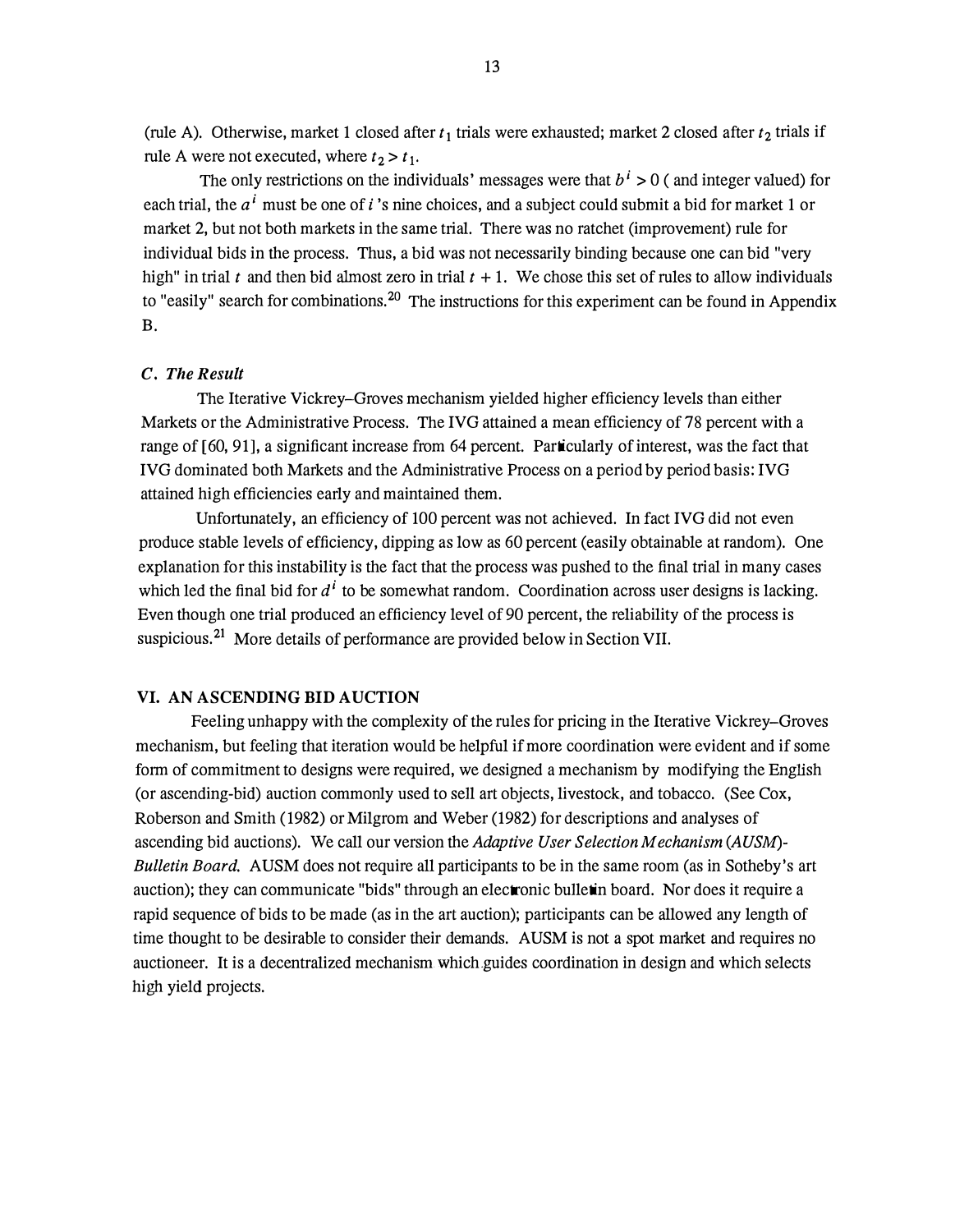#### A. The Analysis

The English auction, upon which AUSM is based, is a non-tatonnement process that is commonly and widely used to auction single items of uncertain value to multiple bidders. At each instant during this type of auction there is a *potential allocation*, which is common knowledge. Any agent can enter a bid at any time. The bid is common knowledge. There is a common update rule which specifies how a new bid can create a new potential allocation. The process stops when no new bid is made soon enough after the last bid. The potential allocation is then the actual allocation.

For auctions of single items the potential allocation is usually expressed as "the item goes to the current highest bidder who will pay his bid," and a bid is "a stated willingness to pay." The update rule is that the person bidding becomes "the current highest bidder at that bid" if their bid is higher than that of the current highest bidder. If not, no change occurs.

For multiple contracts of multiple dimensions, the principle is exactly the same. There is a supply of each of F contracts to be allocated. The capacity of each is  $\bar{y} \in \mathbb{R}^k$ . [We can easily modify this to accommodate an environment in which y depends on  $f \in \mathbb{F}$  ]. For our experimental environment,  $\mathbf{F} = \{1, 2\}$  (the priority contracts), and  $\overline{v} \in \mathbb{R}^2$ . A potential allocation is a feasible collection of contracts. A bid is simply a proposed contract  $(d^i, b^i, f)$ . A bid replaces a contract (or group of contracts) in the potential allocation if and only if the  $b^i$  is higher than the sum of the bids offered by those being replaced. More formally, let  $K_f$  be the agents who hold contracts in the current potential allocation of f and let  $R \subseteq K_f$ . If  $Z_f + \sum_{j \in R} d^j \ge d^i$  and  $b^i \ge \sum_{j \in R} b^j$  where  $Z_f = \overline{y} - \sum_{w \in K_f} d^w$ , then  $(d^i, b^i, f)$  replaces the collection  $\{(c^j, b^j, f)\}_{j \in R}$ . If there is no such R then the new allocation equals the old (i.e.,  $i$ 's bid is rejected). If there are more than one such  $R$ , we assume that *i* replaces the R with the smallest value of  $\Sigma_{j \in R} b^j$ .

The potential allocation can be publicly displayed on a (computerized) Bulletin Board as, for example, in Table 5. For this example, if bidder 2 wanted contract 1 in the amount of  $(x, y) = (10, 3)$ , he could do so by bidding (10, 3, 0). If 2, on the other hand, wanted  $(x, y) = (12, 6)$ , 2 would have to bid at least 201 (to bump 3). If 2 wanted  $(x, y) = (12, 11)$ , 2 would have to bid at least 501 (to bump 7) and if 2 wanted (6,16), 2 must bid 701 (to bump both 3 and 7).

We chose this basic mechanism for several reasons: (1) the practical success of the single unit English auction as signaled by its widespread use, (2) the feeling, based on experimental experience, that in an environment in which the bases for common knowledge are little understood or controlled, iterations with commitment allow subjects to "feel their way" in a manner in which sealed-bid, one-shot auctions do not,  $^{22}$  and (3) a theoretical analysis of its properties. Let us briefly expand on the last.

We emphasize two facts about the AUSM-Bulletin Board. First, given a proposed allocation any i can, with a high enough bid, change the proposed allocation to one in which i's contract f is for any amount less than or equal to  $y$ . Second, the proposed allocation puts a lower bound on how much *i* must bid in order to achieve any desired allocation on contract f. Let  $\psi^*$  represent a set of contracts; a potential allocation. Let  $\xi^{i}(\psi^*)$  represent the set of contract allocations to which i can unilaterally cause  $\psi^*$  to be changed with some bid. We call  $\psi^*$  a *simple equilibrium* if  $\psi^*$  is feasible and if  $\forall i = 1, ..., n$ ,  $\xi^{i}(\psi^*) \cap {\{\psi \mid V^{i}(\psi) > V^{i}(\psi^*)\}} = \varnothing$ , where  $V^{i}(\psi)$  represents the (expected) utility i receives if the potential allocation  $\psi$  is actually provided. That is, no i can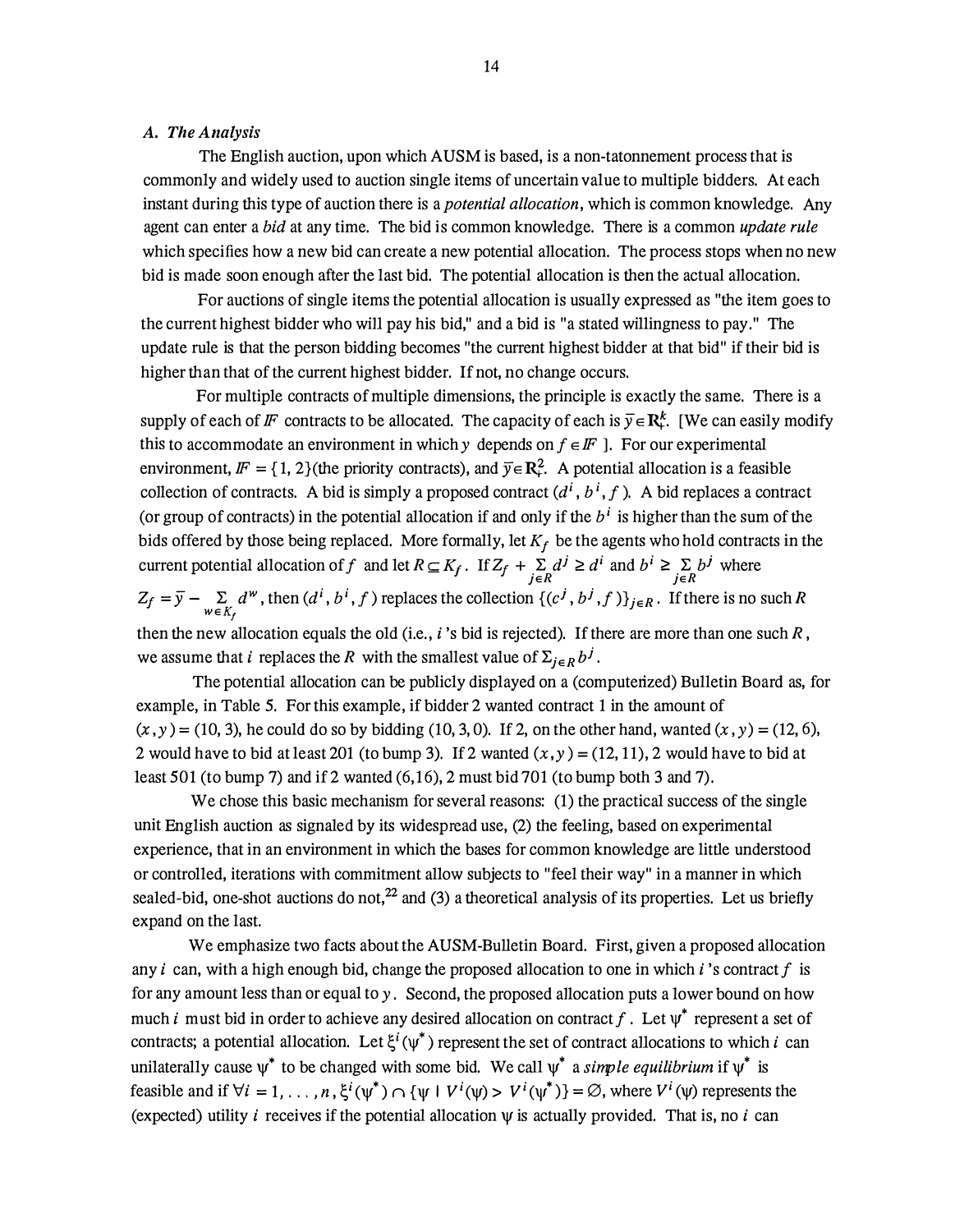unilaterally improve his position since any bid high enough to cause i's quantity  $d^i$  to be included in the allocation of contract f will be higher than the value of the benefits attained from those  $d^i$  units of contract  $f$ . Simple equilibria are contract allocations which are individually "stationary" allocations of AUSM. This is a fairly big set, not all of which are desirable. Further, we feel that reasonably well informed traders will be able to avoid some of them. To see how, consider a slightly different mechanism.

Suppose each *i* chooses a contract  $m_i = (d^i, b^i, f)$ . Given  $m = (m_1, \ldots, m_n)$ , a potential allocation of contracts  $\psi^*(m)$  is chosen as follows: for each f pick  $K_f$  to max  $\sum_{i \in K_f} b^i$  subject to

 $\sum_{i\in K_i} d^i \leq \overline{y}$ . Then allocate to i the contract f in the amount of  $d^i$ ,  $b^i$  if  $i \in K_f$ . One can think of this as a game, G, with strategies  $m<sup>i</sup>$  and outcome function  $\psi^*(m)$ , with allocations picked to maximize the aggregate *stated* willingness to pay. It could be used as a "sealed bid" mechanism. We call  $\psi^*$  a non-cooperative equilibrium allocation of G, if  $\psi^* = \psi^*(m^*)$  and for each i,  $V^i(\psi^*) \ge V^i(\psi^*(m^*/m^i) \forall m^i$ , where  $(m^*/m^i)$  is the vector  $m^*$  with  $m_i^*$  replaced by  $m^i$ . It is an obvious fact that if  $\psi^*$  is a non-cooperative equilibrium allocation of G, then  $\psi^*$  is a simple equilibrium of AUSM. The converse is not necessarily true.

Based on previous experimental experience with games such as  $G$ , it would not be unreasonable to expect in experimental testing with replications that the final allocations would be non-cooperative equilibrium allocations of  $G$ . Not all simple equilibria will occur in replicated situations when subjects can learn to avoid "bad" dynamics. Of course what the mechanism designer is really interested in is not the equilibrium but the efficiency of the equilibrium allocations. Unfortunately, even if only non-cooperative equilibria of AUSM occur, the associated allocations may not be desirable. Because of the lumpy nature of the users' projects, there are non-cooperative equilibrium allocations of  $G$  which are not efficient contract allocations. There may be changes in those allocations involving several traders *simultaneously* which can make all better off. In particular, if, during the auction, there is a large user who is part of the current potential allocation and who has a fairly high bid, it may be too costly for any one small user to displace him even if it is possible that several small users can together receive more benefits than the single large user. In this situation unilateral actions by one user are not sufficient to drive the mechanism to a more efficient allocation of contracts. 23

In our initial testing of the AUSM-Bulletin Board, we had hoped that these complications caused by the variable size demands would be overcome by the subjects. But early data (reported in detail below) suggested efficiency levels of only 75-85 percent. We therefore felt it important to try to overcome this limitation of the mechanism. To do so, we had to improve the ability of the mechanism to recognize when to replace one big user with two or more little users. Our solution was not only to allow small users to coordinate their bids but to encourage them to do so. We created a new mechanism by modifying AUSM in the following ways. A public "standby" queue was allowed in which any agent could post a "proposed bid"  $(d^i, b^i, f)$  which they would be willing to have included in a coalitional bid. Because of the possibility of joint bids from a group  $\gamma$  of individual agents, we expected different outcomes with the queue than we had hypothesized would arise in A USM without the queue.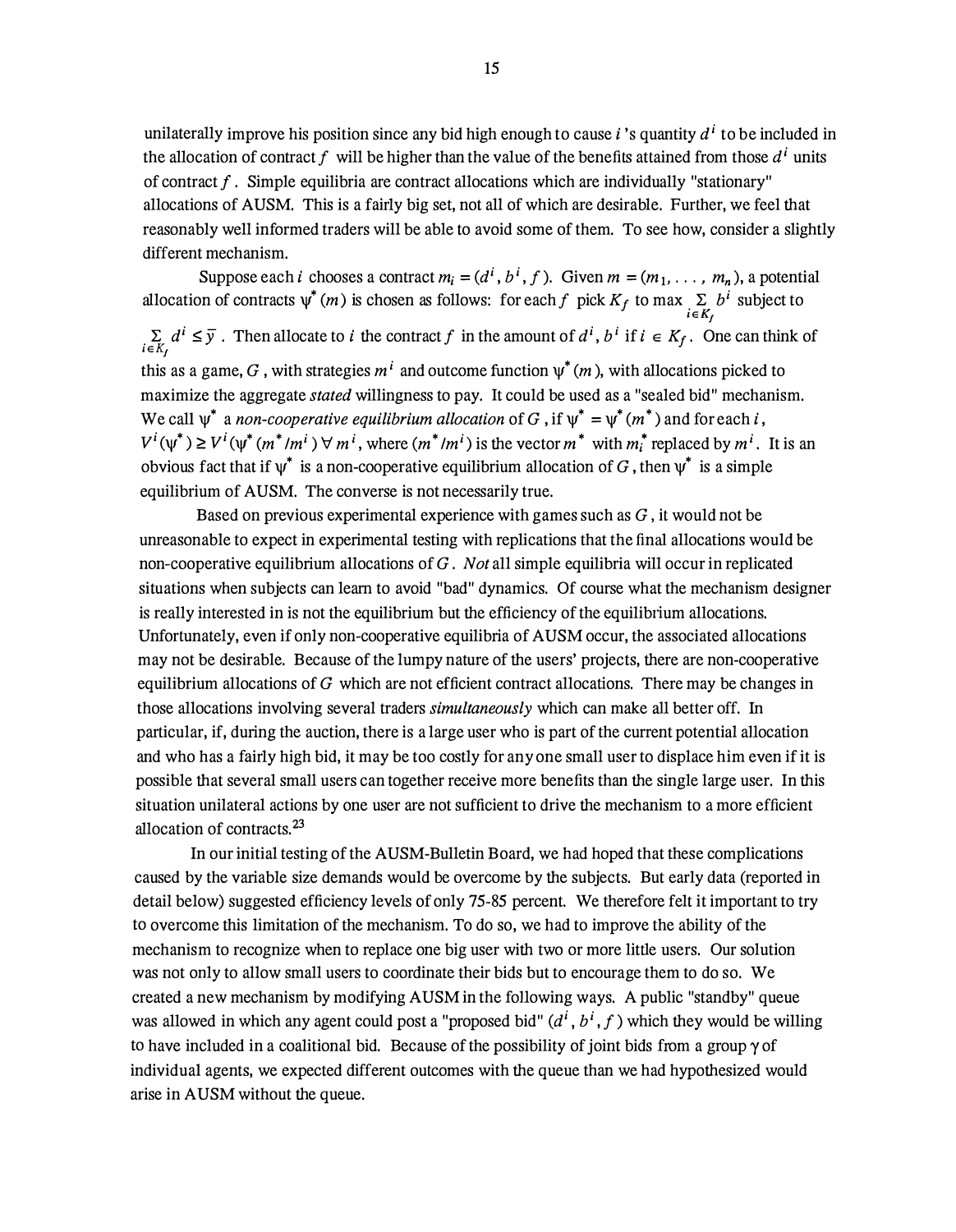Let  $\gamma \subseteq \{1, \ldots, n\}$  be an arbitrary coalition of agents and let  $(m^* / m^{\gamma})$  be the vector  $m^*$ with  $m_i^*$  replaced by  $m_i$  for all  $i \in \gamma$ . We call  $\psi^*$  a strong non-cooperative equilibrium of G if  $\psi^* = \psi^*(m^*)$  and for each coalition  $\gamma$  and each  $m^{\gamma} \neq m^{*\gamma}$  there is at least one  $i \in \gamma$  such that  $V^i(\psi^*(m^*))$  >  $V^i[\psi^*(m^*/m^{\gamma})]$ . If  $\psi^*$  is a strong non-cooperative equilibrium of G, then  $\psi^*$  is a non-cooperative equilibrium of  $G$ . The converse is not necessarily true.

Our hope was that offering the subjects the opportunity to "publicly" coordinate their bids through the queue would lead them to strong non-cooperative equilibria of the game  $G$  (if such equilibria existed). If that occurred, then this variation in the AUSM rules would solve our problem since those equilibrium allocations of  $G$  are efficient.

#### B. The Experiment

As before, we created 2 markets (priority contracts) with 1 corresponding to A in Figure 1 and 2 corresponding to B. When the market opened subjects would submit an order consisting of a market or the standby queue, an x and y choice, and a bid. Their order would be accepted if it could fit within the available capacity of the market requested, if it could displace existing orders with lower bids, or if the standby queue were requested. If a subject wanted to use the standby queue he had to indicate for which market the bid was tendered. Furthermore, if a subject's bid in the standby queue were combined with another order, then any standing order the subject had in a market was canceled. Finally, to aid in the search process for the best configurations, subjects were allowed to move existing configurations to other markets and/or change their configuration and bid if it could fit in the available capacity. However, if a subject did change his configuration in a market he had to improve the bid of the total orders he was displacing including (if necessary) his original order. For example, suppose the orders in market 1 were as follows:

| Subject | Χ  | Υ | Bid |
|---------|----|---|-----|
| 2       | 12 | 9 | 150 |
| 4       | 5  | 4 | 100 |
| 5       | 3  | 6 | 75  |
|         |    |   |     |

If subject 2 wanted to change his configuration to  $x = 12$ ,  $y = 13$  he would have to bid more than 225. The bid improvement increment was set at 5. If an order was displaced the subject was allowed to reorder through the process above and submit any feasible order he or she wanted. The auction stopped when there were no new orders or order changes within 30 seconds of the last order. When the market closed a die was rolled. Based on the data in Table 2, if the number 1 through 5 appeared the orders in market 1 were filled. If the numbers 1 or 2 appeared the orders in market 2 were filled. If an order was filled the subject was given his redemption value minus his bid. If a subject's order was not filled his bid was subtracted from his accumulated earnings. If a subject did not have an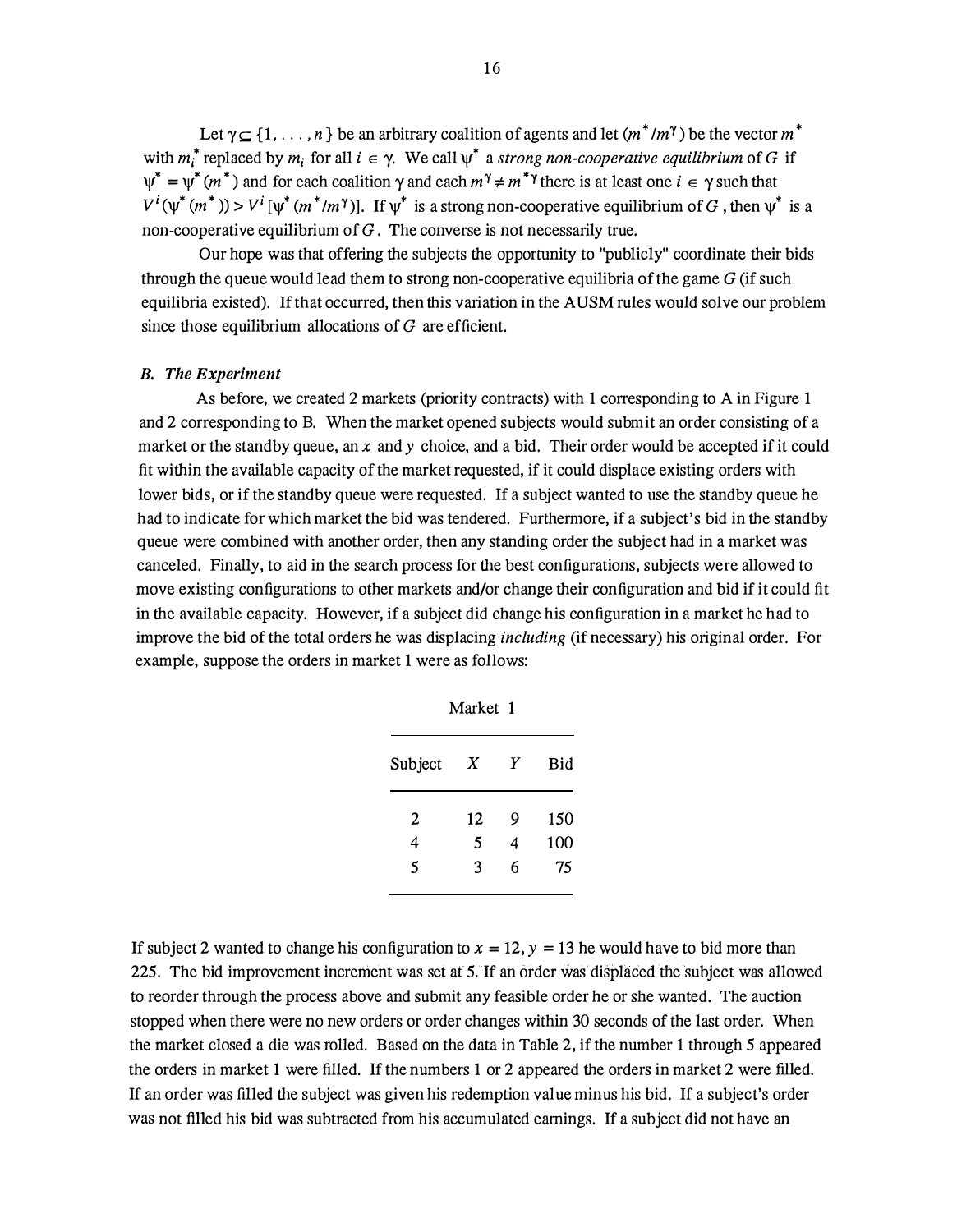order in a market the subject received zero earnings for the market period. At the beginning of the experiment each subject was given 7 dollars of working capital to add to his earnings since losses in any market period were possible.<sup>24</sup>

The AUSM mechanism without a queue was also tested. The instructions for both AUSM mechanisms can be found in Appendix B.

#### C. The Result

AUSM operated smoothly. When run with a queue it outperformed Markets, the Administrative Processes, and the Iterative Vickrey-Groves mechanism. The mean efficiency was 81 percent with a range from 72 percent to 86 percent. AUSM with queue dominated all others each day. Two other interesting facts were (1) the small variance in the levels of efficiency achieved and (2) the high revenue collected.

While AUSM yielded more efficient allocations than the others, it also did not reach 100 percent and, in fact, never even got to 90 percent. However, it is important to realize that the experimental environment made it particularly difficult to better 85 percent. There are few configurations (see Figure 2) which generate efficiencies higher than 85 percent and those that do are very sensitive to the decisions of a single participant. Conversely it is easy to achieve efficiencies below 70 percent. Thus, both IVG and AUSM systematically found low probability but high efficiency allocations.

We now tum to a more detailed analysis of the performance of each mechanism in the experimental test-bed. We then conclude with some final observations.

#### VII. EXPERIMENTAL RESULTS

In this section we provide the details that support our earlier observations. We measure three aspects of mechanism performance: efficiency, revenue, and individual behavior. The overall performance of the mechanisms is determined by using the risk-neutral expected values of  $(ex$  ante) efficiency. This does not necessarily measure the  $ex$  ante efficiency of the mechanisms since it does not account for the risk preferences of the subjects; nevertheless, it does measure the *ex ante* system perf01mance from the point of view of a risk-neutral planner. We also consider the extent to which revenue is generated by each mechanism. Finally, we evaluate the data to see whether we can learn anything about individual behavior.

Table 6 contains relevant information describing each experimental session.

#### A. Efficiency

The mean efficiency (percent of the maximum expected value  $(\mu)$ ) and the associated standard deviation ( $\sigma$ ) and coefficient of variation ( $\nu$ ) for each mechanism can be found in Table 7. The nature of the underlying distribution of combinations found in Figure 2 suggests the use of nonparametric methods for our statistical analysis. We will use the Wilcoxon Rank Sum to test the equality of distributions of efficiency generated by each mechanism. In particular the z scores to be reported are derived from testing the hypothesis of equality of distributions versus strict inequality of distributions. The Wilcoxon Rank Sum Test for each mechanism are in Table 8. We have pooled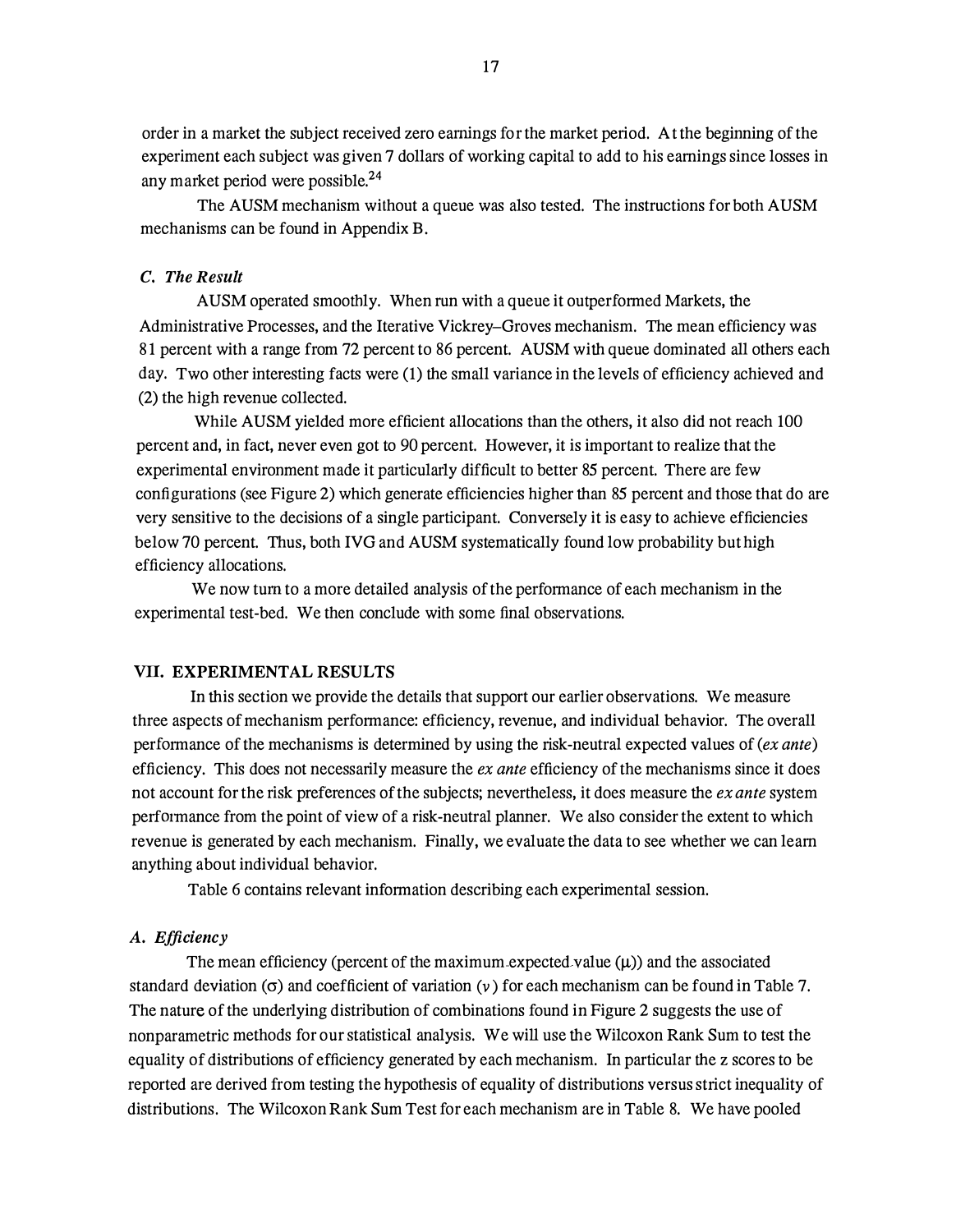the data from each experiment. While this affords more degrees of freedom we may be biasing results if substantial learning occurs in a mechanism. Our statistical measures in Table 8 support the following ranking of the mechanisms by efficiency as follows:

$$
M = AP = A < IG = AUSM < AUSMQ
$$

The mean efficiency per period for each mechanism can be found in Figure 3. We notice that for the Administrative mechanism and markets the level of efficiency tends to increase over time. In particular, the mean and standard deviation of efficiency for periods 3 and above is 69.4 and 5.4 for Administrative, and markets have a mean and standard deviation of 73 and 6.7 respectively. Thus, we see that efficiency increases with repetition in the Administrative Process and Markets. Further, the reduction in the standard deviation in the later periods suggests that these higher efficiencies will be maintained. For AUSM with and without a queue and for IVG, there is no significant effect of repetition. The mean efficiency for periods 1 and 2 was 77.1 for AUSM, 81.6 for AUSMQ, and 76.8 for IVG, while the mean efficiency for periods 3 and above was 78.1 for AUSM, 80.2 for AUSMQ, and 78.6 for IVG. The Administrative Process with nonzero price shows a decrease over time with a mean efficiency of 63.3 and standard deviation of 5.8 for periods 3 and above. These observations on learning strengthen our statistical results on efficiency from the pooled samples.

Since the inefficiency of markets may surprise some, let us look more closely at the data on market prices. Recall that our experimental design creates a condition in which there is no competitive equilibrium. One might still hope that prices could still stabilize in the markets. The mean and 95 percent confidence intervals for each market/period are in Table 15. Three observations can be made: (1) contract prices decrease over time and tend to equate across product dimensions  $(X \text{ and } Y)$  for each contract,  $(2)$  variance in contract prices falls over time, but is still high, and (3) the lowest probability (1/6) state markets (5 and 6) command higher mean prices than that of markets 3 and 4 (113 probability). Although this last observation is curious, notice that markets 1 and 2 combined with 5 and 6 makeup a priority contract. Subjects may simply be trying to form such contracts. The main conclusion we draw is that prices are not behaving as they do when equilibria exist. They are not able to smooth out non-convexities.

#### B. Revenue

AUSM with a queue is more efficient than AUSM without a queue. Counteracting this advantage of the queue is the possibility that agents will form "coalitions" via the standby queue and reduce the revenue. Data on the mean revenue (total and by market) for each treatment, and the associated standard deviation and coefficient of variation are shown in Tables 9 and 10. The histogram of the overall revenue generated from the processes is in Figure 4. Very little revenue is generated in AP since most of the requests (77 percent) were for non-paying status. From Table 9 we see that the addition of the standby queue to AUSM results in a higher mean revenue and a shift in the support to the right. If we look at the revenue generated market by market we see that with a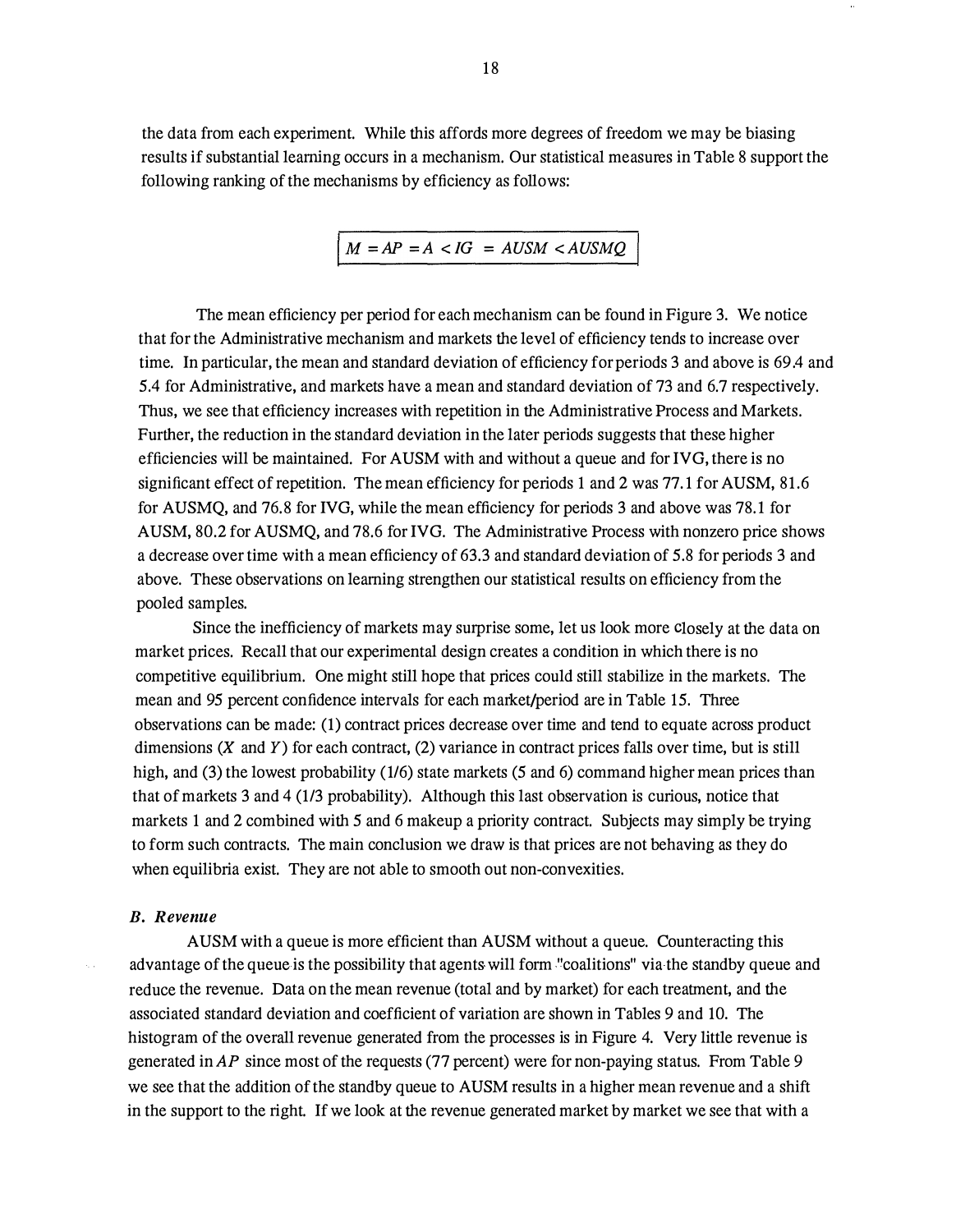queue, the volatility of revenue is fairly low for market 1 and high for market 2. Without a queue, revenue from each market is relatively volatile. Of course, market 1 contracts received higher bids. Specifically, market 2 contracts have a mean bid 1/3 that of market 1 contracts (approximately the difference in probability of each market being filled). Table 11 supplies the rank sum and  $t$  tests for the overall revenue generated by each of the AUSM and IVG treatments, while Table 12 provides these same tests for each of the markets.

We see that the existence of the standby queue results in significantly higher revenues and this comes from higher revenue generated in both markets 1 and 2. The mean for periods 1 and 2 and periods 3+ for each mechanism and the relevant statistical tests are provided in Tables 13 and 14. We notice a slight upward trend in the revenue in both AUSM and IVG which is traceable to the revenue generated in market 1. No such trend is found by examining the time series for AUSM with a queue. We also notice that the revenue generated by IVG is quite volatile.

#### C. Individual Choice Behavior

Administrative Process. As detailed in Section IV, we would expect the Administrative Process to generate choices which are consistent with "scaled down" projects. Specifically, from the redemption value sheets in Appendix A, notice that if each individual chose the largest project only one order would fit per market. However, if each subject chose his smallest project everyone could fit in one of the markets. Actual orders balanced between these extremes. Out of the 102 orders filled in the Administrative Process, only six orders submitted were an individual's smallest project while only nine orders had the largest project submitted. The average sizes  $(X, Y)$  submitted by subjects over time are in Table 16. This table provides evidence of an updating phenomena on the part of the subjects. As a final note, the ranking of markets by probability (see Section V) was never violated by a subject in the experiments.

AUSM. While we did not design the experiments to test whether the three equilibrium concepts used in Section VI A were consistent with reality, some evidence can be extracted from the data. In a strict sense, all three are rejected. None of the 20 allocations achieved by AUSM were even simple equilibria much less non-cooperative or strong non-cooperative. Only 4 of the 20 allocations chosen by A USM with queue were simple equilibria. Some of this might be explained by risk-averse behavior, but we feel that risk is not that important in this environment.

A better insight can be gained by examining which agents were following best-response strategies when the auction closed. Individuals in market 1 are almost always (58 out of 59) best responding. 27 percent (15/56) of the non-best responses come from subjects in market 2 for AUSM and 33 percent (11/33) in AUSM with queue. These facts suggest subjects may be "standing pat" in market 2. Most, almost 70 percent, of the non-best responses are from subjects who are not yet allocated space in any market. These data lead us to conclude, albeit tentatively, that noncooperative equilibrium allocations of the full-information game are likely to occur in AUSM, especially if the stakes were to be increased. Over 80 percent of the responses are within 10¢ of the theoretical best-response. Aggressive behavior, competitive pressures, and the iterative nature of the process with commitment all seem to help lead to stationary allocations that look like Cournot-Nash, full information, non-cooperative equilibria.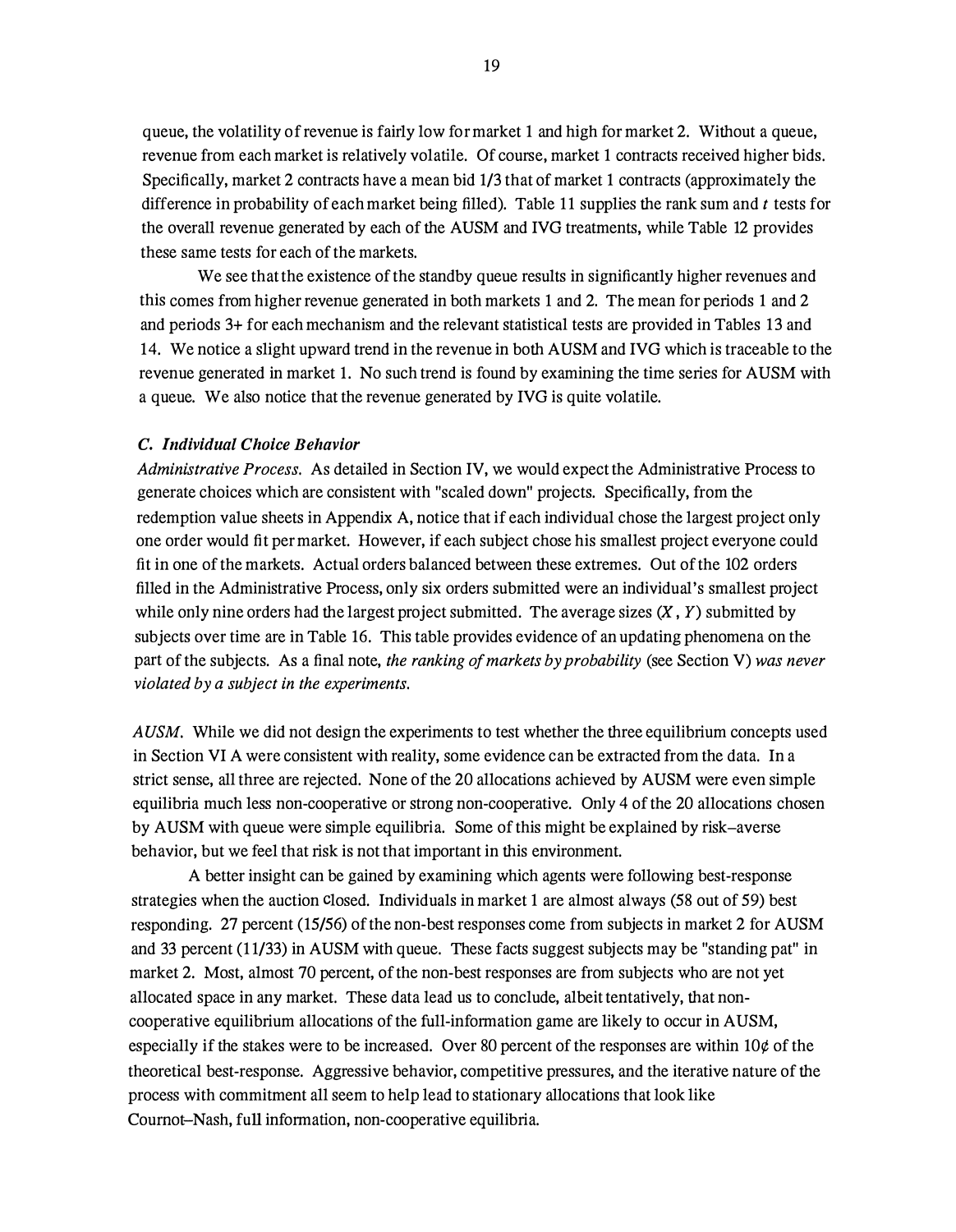Iterative Vickrey-Groves. We were especially interested in two aspects of individual behavior in the IVG mechanism: (1) whether individuals bid their expected value (was it demand revealing?), and (2) whether there were any discernable "strategic" bids made during a market period. Many of the bids made during a market period were above expected values ( 40 percent of the bids) and this was even true on the last trial in a period (31 percent of the bids). This behavior did lead some individuals employing those bids to pay more than their value to get a contract. Those making such a loss (or after obtaining prices above expected values) generally did not repeat this bidding behavior.

Two particular aspects of strategic behavior employed by subjects involved attempts to gain information about other individuals' bidding behavior. First, some participants would bid zero to see what their price would be and so had no effect on the prices of individuals who were provisionally selected. Second, the participants typically used all of the possible trials, leaving resources to be allocated in a one-shot game in the final trial, (85 percent of the time for market 1 and 75 percent of the time for market 2). In order to see if the number of trials makes a difference in the efficiency of the mechanism, we conducted an experiment with 40 trials. For the first period the efficiency was 75.5 percent and revenue was 250; the second period concluded with 78 percent efficiency and 495 for revenue. Both periods used all 40 trials.

Markets. Even though there were only six participants in the experiment trading in the markets was very active.<sup>25</sup> However, the trading patterns over the course of an experiment were not entirely stable. That is, individuals did not choose the same projects and use the same contracts in each period. We call this phenomena market switching. As evidence of this market switching we noticed very few subjects (28 percent) stayed with the same contract across periods; 60 percent of the subjects that did selected no contracts (they sold their endowments). However, 17 percent of the subjects switched markets at least once and 56 percent switched at least twice in the last four periods. This evidence is consistent with the fact that there was no stable set of prices to coordinate allocations in our market experiments.

#### VIII. CONCLUSION

In this paper we have designed and analyzed six different mechanisms for solving a resource allocation problem in an environment similar to many scheduling applications. The two key characteristics of the environment are that demands are lumpy and ill-fitting and that supply is uncertain and unresponsive at the time of contracting. The mechanisms analyzed included markets and an administrative process, as representatives of institutions which have naturally evolved, and two newly designed mechanisms, the Iterative Vickrey-Groves mechanism and AUSM.

The experimental results show that simply setting up enough markets is not the best way to proceed if the environment is characterized by significant indivisibilities and, a fortiori, nonconvexities. In the experimental test-bed, markets performed no better than an ad hoc administrative process. Both mechanisms, modeled on naturally evolved institutions, yielded low efficiency levels.

Two new designed institutions AUSM and IVG, using priority contracts were created and analyzed as alternatives to markets and administrative processes. Both significantly outperformed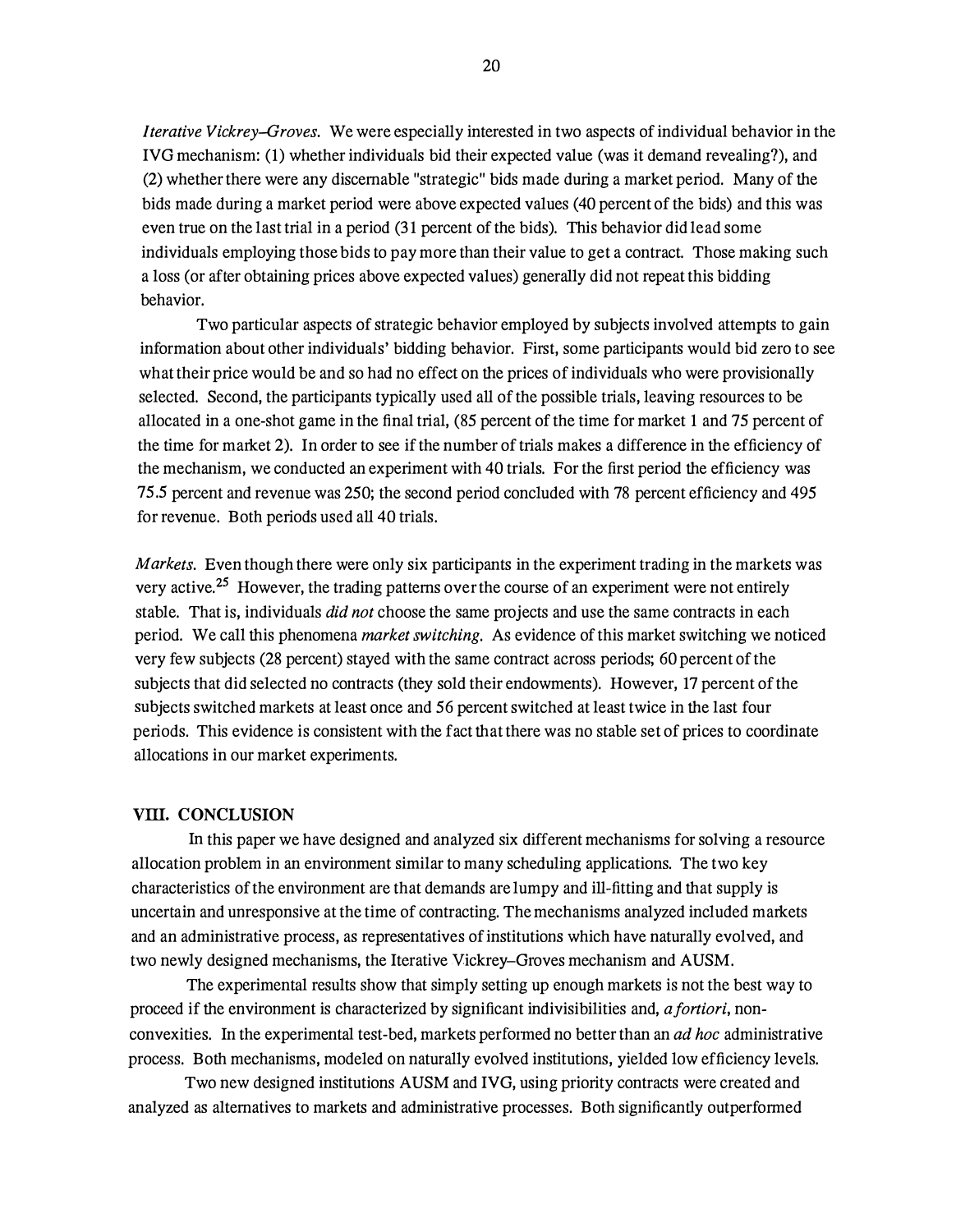markets in the testbed, especially in the early periods when there is no information and no basis for common knowledge priors. This is an especially important consideration for non-repeatable operations such as the Space Station. Neither could consistently generate efficiencies greater than 85 percent in the demanding experimental environment.

Designing mechanisms for applications, as in designing America's Cup sailboats or airplanes like the Shuttle, is an artform to be guided by theoretical developments and experience. Our use of experimental methods has allowed us to accumulate some experience prior to the application. Several observations based on that experience deserve mention. First, the transparency of a mechanism-the ease with which an agent is able to anticipate the results of any particular strategy—is important in achieving more efficient allocations earlier. Market prices in these environments, in early periods, were unpredictable causing inefficient resource purchases. The Administrative Process is simple-minded but there was so much randomness subjects had difficulty coordinating designs. The IVG process is "obscure"; subjects were unsure what "prices" would be. Only AUSM was straight-forward and stable. Second, while tatonnement-like iterations without commitment may guide coordination (it is a form of "cheap-talk"), our experience shows that some commitment is desirable to stabilize responses and to speed convergence. Iteration allows feedback, reaction, and learning about the possibilities. In the Administrative Process in early periods subjects have to submit designs, knowing nothing about their environment. The results were very low efficiencies. AUSM allows early mistaken guesses about what would fit, etc. to be changed in response to "tentative" allocations. Of course if there is no commitment the information generated by iteration would be useless. Thus mechanisms need a delicate balance between commitment without an ability to adjust (as in the Administrative Process) and adjustment without the ability to commit (as in IVG). AUSM works because it attains such a balance. Third, markets cannot smooth over all non-convexities, especially in environments with little prior information. (In our environment, markets exhibited the worst performance on day 1-worse than first-come firstserved.) Eventually, as a common basis for "rational expectations" emerges, the performance of markets improves but never reaches that of the newly designed mechanisms. In the theoretical analysis of mechanisms, the assumption that there are objective common knowledge priors obscures this type of consideration.2<sup>6</sup>

This study is part of a larger study to help NASA develop appropriate mechanisms to allocate its Space Station resources among a variety of diverse users. Indeed, the results contained in this study have already lead to the development of a vastly more elaborate experimental environment (testbed) to demonstrate the feasibility and performance of various allocation mechanisms $^{27}$  (see Plott and Porter (1988)). There are other modifications of the environment that would bring the test-bed into closer congruence with the Space Station problem. For example it would increase realism by inducing the preferences of some or all of the users to be a function of the time at which they are allocated resources. This would model better the importance of phenomena like "launch windows" in the timing in Figure 1. Adding a time dimension to user preferences would also highlight the need for an analysis of contingent and futures contracting in allocating resources. Being first would no longer necessarily be better. This modification would allow a meaningful comparison of mechanisms across contract types, as well as contract types across mechanisms. Another change in the environment would alter the subjects' problems to correspond more closely to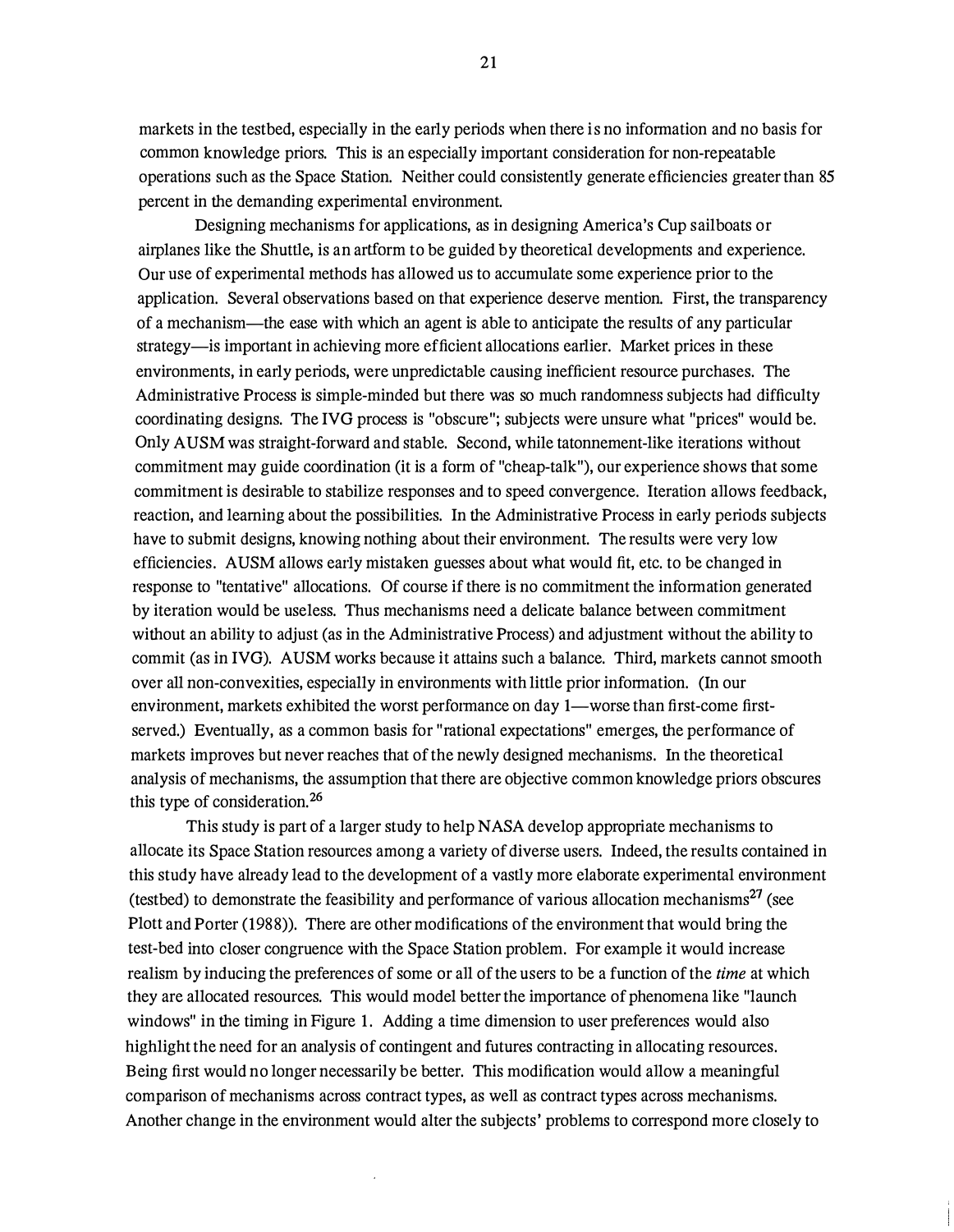that of a NASA engineer and less that of a profit-maximizing firm. In particular, the payload selection process (including budgeting, peer review, and project management) might be better modeled with budget constraints on designs and payoffs for scientific benefits rather than with net benefits as we have done in this paper.<sup>28</sup> A fundamental change would be to allow supply to be endogenous. This significantly alters the structure of the problem and may raise problems which neither AUSM nor IVG can handle effectively.<sup>29</sup>

The fundamental open question is, of course, whether or not there exist other allocation mechanisms which outperform those analyzed. There are "optimal auctions," designed to attack incentive difficulties in simpler problems, that abstract from the more ugly parts of our environment but which might nevertheless be adaptable. Examples can be found in Harris-Raviv (1981). Chao and Wilson (1987, p. 914) identify institutions for implementing priority pricing when there are no indivisibilities. See also Reitman (1985) and Pitblado (1987). There are algorithms from combinatorial optimization, designed to attack informational difficulties in even more complex problems, which ignore incentive issues but which might be adaptable in any case. Examples can be found in French (1982) Kirkpatrick, Gelatt and Vecchi (1983) Reiter (1966) Reiter and Sherman (1962) and Ressenti, Smith and Bulfin (1982). AUSM and IVG combine features of each of these approaches. Unanswered is whether there are other mixtures which are better.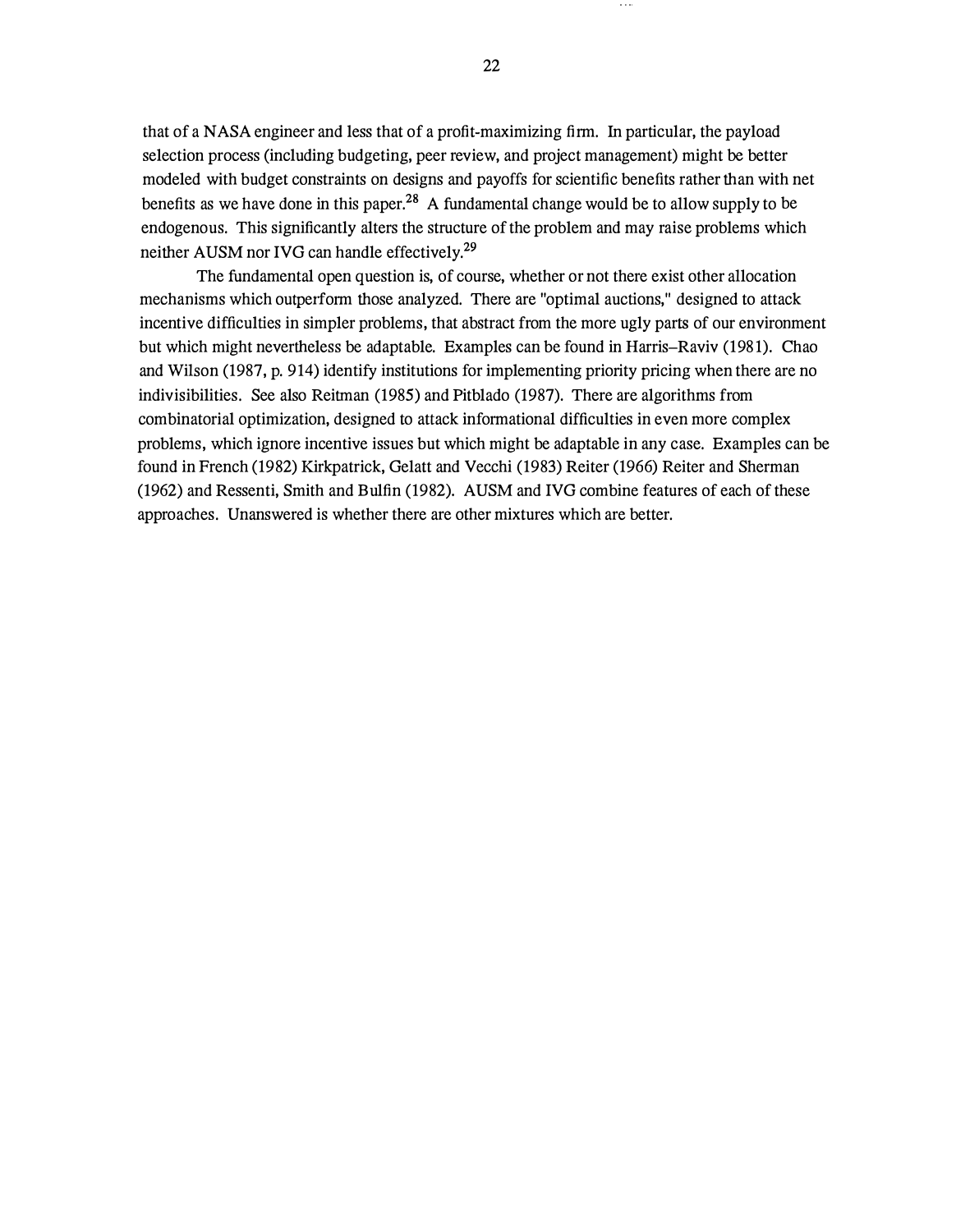# APPENDIX A

## REDEMPTION VALUE SHEETS AND SCREEN DISPLAY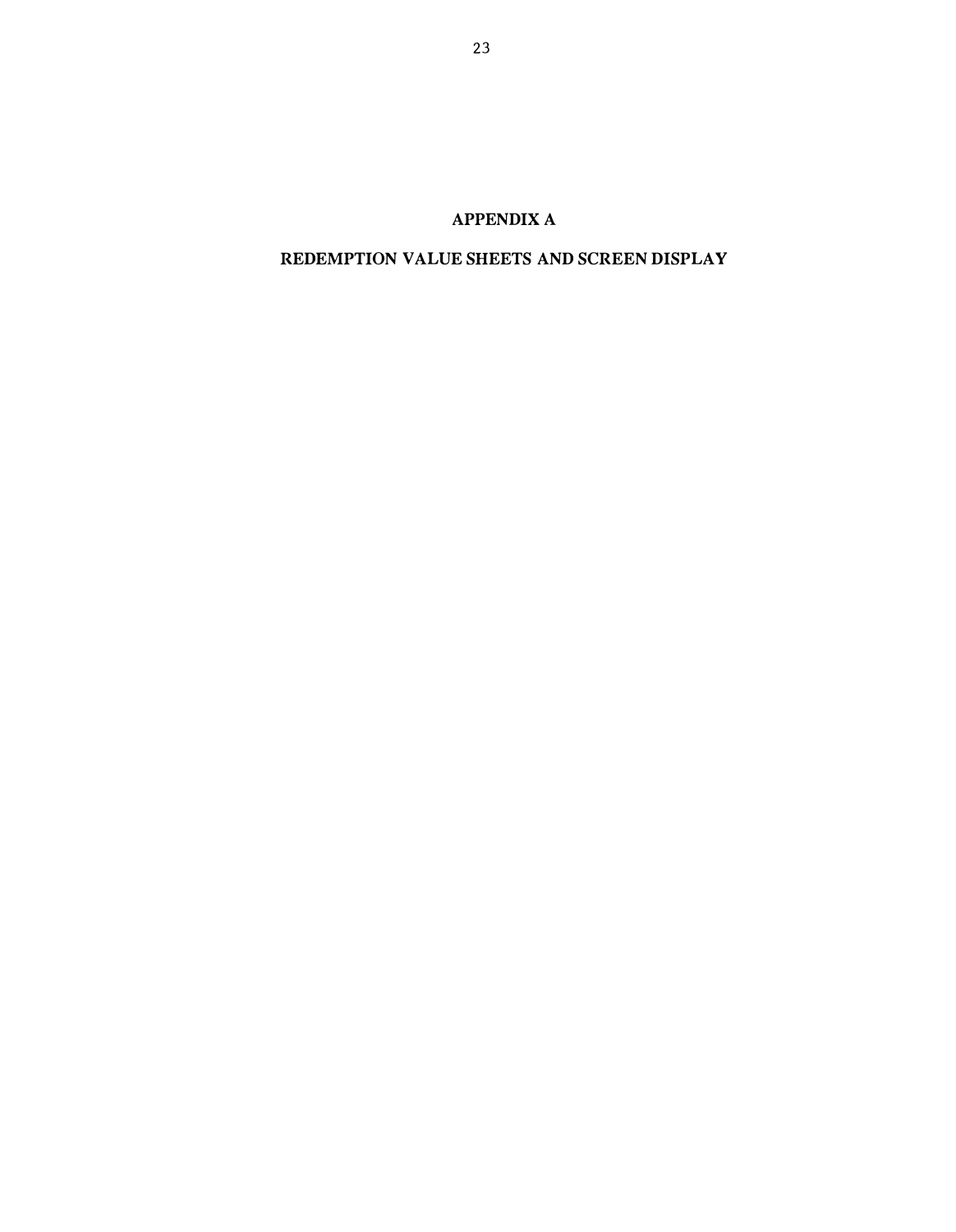| v<br>'Χ | વ   | 9   | 13  |
|---------|-----|-----|-----|
| 4       | 100 | 150 | 175 |
|         | 175 | 225 | 250 |
| -12     | 250 | 325 | 335 |

Valuation Sheet 3 Valuation Sheet 4

| v  | 2   | 4   | 9   | v<br>$\mathbf{x}$ | 8   | 10  |
|----|-----|-----|-----|-------------------|-----|-----|
| 3  | 75  | 100 | 125 | $6\overline{6}$   | 100 | 150 |
| 5  | 100 | 200 | 225 | 8                 | 150 | 200 |
| 12 | 175 | 250 | 275 | 12                | 175 | 250 |

Valuation Sheet 5 Valuation Sheet 6

| Y<br>$\mathbf{x}$ |     | 10  | 13  |
|-------------------|-----|-----|-----|
| 6                 | 175 | 225 | 250 |
| 9                 | 225 | 275 | 300 |
| 12                | 250 | 300 | 325 |

Valuation Sheet 2

| Y<br>x | 6       | 10      | 14  |
|--------|---------|---------|-----|
| 3      | 125     | 150     | 175 |
| 9      |         | 175 190 | 200 |
| 15     | 200 225 |         | 250 |

| Y<br>X | 8   | 10  | 12  |
|--------|-----|-----|-----|
| 6      | 100 | 150 | 200 |
| 8      | 150 | 200 | 275 |
| 12     | 175 | 250 | 300 |

| Y<br>١x |     | 9   | 11  |
|---------|-----|-----|-----|
|         | 75  | 150 | 175 |
| 9       | 125 | 175 | 200 |
| 11      | 150 | 200 | 225 |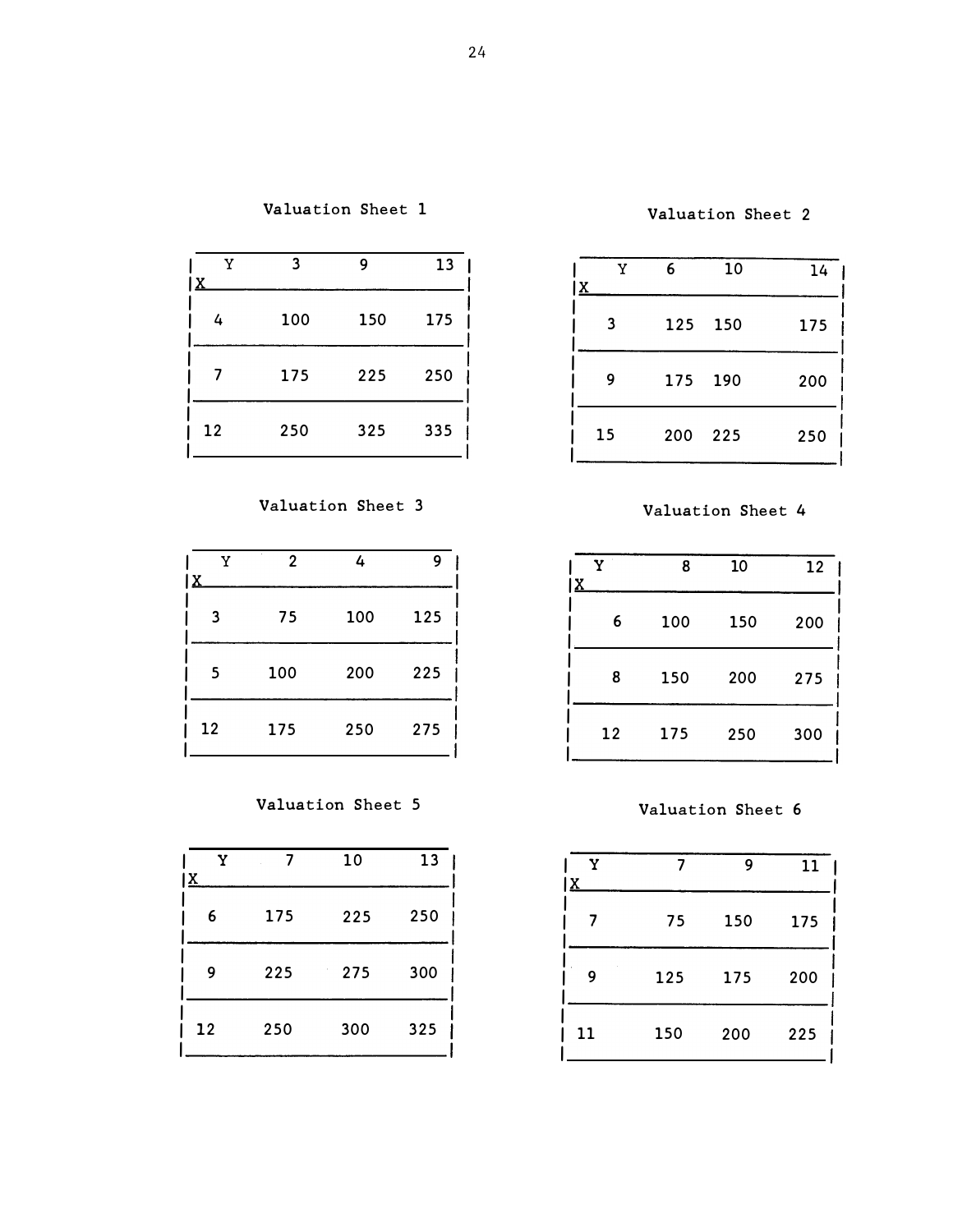# APPENDIX B

# INSTRUCTIONS

25

,,,,,,,,,,,,,,,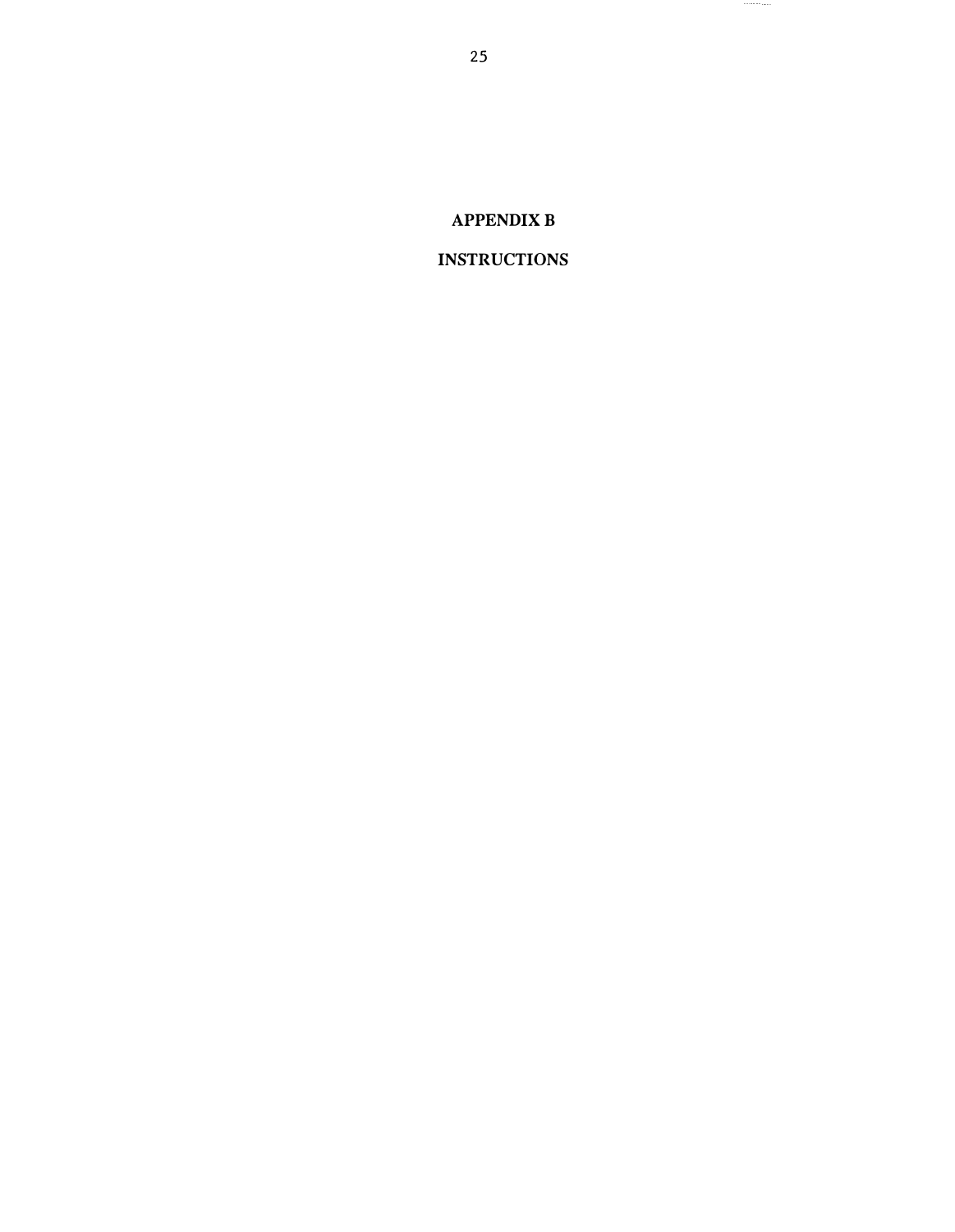#### INSTRUCTIONS

(This portion is the same for all mechanisms)

You are about to participate in an experiment designed to provide insight into certain features of decision processes. If you follow the instructions carefully and make good decisions, you might earn a considerable amount of money. You will be paid in cash.

In this experiment we are going to conduct a market in which you will make decisions which will be used to determine the market outcomes . You will be given a Redemption Value Sheet , which describes the value to you of the decisions you might make. You are not to reveal this information to anyone. It is your own private information.

The type of currency used in this market is francs . All transactions will be in terms of francs. Each franc is worth \_\_\_\_\_ dollars to you. Do not reveal this number to anyone. At the end of the experiment your francs will be converted into dollars at this rate, and you will be paid in dollars.

On your Redemption Value Sheet you have one project which has 9 possible X and Y configurations associated with it along with a redemption value s tated in francs . Suppose for example that your Redemption Value Sheet were as follows :

| Y<br>X | 3   | 6   | 12  |
|--------|-----|-----|-----|
| 5      | 100 | 200 | 300 |
| 10     | 200 | 400 | 500 |
| 15     | 300 | 450 | 550 |

Then for your project with the configuration  $X=5$  and  $Y=12$ , you would have a redemption value of 300 francs; for your project with configuration  $X=10$ and Y=6 you would have a redemp tion value of 400 francs .

Within each market period there will be a total of \_\_ markets with a fixed capacity of 20 units of X and 20 units of Y in each market to be allocated to participants. Your amount of X and Y and the earnings you will receive will be determined using the following process.

{ For the I terative Groves mechanism we used}

All communication during the market period will conduc ted through your computer terminal. The experiment will consist of several market periods. Each market period will be composed of trials in which you will submit an order. An order consists of a configuration, a market, and a bid for the market, You can submit an order during a trial by following the instruction prompts on your computer screen. The first prompt will ask you for a configuration of X and Y. You must then enter one of your 9 choices. Next you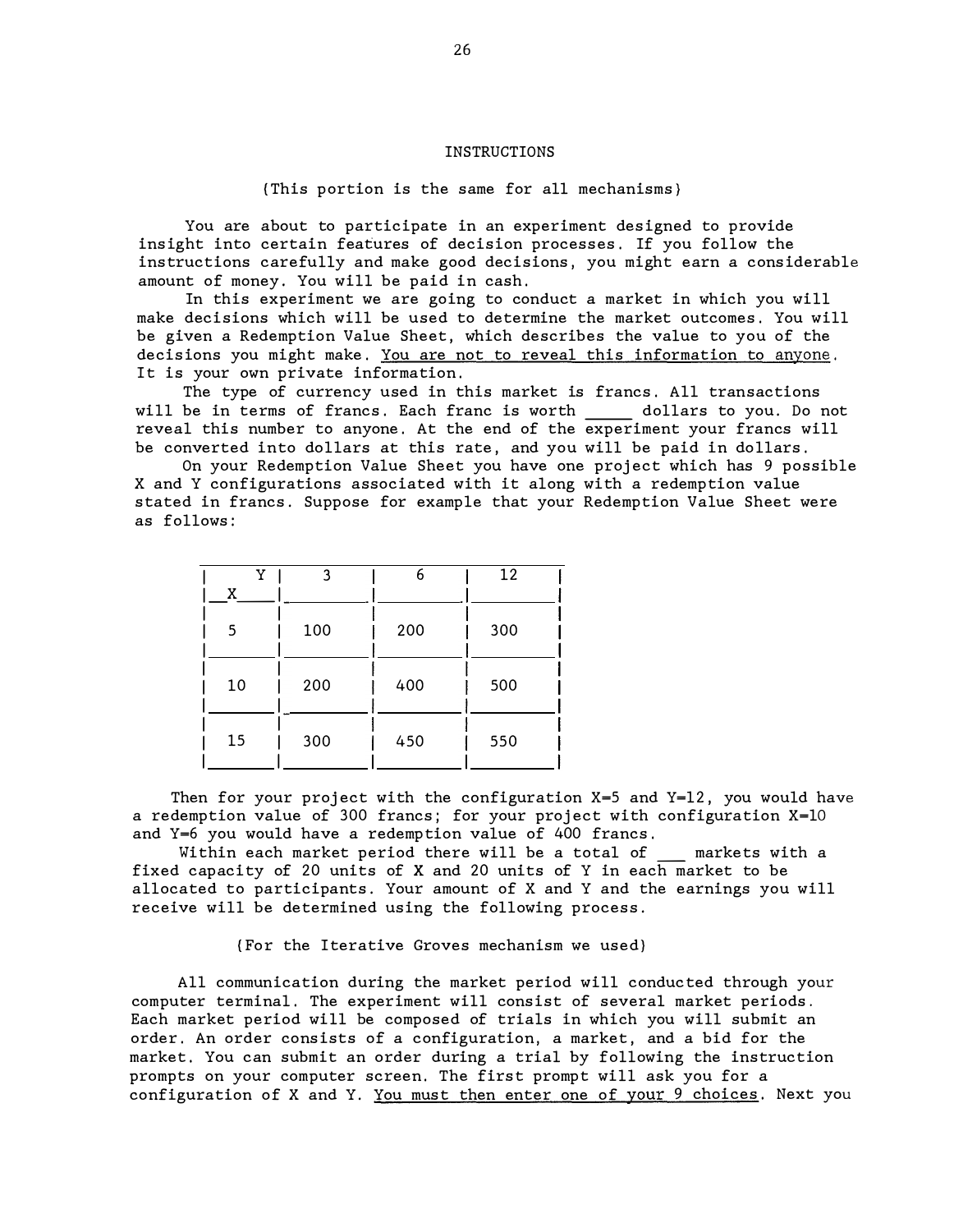will be asked if you want to enter a bid for market 1; if you answer yes  $(y)$ , you will be asked for your bid in francs. If you answer no (n), it will proceed to market 2 and ask you if you would like to bid. Thus, for a trial in a market period you cannot simultaneously have a bid in markets 1 and 2.

EXAMPLE Enter quantity of X desired:  $7$ Enter quantity of Y desired: 12 Do you want to order in market l? n Do you want to order in market 2? Y Enter bid in market 2: 150 Do you confirm  $X = 7$   $Y = 12$   $B1 = 0$   $B2 = 150$  ?  $Y = 12$ 

Thus, in this example a bid of 150 francs was placed in market 2 for the configuration  $X=7$  and  $Y=12$ . The only restriction you have on the bids you submit for a market during a period is that it be greater than or equal to zero. After each participant has placed an order during a trial, a set of provisional configurations will be selected for each market by finding the largest sum of bids submitted for that market for which the sum of the corresponding configurations do not exceed the capacity constraints  $(X = 20)$ , Y = 20) . Each individual will then be given the information as to which participants are provisionally selected in each market and their configurations. In addition, each participant will receive a price for each market. If you are one of the participants that are provisionally selected in a market, your price will be calculated as follows :

[Maximum of the sum of bids (without your bid) submitted for that market for which the corresponding total configurations (without your configuration) does not violate the capacity constraint]  $-$ 

[Sum of bids (excluding your bid) of the provisional configurations]

If your configuration is not one of the provisional configurations in a market, then you will receive a price which indicates the minimum bid you could have submitted in that market and have had your order be one of the provis ional configurations in that market.

#### EXAMPLE

|             |    | Market 2 |            |       |  |
|-------------|----|----------|------------|-------|--|
| Participant | X  |          | <u>Bid</u> | Price |  |
| *1          | 10 | 10       | 200        | 160   |  |
| 2           | 15 | 10       | 160        | 200   |  |
| ર           | 10 | 15       | 170        | 350   |  |
| *4          | 5  | 10       | 150        |       |  |
|             |    |          | 100        | 200   |  |

In this example, we see that participants 1 and 4 have provisional configurations in this market because their combined requests of  $X=15$  and Y=20 do not violate the capacity constraints, and their sum of bids of 350 francs is the largest such sum. The price for participant 1 was calculated by:  $[310] - [150] = 160$  as per the equation above. Similarly, the price for participant 4 was calculated by:  $[200] - [200] = 0$ . Notice that in either case the price does not depend on the participant's bid.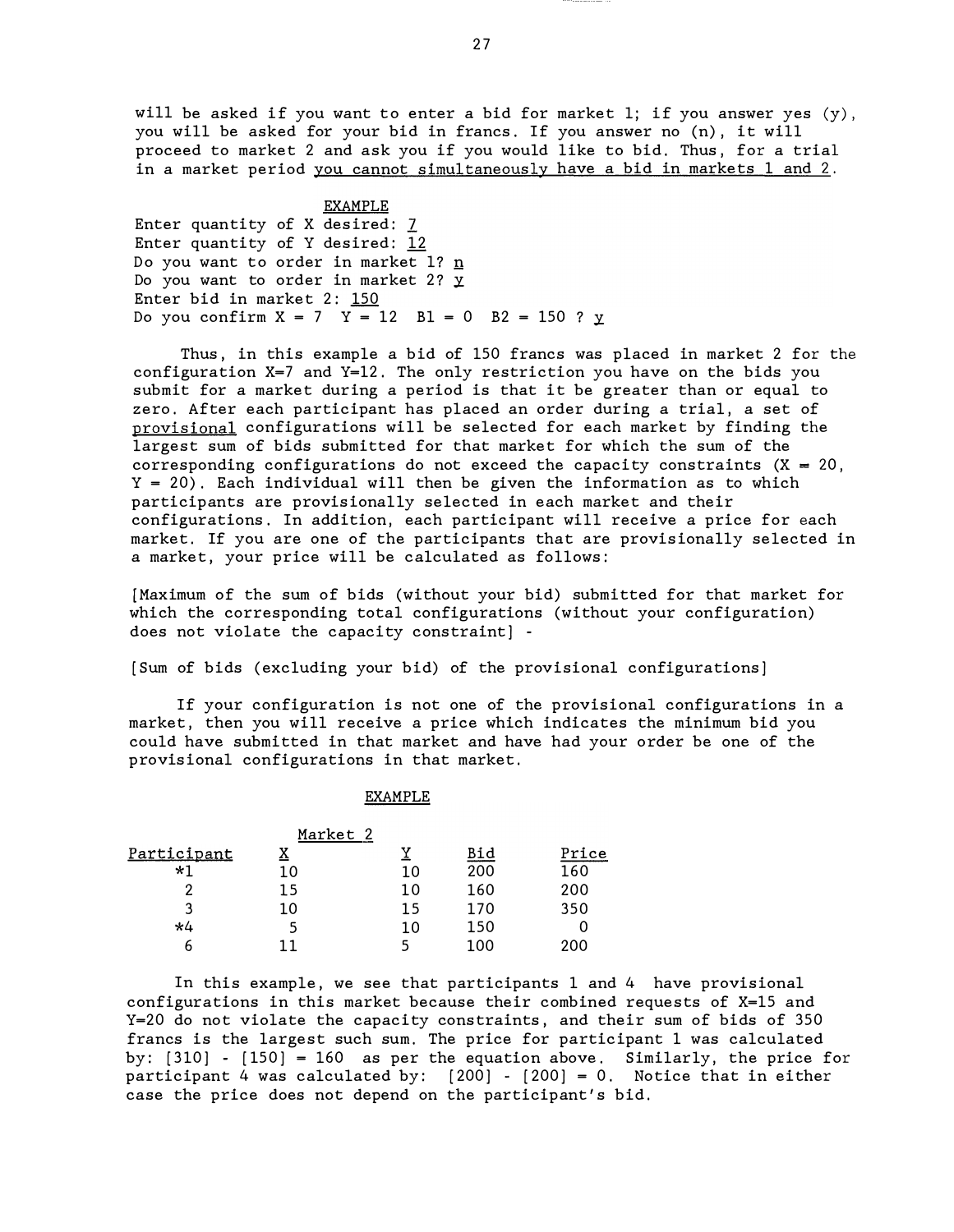For an individual who is not in the provisional configuration in this example, such as participant 3, we see that to be in the provisional set he/she must bid 350 francs since the configuration he/she submitted cannot fit with any other order.

The provisional configurations in the markets will obtain their allocations if the same participants and configurations occur for straight trials (Rule A), or the trials in the market period are exhausted. A total of \_\_ trials for each market period will be allowed. Market 1 will close after trials, and market 2 after additional trials. That is, if Rule A is not activated after \_\_\_ trials the provisional allocations in market 1 will be chosen, and after  $\quad \_$  trials the orders in market 2 will be chosen. After the process stops in a period by either of the conditions a die will be rolled. If the numbers  $\rule{1em}{0.15mm}$  through  $\rule{1.5mm}{0.15mm}$  appear the orders in market l will be filled. If the numbers \_\_\_\_\_\_ through \_\_\_\_\_ appear the orders in market 2 will be filled.

Each participant has been given \_\_\_\_\_\_ francs of working capital. To determine your costs for the market period, sum up your prices in those markets for which you have obtained an allocation at the market close. If your order is filled, then your earnings will be equal to your redemption value minus your costs. If your order is not filled, you must subtract your costs from your working capital. If you do not obtain an allocation in a market for the period, you will receive zero earnings for the period. You should record your earnings on your Record of Earnings sheet located in the back of your folder. At the beginning of a market period you will be assigned a new Redemption Value Sheet from which to make your decisions. The Redemption Value Sheet will not be the same for all participants. Feel free to earn as much as you can. Are there any questions?

{ For the ASUM-Bulletin Board with Queue we used}

When the market opens you will be able to submit an order consisting of a market or the Standby Queue, a configuration, and a bid in francs. Orders will be taken one at a time and posted on the board. You can submit an order by raising your hand and after you are identified, you can submit one order. Your order will be accepted if:

a) It can fit in the available capacity of the market requested , or

b) It can displace existing orders with lower bids, or

c) The Standby Queue is requested.

If place an order in the Standby Queue you must also identify the market for which the order is to be placed on standby. However, you can have only one order in the markets at any one time. Thus, you can have an order in Market 1 or 2 but not both Markets 1 and 2 simultaneously. You can have as many orders as you want in the Standby Queue.

Suppose for example, that the fixed capacity was  $X = 20$  and  $Y = 20$ , and there were 2 markets, and the existing orders, none of which are yours, were as follows :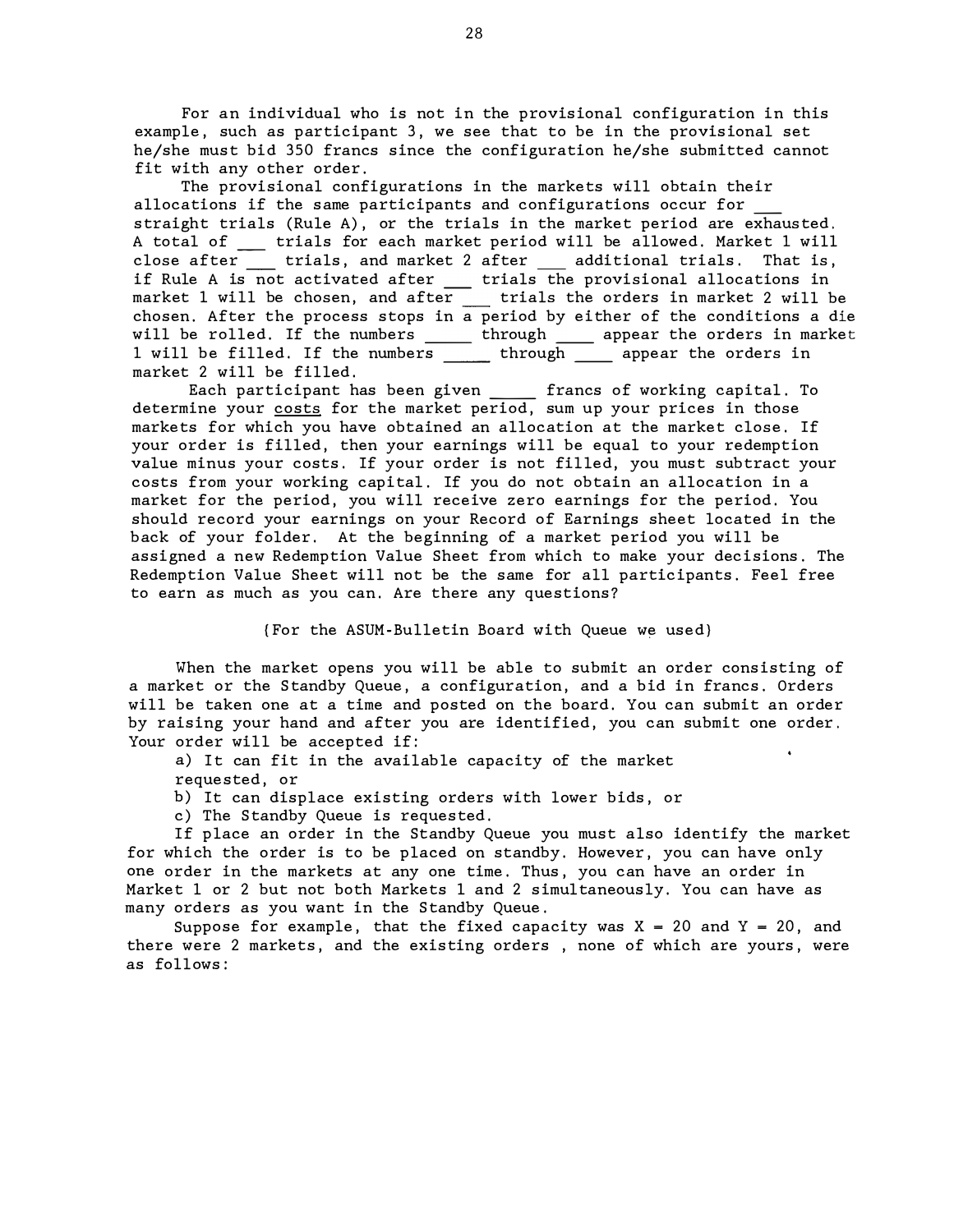|                       | Market 1 |    | Market 2 |              | Standby Queue  |     |             |  |     |        |
|-----------------------|----------|----|----------|--------------|----------------|-----|-------------|--|-----|--------|
|                       | X        | Y  | Bid      | $\mathbf{X}$ | Y              | Bid | X Y         |  | Bid | Market |
|                       | 11       | 9  | 1100     | 7            | 5 <sup>5</sup> | 500 | $5\qquad 5$ |  | 400 |        |
|                       | $5 -$    | -7 | 1000     |              |                |     |             |  |     |        |
| Available<br>Capacity | 4        | 4  |          | 13 15        |                |     |             |  |     |        |

If you want to submit an order that has quantities  $X = 4$  and  $Y = 6$ , you can order space in Market 2 or the Standby Queue and submit any nonnegative bid, or you can order space in Market 1 and displace the  $X = 5$  and  $Y = 7$ order with a bid greater than 1000 francs. Furthermore you can combine your bids with orders in the Standby Queue that were not submitted by you to displace existing orders in Markets 1 and 2 if the entire order can fit and the total bid is greater than the total displaced orders bids. For example, you could have made a bid greater than 600 francs and combined that with the existing 400 franc bid in the Standby Queue and displace the X = 5 and Y = 7 order in Market 1 since you both can fit. In the event that more than one existing order can be displaced by your bid the order with the lowest bid will be the one displaced. If one of your orders in the Standby Queue is combined with another order, then any order you have standing in a market is canceled .

If you have an order in a market you can change it only if you increase your bid. If you increase your bid you can:

a) Move your configuration to another market if you can fit or displace orders with lower bids and/or

b) Change your configuration if it fits. However, if you do not move your configuration to another market you must place a bid higher than the orders you are displacing including your Standing Order.

Your bid change must be greater than **francs** to be accepted. Once you have an order in a market you cannot withdraw it. However, you can withdraw orders from the standby queue .

In the event that your order is displaced you can reorder through the process described above. The process will stop when there are no new orders or order changes (increased bids) within seconds of the last order submitted. The orders left standing on the board in Markets 1 and 2 when the process stops are the only orders that can be filled. However, there is a chance that the orders at the market close will not be filled. After the process stops a die will be rolled. The orders in Market 1 will be filled if any of the numbers \_\_\_\_\_\_ through \_\_\_\_\_\_ appear. The orders in Market 2 will be filled if any of the numbers  $\rule{1em}{0.15mm}$  through  $\rule{1.5mm}{0.15mm}$  appear.

Each participant has been given  $\begin{array}{ccc} \text{francs} & \text{of} \end{array}$  working capital. If your order is filled your earnings will be equal to your redemption value minus your bid. If your order is not accepted you must subtract your bid from your working capital. If you did not get in a market you will receive zero earnings for the market period. You should record your earnings on your Record of Earnings Sheet located in the back of your folder. Your earnings plus your remaining working capital are yours to keep. At the beginning of a market period you will be assigned a new Redemption Value Sheet from which to make your decisions. The Redemption Value Sheet will not be the same for all participants. Feel free to earn as much as you can. Are there any questions?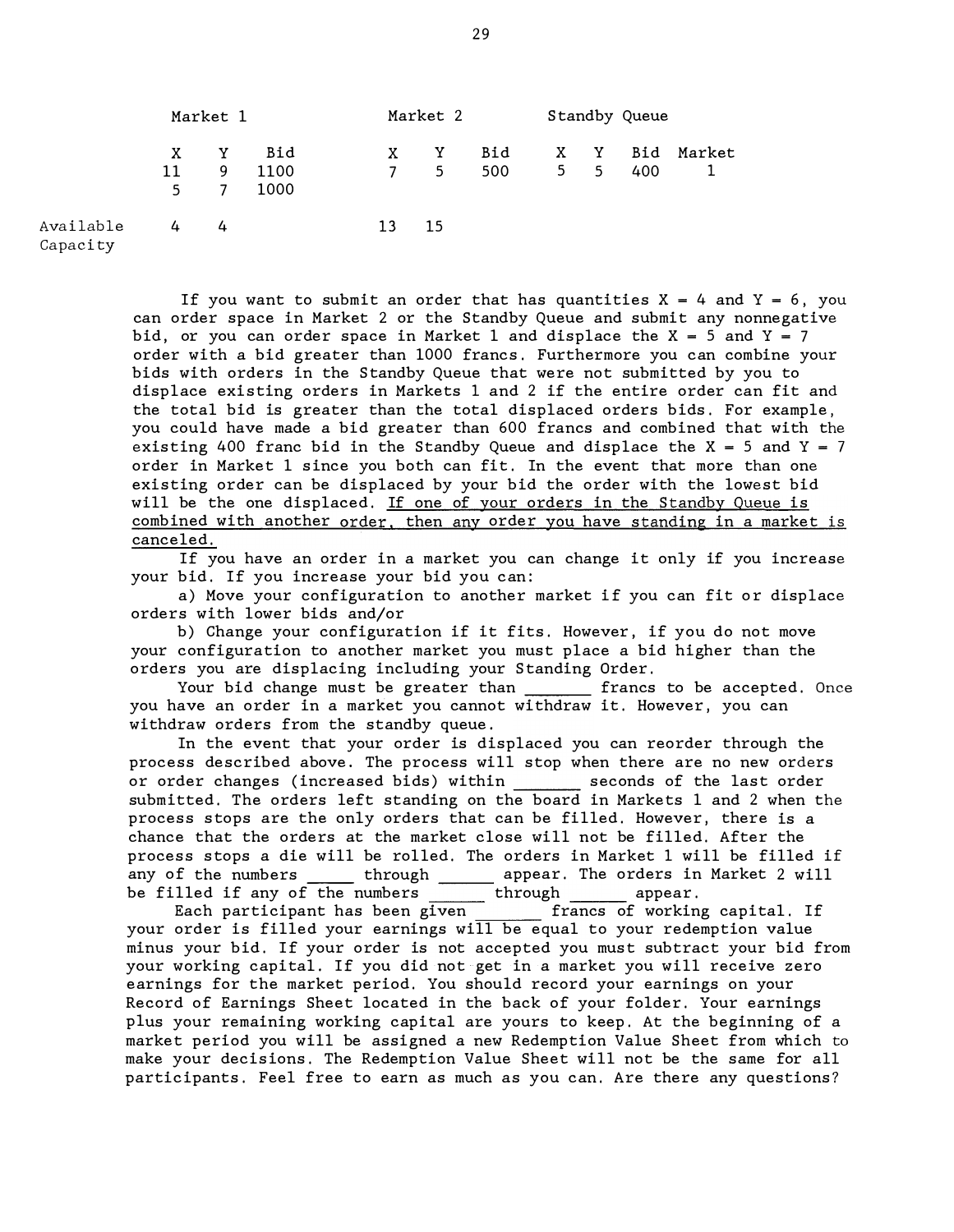{ For the AUSM- Bulletin Board we used)

When the market opens you will be able to submit an order consisting of a market, a configuration, and a bid in francs. Orders will be taken one at a time and posted on the board. You can submit an order by raising your hand and after you are identified, you can submit one order . Your order will be accepted if :

a) It can fit in the available capacity of the market

requested, or

b) It can displace existing orders with lower bids.

However, you can only have  $\Omega$  order standing on the board at any one time. Thus you can have an order in Market 1 or 2 but both Markets 1 and 2 s imultaneously .

For example, suppose the fixed capacity was  $X = 20$  and  $Y = 20$ , and there were two markets, and the existing orders none of which are yours were as follows :

|                       |               | Market 1 |              | Market 2 |    |     |  |
|-----------------------|---------------|----------|--------------|----------|----|-----|--|
|                       | Bid<br>X<br>v |          |              | X        | v  | Bid |  |
|                       | 10<br>5       | g        | 1100<br>1000 |          | 5  | 500 |  |
| Available<br>Capacity | 4             |          |              | 13       | 15 |     |  |

If you want to submit an order that has quantities  $X = 4$  and  $Y = 6$  you can either order space in Market 2 and submit any nonnegative bid, or you can order space in Market 1 and displace the  $X = 5$ ,  $Y = 7$  order with a bid greater than 1000 francs . In the event that more than one existing order can be displaced by your bid the order with the lowest bid will be the one displaced.

If you have an order standing on the board you can change it only if you increase your bid. If you increase your bid you can:

a) Move your configuration to another market if you can fit and/or

b) Change your configuration if it fits. However, if you do not move your configuration to another market you must place a bid higher than than the orders you are displacing including your standing order. Your bid change must be greater than francs to be accepted. Once you have an order in a market you cannot withdraw it.

In the event that your order is displaced you can reorder through the process described above. The process will stop when there are no new orders or order changes (increased bids) within \_\_\_\_\_\_ seconds of the last order submitted. The orders left standing on the board in Markets 1 and 2 when the process stops are the only orders that can be filled. However, there is a chance that the orders at the market close will not be filled. After the process s tops a die will be rolled . The orders in Market 1 will be filled if any of the numbers \_\_\_\_\_ through \_\_\_\_\_\_ appear. The orders in Market 2 will be filled if any of the numbers \_\_\_\_\_\_\_ through \_\_\_\_\_\_ appear.

Each participant has been given \_\_\_\_\_\_\_ francs of working capital. If your order is filled your earnings will be equal to your redemption value minus your bid . If your order is not accepted you' must subtract your bid from your working capital. If you did not get in a market you will receive zero earnings for the market period. You should record your earnings on your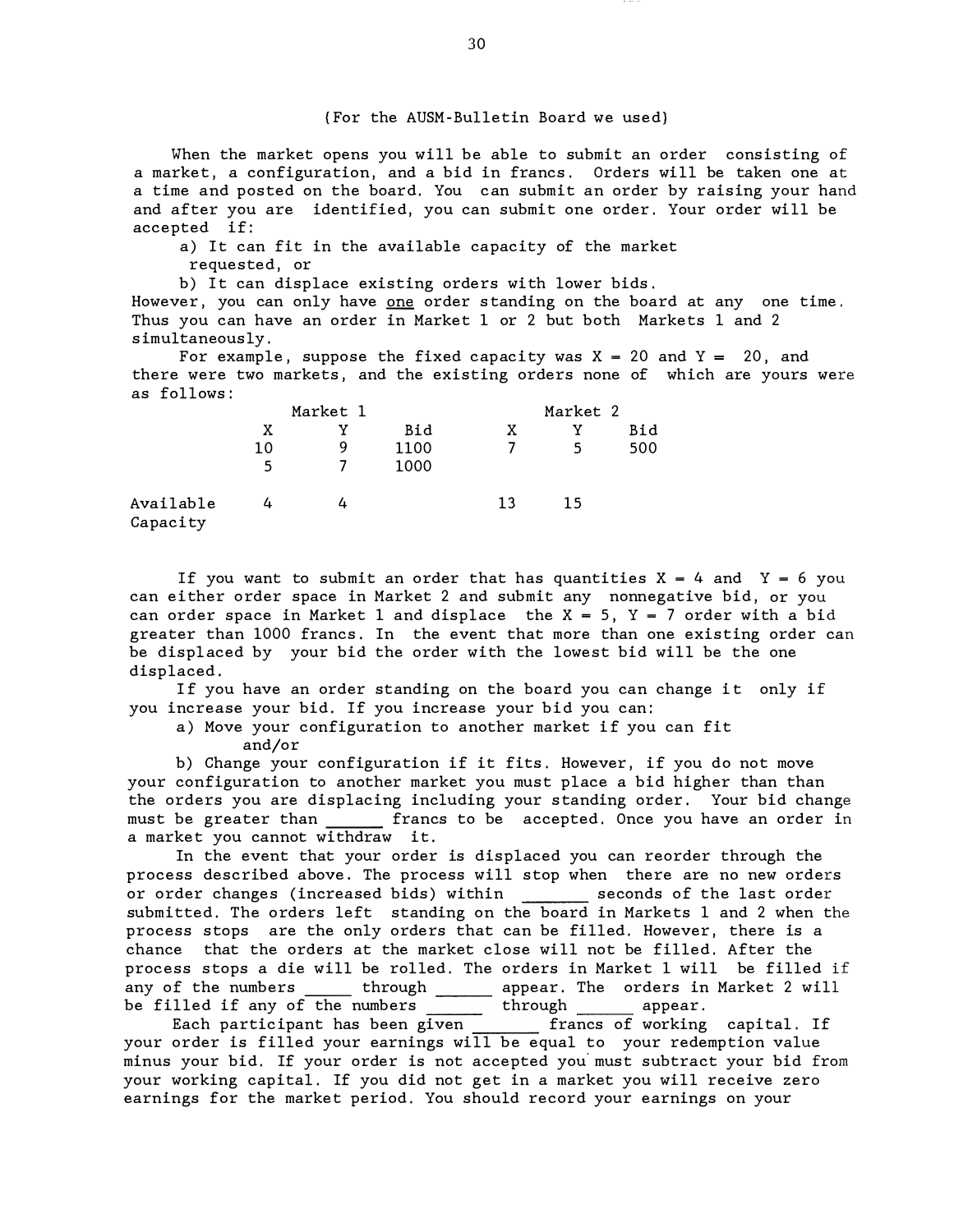Record of Earnings Sheet located in the back of your folder . Your earnings plus your remaining working capital are yours to keep.

At the beginning of a market period you will be assigned a new Redemption Value Sheet from which to make your decisions. The redemption value sheet will not be the same for all participants. Feel free to earn as much as you can. Are there any questions?

#### { For the Random Process we used }

At the beginning of the market period you will send in your order for an X and Y configuration you would like by submitting an order form, and a ranking of your preferences for Markets 1 and 2. That is, you cannot place a preference ranking for Markets  $1$  and  $2$  simultaneously. Order forms can be found in the back of your folder. To submit an order just place your X and Y configuration found on your Redemption Value Sheet on your order form with a ranking of the markets. For example, suppose you want to place an order for a configuration on your redemption value sheet that quantities of  $X = 9$  and  $Y = 1$ 14, and you wanted the market rankings 2 and 1, then you would send in an order form with the following information:



You can submit one order.

After all the orders have been collected we will randomly select the orders and place them in the first available market with capacity available according to the ranking on the order form as they are drawn . After we have exhausted all the orders or the capacity in each market we will determine the orders that are filled by rolling a die twice. If the numbers through appear on the first roll the orders in Market 1 will be filled. If the numbers \_\_\_\_\_ through \_\_\_\_\_ appear then the orders in market 2 will be filled.

Your earnings for the market period will be equal to your redemption value if your order is filled, otherwise your earnings will be zero. You should enter earnings for the market period on your Record of Earnings Sheet . Your total earnings over all the market periods are yours to keep.

At the beginning of a market period you will be assigned a new Redemption Value Sheet from which to make your decisions. The redemption value sheet will not be the same for all participants. Feel free to earn as much as you can. Are there any questions?

(For the Random Process with Contingent Contracts we used)

At the beginning of the market period you will send in your order for an X and Y configuration you would like by submitting an order form, and a ranking of your preferences for Markets 1, 2, 3,  $1$  and  $3$ , and  $2$  and  $3$ . That is, you cannot place a preference ranking for Markets  $1$  and  $2$  simultaneously. Order forms can be found in the back of your folder. To submit an order just place your X and Y configuration found on your Redemption Value Sheet on your order form with a ranking of the markets. For example, suppose you want to place an order for a configuration on your redemption value sheet that quantities of  $X = 9$  and  $Y = 14$ , and you wanted the market rankings 2 and 3,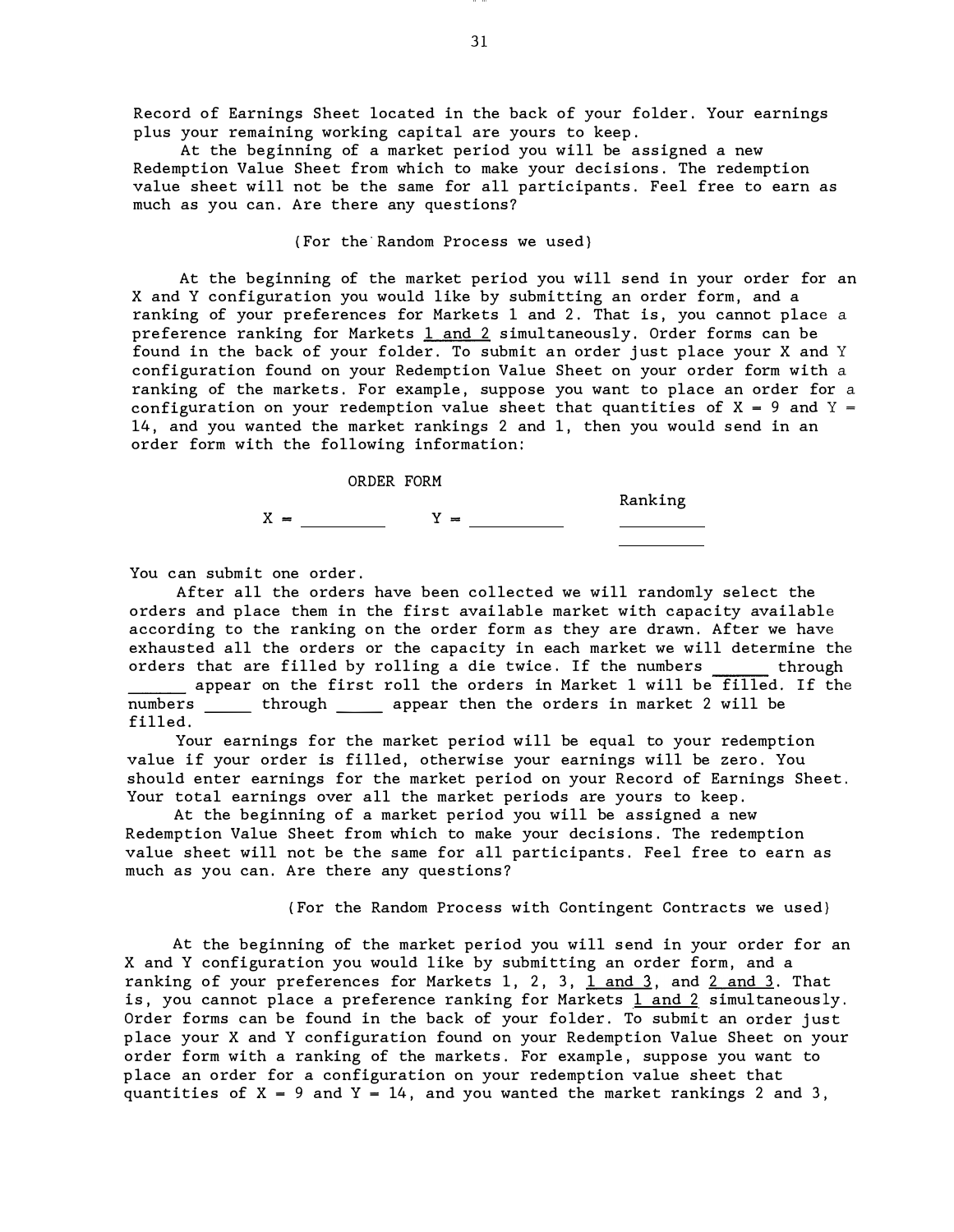1, 3, 1 and 3, and 2, then you would send in an order form with the following information :



You can submit one order.

After all the orders have been collected we will randomly select the orders and place them in the first available market with capacity available according to the ranking on the order form as they are drawn. After we have exhausted all the orders or the capacity in each market we will determine the orders that are filled by rolling a die twice. If the numbers \_\_\_\_\_\_ through

appear on the first roll the orders in Market 1 will be filled. If the numbers through appear on the first roll and the numbers numbers \_\_\_\_\_\_ through \_\_\_\_\_ appear on the first roll and the numbers \_\_\_\_\_<br>through appear on the second roll the orders in Markets  $1$  and  $2$  will be filled. If the numbers through wappear on the first roll and the numbers through appear on the second roll the orders in Market 3 will be  $\overline{\text{filled}}$ .

Your earnings for the market period will be equal to your redemption value if your order is filled, otherwise your earnings will be zero. You should enter earnings for the market period on your Record of Earnings Sheet. Your total earnings over all the market periods are yours to keep.

At the beginning of a market period you will be assigned a new Redemption Value Sheet from which to make your decisions. The redemption value sheet will not be the same for all participants. Feel free to earn as much as you can. Are there any questions?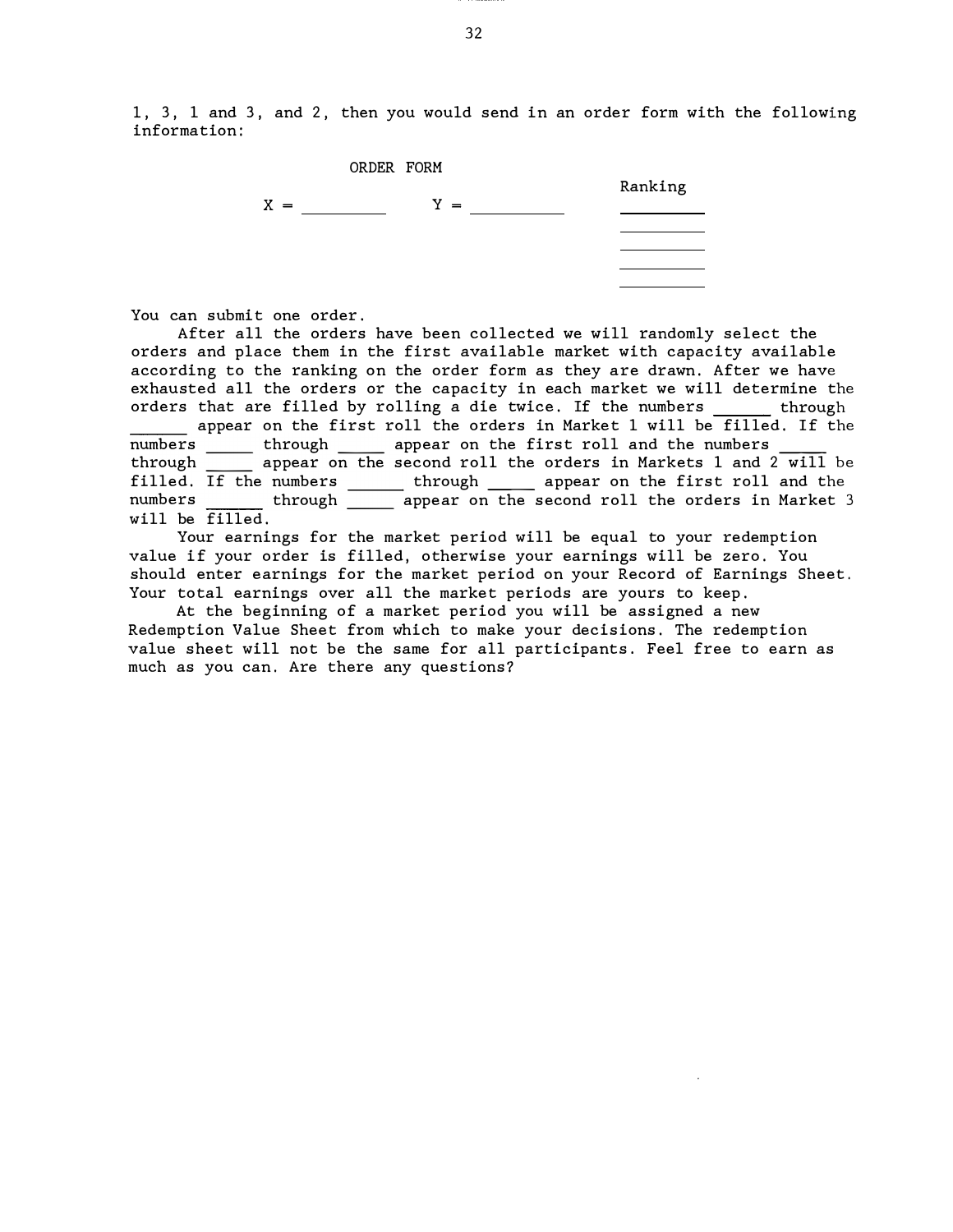TABLE 1

| State  | Description                                                                                      | Supply                                  |
|--------|--------------------------------------------------------------------------------------------------|-----------------------------------------|
| 2<br>3 | A launches, B launches<br>A launches, B delayed<br>A delayed, A launches<br>A delayed, A delayed | $\overline{y} + \overline{y}$<br>ν<br>ν |

TABLE 2

| Time period | Quantity of<br>X |          | Probability of<br>Availibility   |
|-------------|------------------|----------|----------------------------------|
|             | 20<br>20         | 20<br>20 | $\rho_1 = 2/3$<br>$\rho_2 = 1/2$ |

TABLE 3

 $\hat{\mathbf{v}}$ 

|       | Contingent Allocation of A<br>$X = 20$ , $Y = 20$ , capacity |    |    |                            | Contingent Allocation of $B$<br>$X = 20$ , $Y = 20$ , capacity |
|-------|--------------------------------------------------------------|----|----|----------------------------|----------------------------------------------------------------|
|       | Value<br>X<br><b>Sheet</b>                                   |    |    | Value<br>X<br><b>Sheet</b> |                                                                |
|       |                                                              | 12 | 9  | \$3.25                     | \$2.75<br>12<br>8                                              |
|       | 2                                                            |    | 6  | \$1.25                     | \$2.50<br>12                                                   |
|       | 3                                                            |    | 4  | \$2.00                     |                                                                |
| Total |                                                              |    | 19 | \$6.50                     | \$5.25<br>19<br>20                                             |

Expected Value =  $(5/6)(\$6.50) + (1/3)(5.25) = \$7.17$ .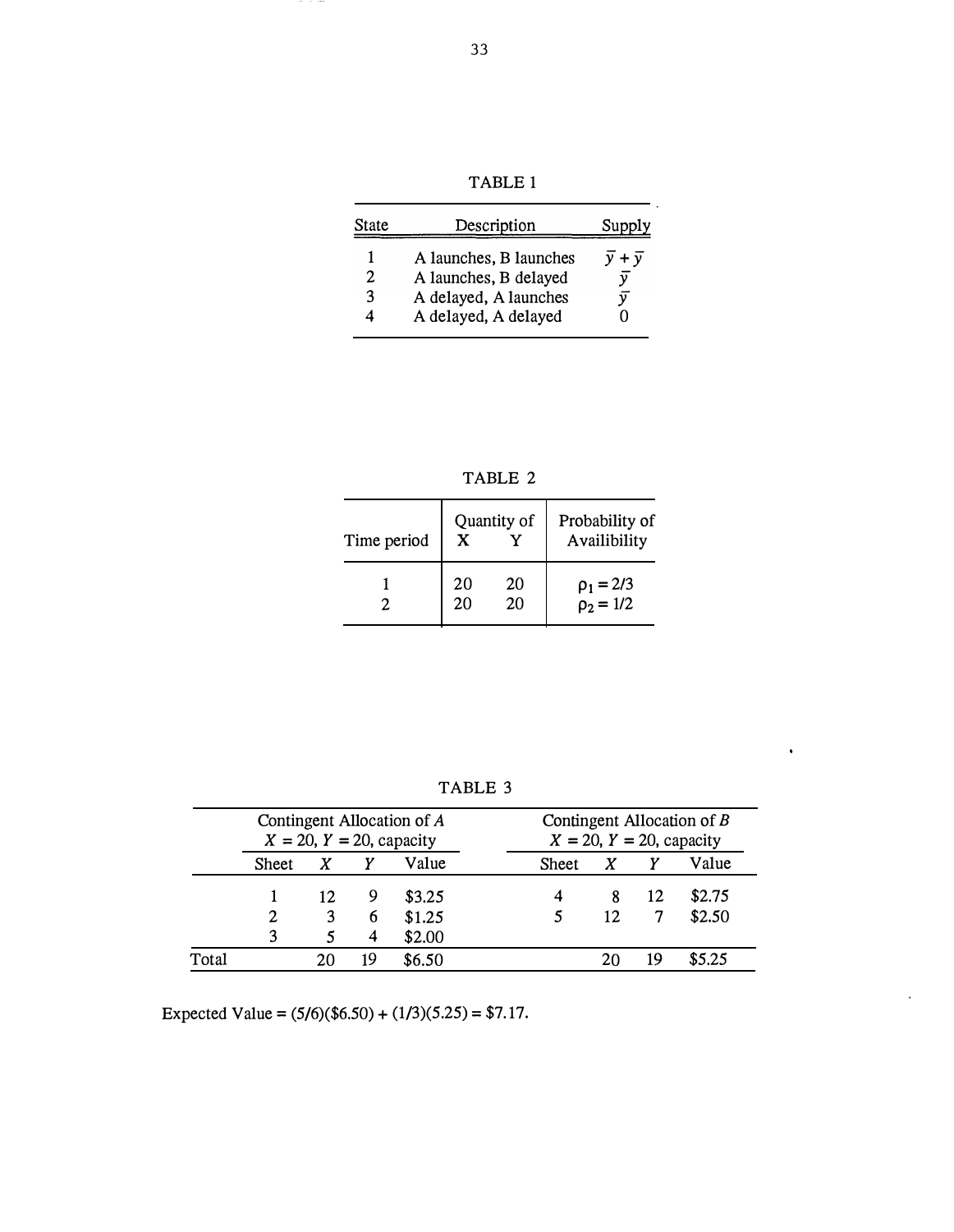TABLE 4

| Market # | 1 Unit of This Contract Provides                  |  |  |  |  |  |  |
|----------|---------------------------------------------------|--|--|--|--|--|--|
|          | 1 unit of X in event 5 (A goes on date 1)         |  |  |  |  |  |  |
| 2        | 1 unit of $Y$ in event $5$                        |  |  |  |  |  |  |
| 3        | 1 unit of X in event 1 (A goes on 1, B goes on 2) |  |  |  |  |  |  |
| 4        | 1 unit of Y in event 1                            |  |  |  |  |  |  |
| 5        | 1 unit of X in event $3(A \text{ goes on } 2)$    |  |  |  |  |  |  |
| 6        | 1 unit of Y in event 3                            |  |  |  |  |  |  |

TABLE S

|               | Contract 1            |    |     |                    | Contract 2 |                |     |
|---------------|-----------------------|----|-----|--------------------|------------|----------------|-----|
| <b>Bidder</b> | X                     | v  | bid | <b>Bidder</b>      | X          | V              | bid |
|               | $\mathbf{2}^{\prime}$ | 10 | 500 |                    | 15         | $\mathfrak{D}$ | 50  |
| 3             | 6                     | 5  | 200 | 4                  |            | 10             | 75  |
|               |                       |    |     | 5                  | 4          | 8              | 100 |
| Supply        | 20                    | 20 |     | Supply             | 20         | 20             |     |
| <b>Slack</b>  | 12                    |    |     | $\bullet$<br>Slack | 0          |                |     |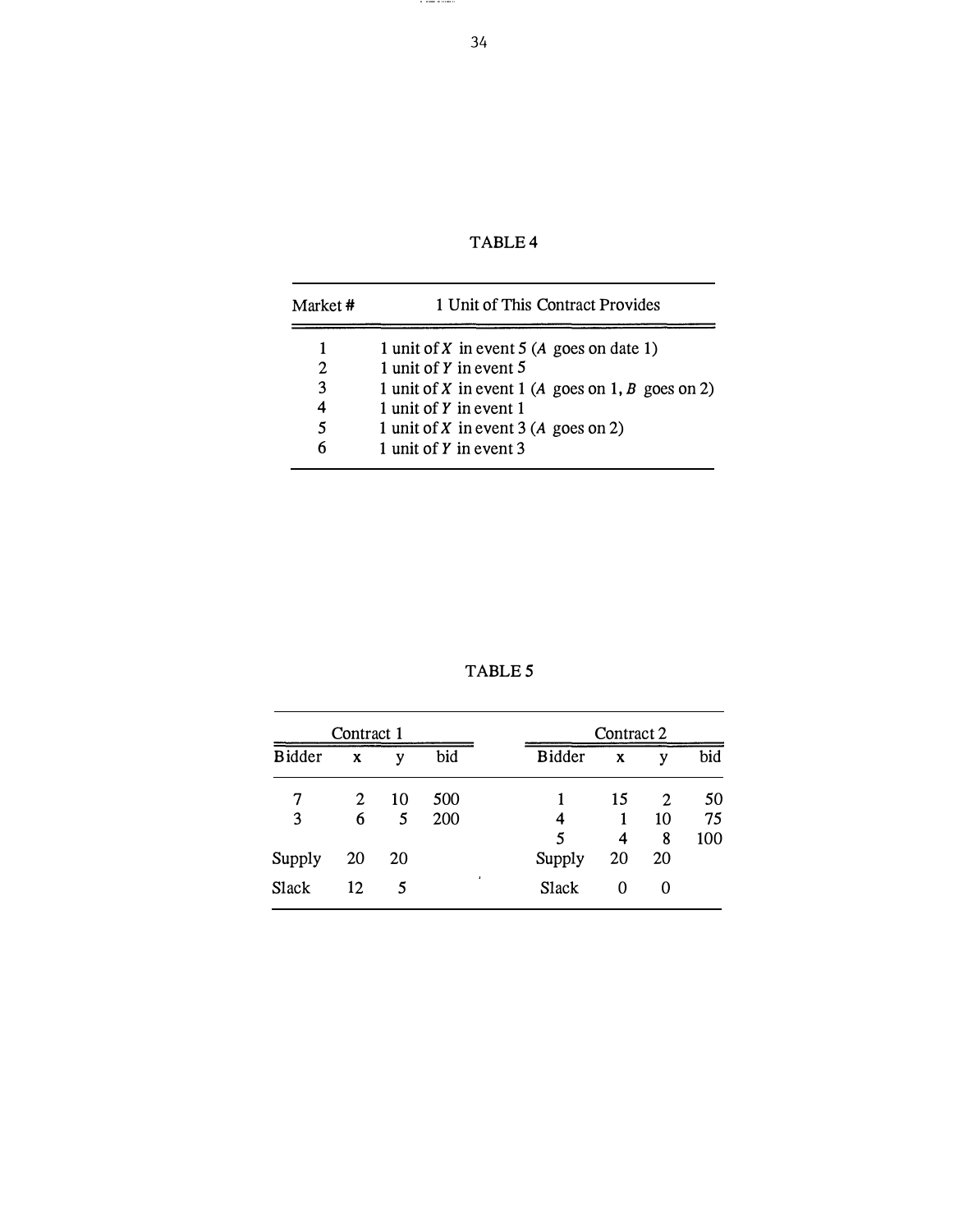| Mechanism                     | Number of<br>Experiments | <b>Total Number</b><br>οf<br>Periods | Subject<br>Pool | <b>Notes</b>                                                                                   |
|-------------------------------|--------------------------|--------------------------------------|-----------------|------------------------------------------------------------------------------------------------|
| Administrative                | 5                        | 17                                   | Caltech, PCC*   | <b>Rotated Sheets</b>                                                                          |
| <b>AUSM</b>                   | 4                        | 20                                   | Caltech, PCC    | <b>Priority Contracts</b><br><b>Rotated Sheets</b>                                             |
| <b>AUSM</b><br>with Queue     | 4                        | 20                                   | Caltech         | <b>Priority Contracts</b><br><b>Rotated Sheets</b>                                             |
| Iterative<br>Vickrey-Groves   | 4                        | 20                                   | Caltech         | <b>Priority Contracts</b><br><b>Rotated Sheets</b>                                             |
| Markets                       | 3                        | 24                                   | Caltech         | Complete Contingent<br>Markets, Same<br>Sheets, Subjects<br>Experienced in<br>Multiple Markets |
| Administrative<br>with Prices | 3                        | 13                                   | Caltech         | <b>Same Sheets</b>                                                                             |

 $\mathcal{A}^{\mathcal{A}}$ 

TABLE 6 Summary of Experiments

\* PCC = Pasadena City College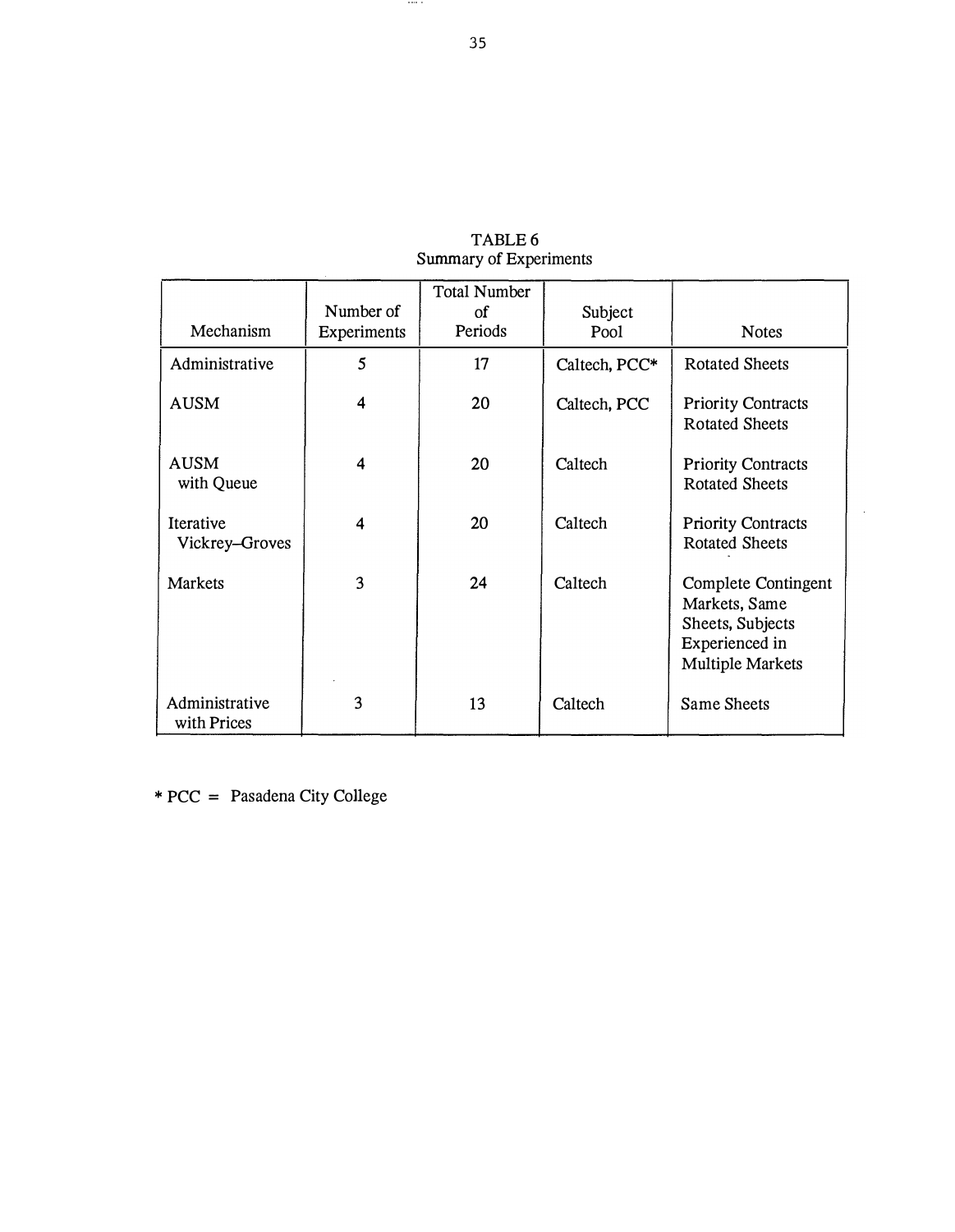| Mechanism                               | μ    | σ    | v   | Range    |
|-----------------------------------------|------|------|-----|----------|
| Administrative (A)                      | 63.5 | 10.0 | .16 | [39, 76] |
| Markets (M)                             | 66.4 | 10.2 | .15 | [43, 83] |
| Administrative<br>with Prices $>0$ (AP) | 69.9 | 8.1  | .12 | [58, 81] |
| Iterative Vickrey–Groves (IVG)          | 77.9 | 6.8  | .09 | [60, 91] |
| <b>AUSM</b>                             | 77.7 | 4.1  | .05 | [71, 86] |
| <b>AUSM</b> with Queue                  | 80.8 | 4.0  | .05 | [72, 86] |

TABLE 7 Efficiency by Mechanism

TABLE 8 • Rank Sum Test (All Periods)

 $\hat{\phi}$ 

|              | <b>IVG</b>                    | <b>AUSM</b>                    | <b>AUSMQ</b>                  | <b>AP</b>                     | M                             |
|--------------|-------------------------------|--------------------------------|-------------------------------|-------------------------------|-------------------------------|
| A            | $z = 4.39$<br>$\alpha = .000$ | $z = 4.36$<br>$\alpha = .000$  | $z = 4.72$<br>$\alpha = .000$ | $z = 1.81$<br>$\alpha = .07$  | $z = .63$<br>$\alpha = .53$   |
| <b>IVG</b>   |                               | $z = -.004$<br>$\alpha = .480$ | $z = 1.58$<br>$\alpha = .057$ | $z = 2.63$<br>$\alpha = .009$ | $z = 3.45$<br>$\alpha = .001$ |
| <b>AUSM</b>  |                               |                                | $z = 2.12$<br>$\alpha = .017$ | $z = 2.65$<br>$\alpha$ = .009 | $z = 3.97$<br>$\alpha = .000$ |
| <b>AUSMQ</b> |                               |                                |                               | $z = 3.95$                    | $z = 4.68$<br>$\alpha = .000$ |
| <b>AP</b>    |                               |                                |                               |                               | $z = 1.12$                    |

 $\alpha$  indicates the level of significance for the test that the efficiency of the mechanism in the column equals that in the corresponding row.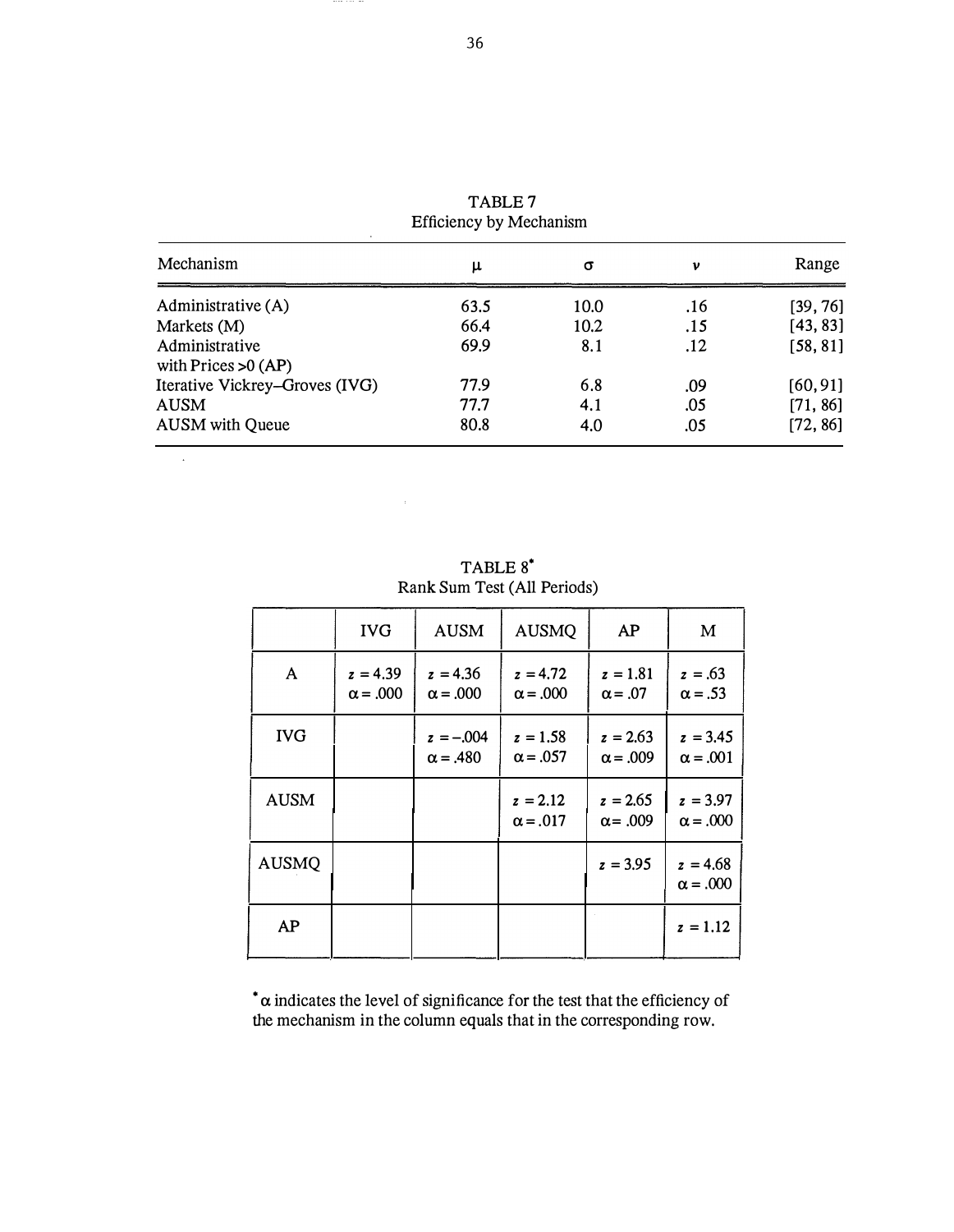| <b>Total Revenue Generated</b>     |                         |                       |                   |                                        |  |  |  |  |  |
|------------------------------------|-------------------------|-----------------------|-------------------|----------------------------------------|--|--|--|--|--|
| Treatment                          | μ                       | σ                     | ν                 | Range                                  |  |  |  |  |  |
| AUSM<br><b>AUSMO</b><br><b>IVG</b> | 404.5<br>475.7<br>388.4 | 48.7<br>52.0<br>118.2 | .12<br>.11<br>.30 | [284, 475]<br>[375, 560]<br>[210, 656] |  |  |  |  |  |

TABLE 9

TABLE 10 Revenue by Market

|                                           | Market 1                |                      |                   |                                        | Market 2                |                      |                   |                                     |
|-------------------------------------------|-------------------------|----------------------|-------------------|----------------------------------------|-------------------------|----------------------|-------------------|-------------------------------------|
| Treatment                                 | μ                       | σ                    | ν                 | Range                                  | μ                       | σ                    | ν                 | Range                               |
| <b>AUSM</b><br><b>AUSMQ</b><br><b>IVG</b> | 302.2<br>353.7<br>284.1 | 52.9<br>36.2<br>85.1 | .18<br>.10<br>.29 | [154, 365]<br>[300, 425]<br>[160, 449] | 102.3<br>122.0<br>108.1 | 22.6<br>27.5<br>66.3 | .22<br>.23<br>.61 | [70, 145]<br>[75, 185]<br>[00, 240] |

TABLE 11\* Rank Sum and t -Test for Overall Revenue Generated

|              | <b>AUSMQ</b>                 |                              | <b>IVG</b>                    |                               |
|--------------|------------------------------|------------------------------|-------------------------------|-------------------------------|
| <b>AUSM</b>  | $z = 3.69$<br>$\alpha = .00$ | $t = 3.59$<br>$\alpha = .07$ | $z = -.65$<br>$\alpha = .25$  | $t = -0.55$<br>$\alpha = .29$ |
| <b>AUSMQ</b> |                              |                              | $z = -2.85$<br>$\alpha = .00$ | $t = -2.95$<br>$\alpha = .00$ |

 $*\alpha$  indicates the level of significance for the test that the revenue generated by the mechanism in the column equals that in the corresponding row.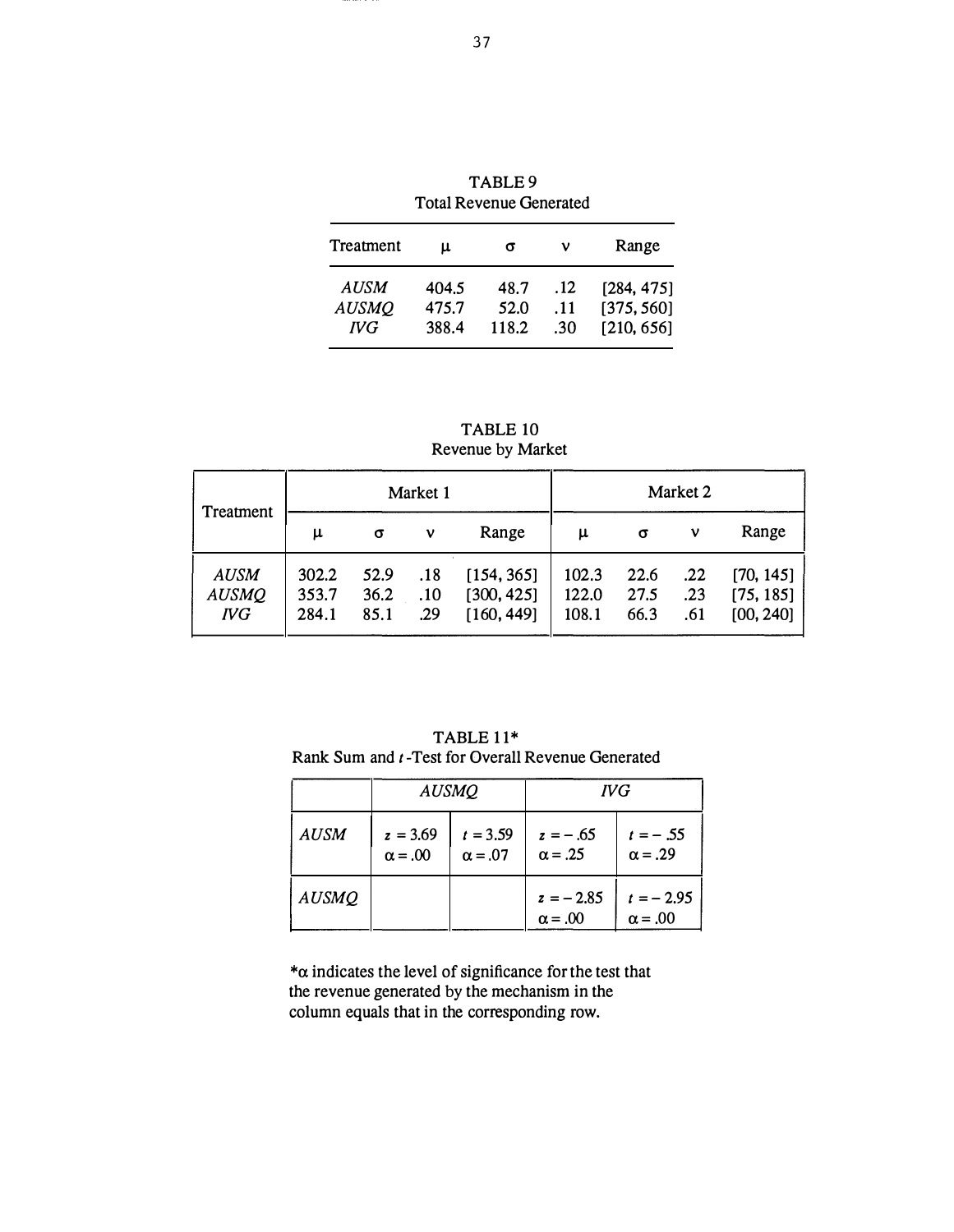|             | Market 1 (AUSMQ)                        |                | Market 2 (AUSMQ)                        |                |
|-------------|-----------------------------------------|----------------|-----------------------------------------|----------------|
| <b>AUSM</b> | $z = 2.25$ $t = 2.48$<br>$\alpha = .01$ | $\alpha = .01$ | $z = 3.69$ $t = 4.45$<br>$\alpha = .00$ | $\alpha = .00$ |

TABLE 12\* Rank Sum and t -Test in Priority Markets

 $*\alpha$  indicates the level of significance for the test that the revenue generated by the mechanism in the column equals that in the corresponding row.

| TABLE 13     |  |  |
|--------------|--|--|
| Mean Revenue |  |  |

|              | Periods 1 and 2 | Periods 3+ |
|--------------|-----------------|------------|
| <b>AUSM</b>  | 374             | 425        |
| <b>AUSMQ</b> | 470             | 480        |
| <b>IVG</b>   | 351             | 413        |
| AP           | 178             | 141        |

TABLE 14\* t -Tests for Mean Revenue - Early vs Later Periods

|                          | $AUSM$ 3+                     | $AUSMQ$ 3+                    | $IVG1$ and 2                  | $IVG$ 3+                      |
|--------------------------|-------------------------------|-------------------------------|-------------------------------|-------------------------------|
| $AUSM$ 1 and 2           | $t = 2.65$<br>$\alpha = .01$  | $t = 4.44$<br>$\alpha = .00$  | $t = -.53$<br>$\alpha = .30$  | $t = .93$<br>$\alpha = .18$   |
| $AUSM$ 3+                |                               | $t = -2.68$<br>$\alpha = .00$ | $t = -2.13$<br>$\alpha = .03$ | $t = -.16$<br>$\alpha = .43$  |
| AUSMQ 1 and 2            | $t = -2.29$<br>$\alpha = .01$ | $t = .35$<br>$\alpha = .36$   | $t = -2.80$<br>$\alpha = .01$ | $t = -1.07$<br>$\alpha = .15$ |
| $AUSMQ$ 3+               | $t = 2.68$<br>$\alpha = .00$  |                               | $t = -3.65$<br>$\alpha = .00$ | $t = -1.53$<br>$\alpha = .07$ |
| $\Gamma\Gamma G$ 1 and 2 |                               |                               |                               | $t = 1.16$                    |

 $*\alpha$  indicates the level of significance (one-sided) for the test that the revenue generated by the mechanism in the column equals that in the corresponding row.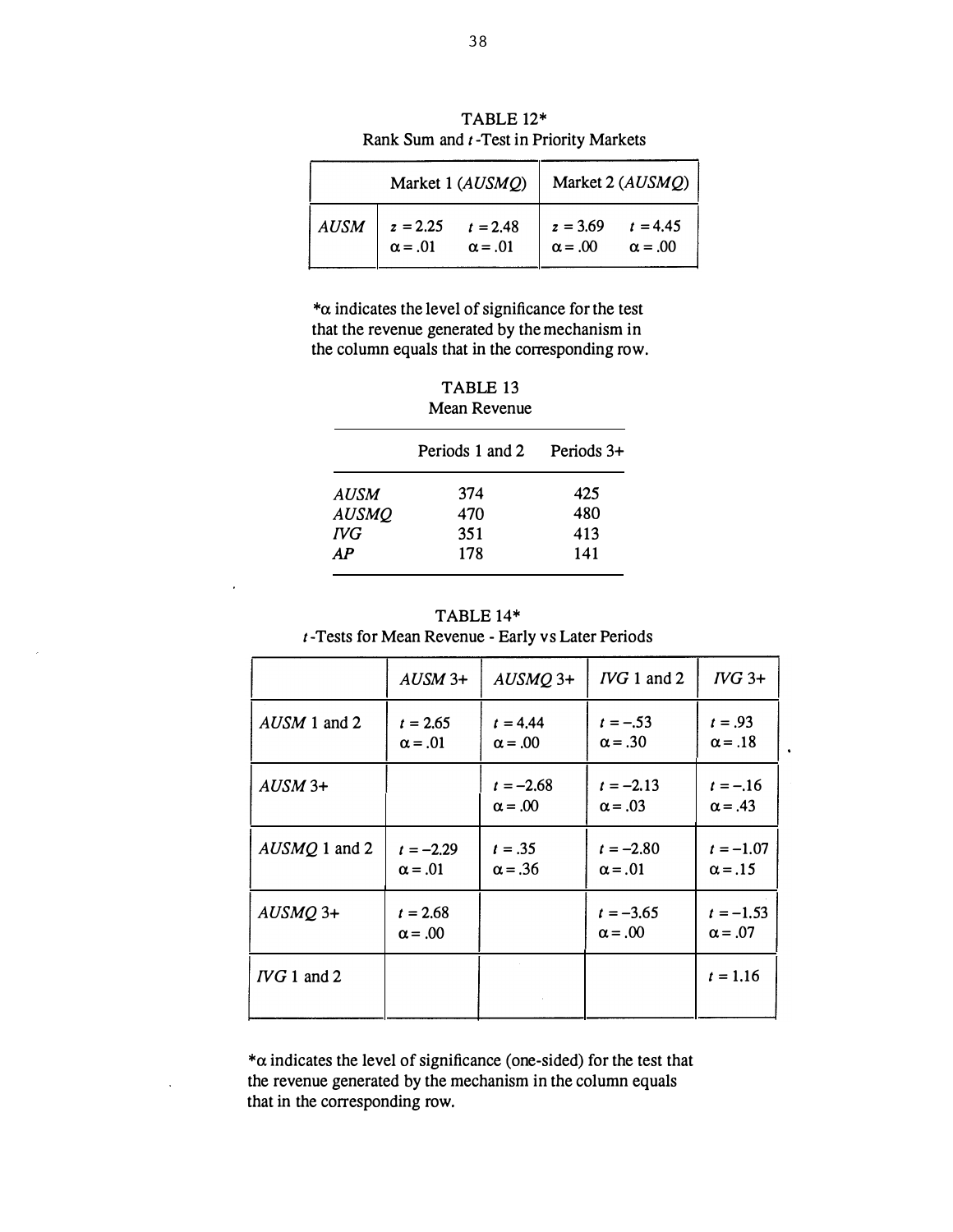### TABLE 15

#### Mean and 95% Confidence Intervals on Prices in Francs\*

| Market                  | Periods 1-4 |            |     | Periods 5-8 |  |
|-------------------------|-------------|------------|-----|-------------|--|
|                         | μ           | (95%)      | μ   | (95%)       |  |
| 1                       | 8.4         | (7.6, 9.2) | 7.8 | (7.1, 8.5)  |  |
| $\overline{2}$          | 7.5         | (6.1, 8.9) | 6.1 | (5.2, 7.0)  |  |
| 3                       | 5.3         | (3.8, 6.8) | 2.6 | (1.9, 3.3)  |  |
| $\overline{\mathbf{4}}$ | 4.1         | (3.0, 5.2) | 2.7 | (2.0, 3.4)  |  |
| $5\overline{5}$         | 3.2         | (2.3, 4.1) | 3.2 | (2.5, 3.9)  |  |
| 6                       | 4.2         | (3.3, 5.1) | 3.3 | (2.5, 4.1)  |  |

 $*$  1 Franc = 2 cents

#### TABLE 16

# Average Project Size Submitted per Period

| Period | Mean $(X, Y)$ |
|--------|---------------|
| 1      | (9.4, 8.9)    |
| 2      | (8.5, 9.9)    |
| 3      | (7.7, 8.3)    |
| 4      | (6.9, 6.8)    |
| ٢      | (8.1, 8.7)    |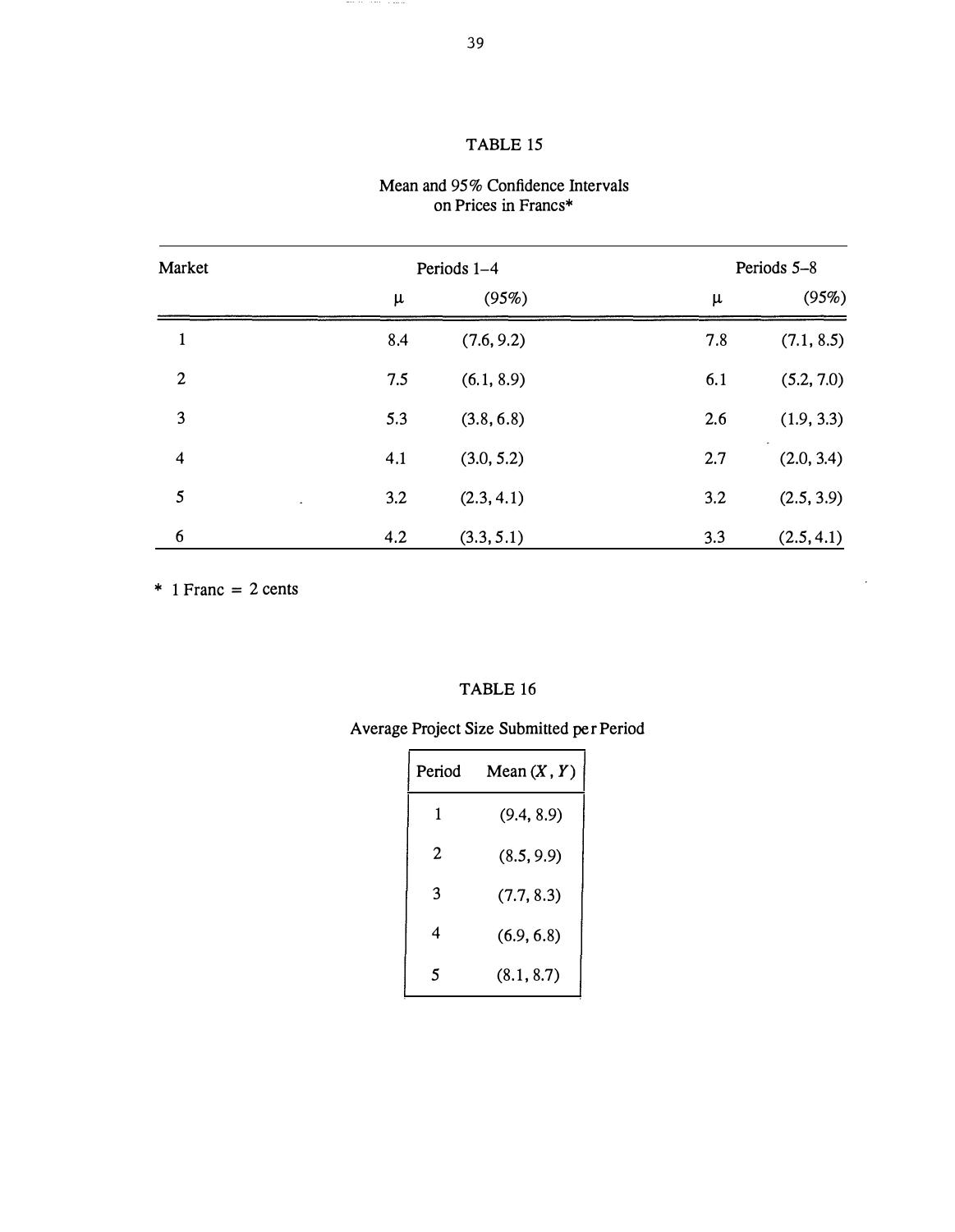

40

**COLUMN**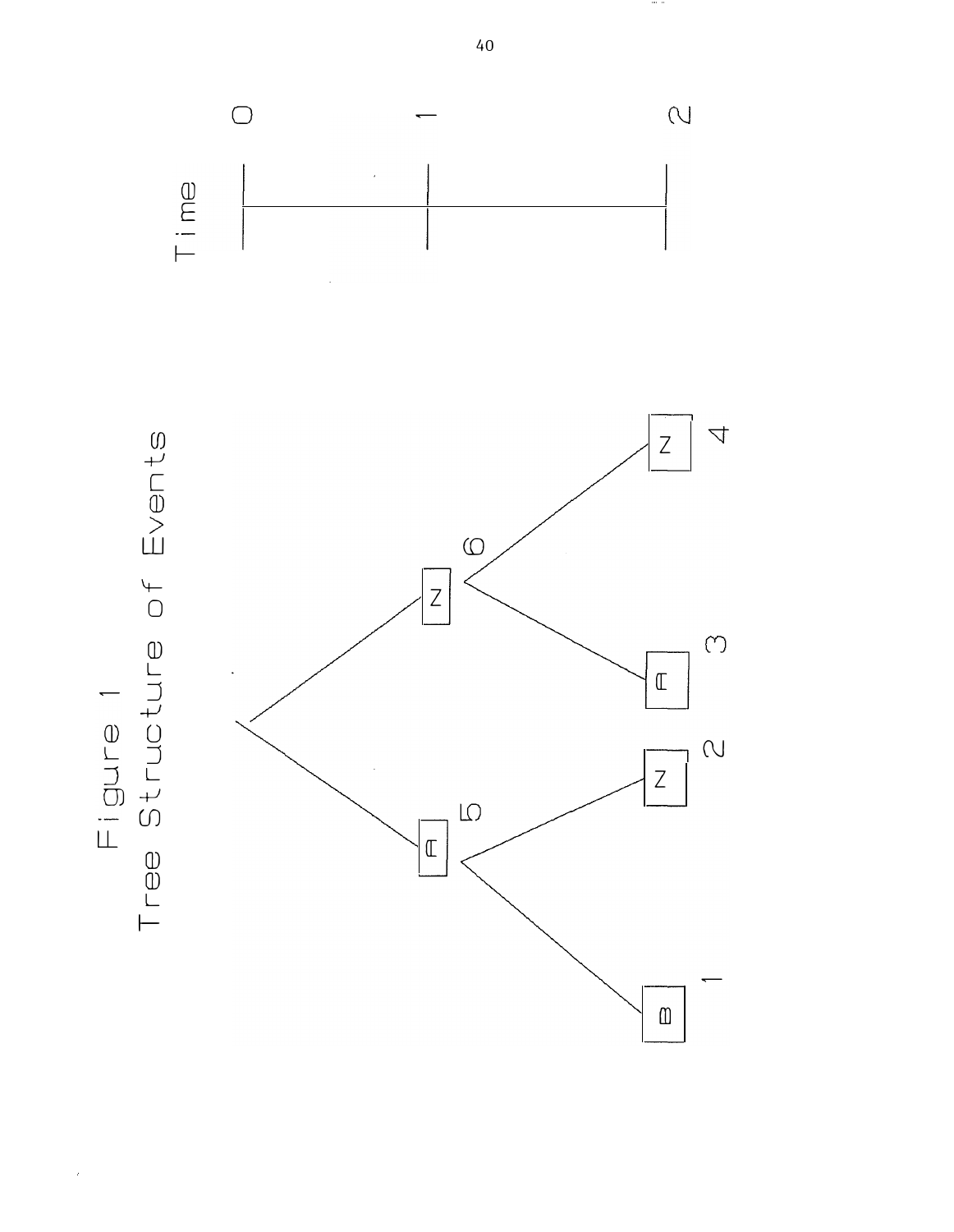

41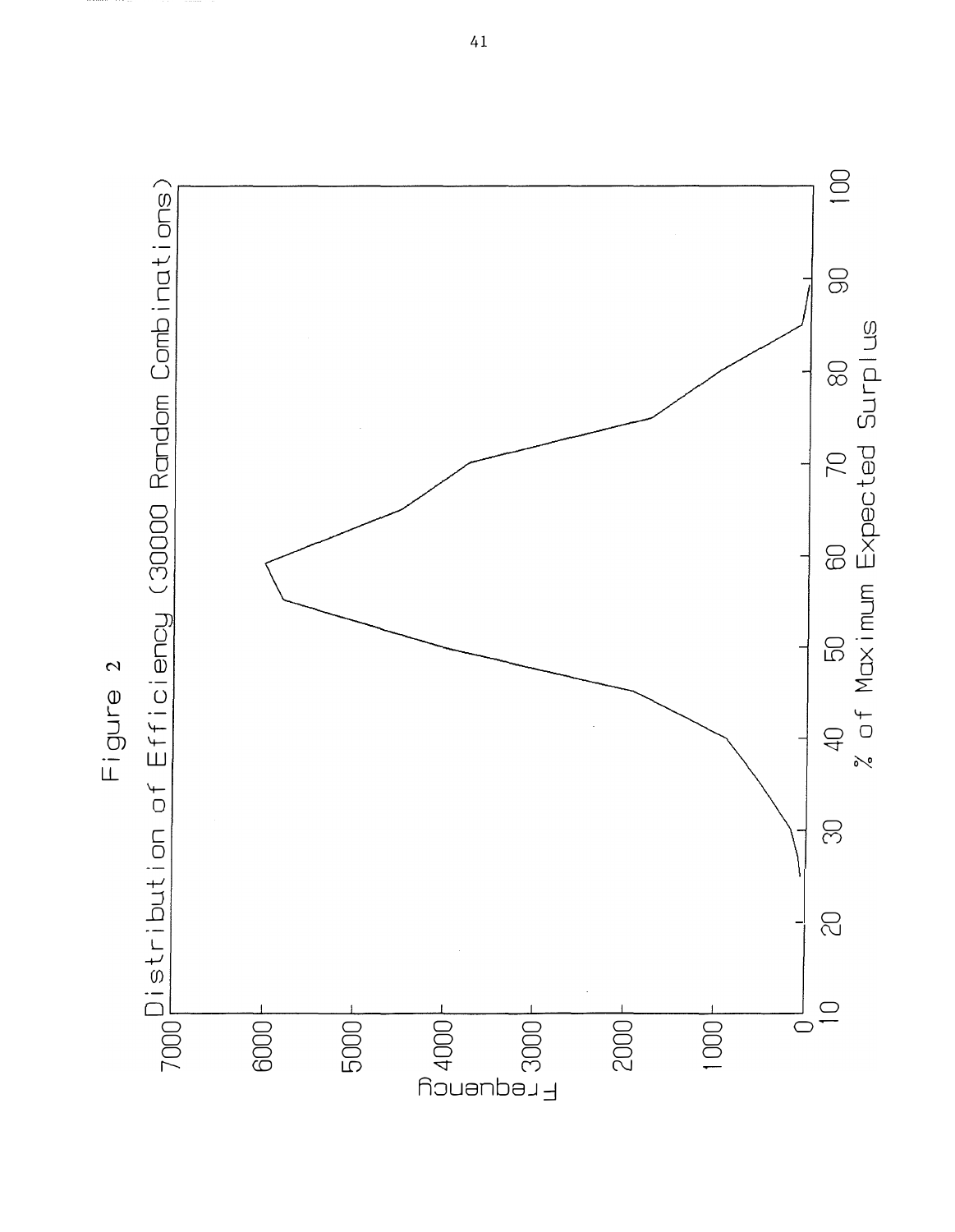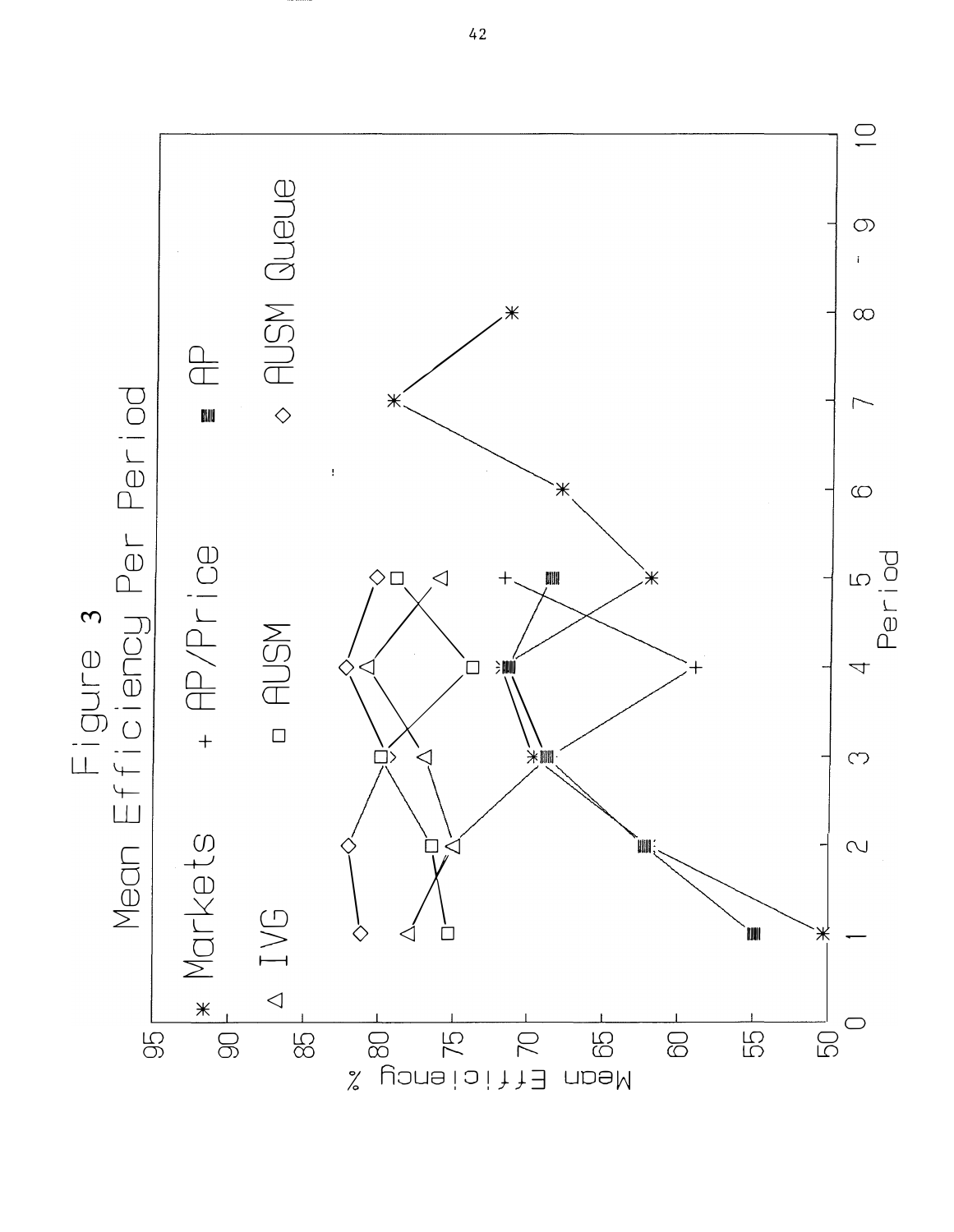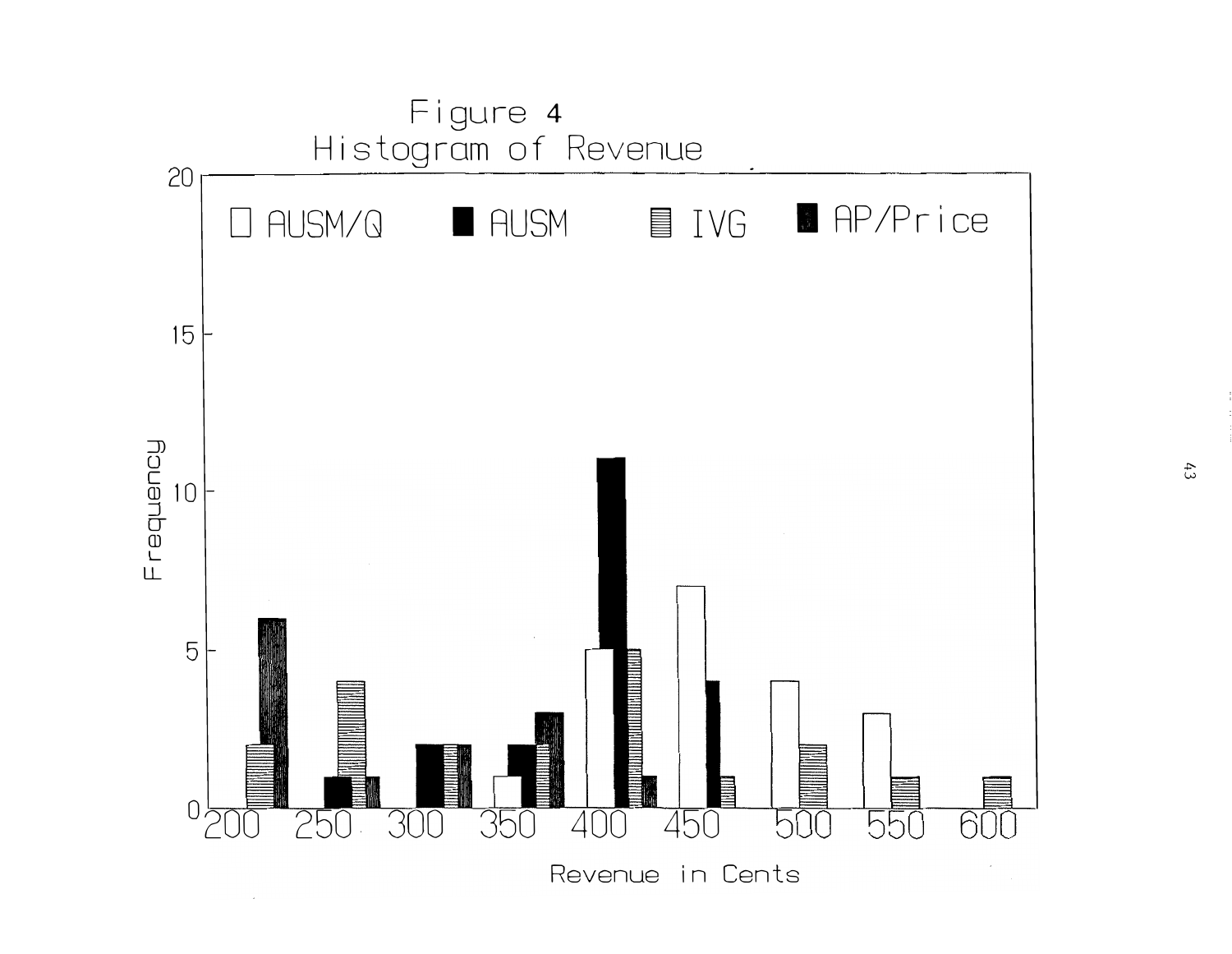#### FOOTNOTES

- 1. This work was partially funded by Caltech and NASA-JPL. We thank them for their support. They are not responsible for the content. We thank Peter Gray and Mark Olson for computer programming assistance. We also thank Charles Plott, Jim Quirk and Stan Reiter for helpful insights and discussions. This paper represents a major revision of our earlier 1987 paper. Al the material on markets is new as are some of the conclusions.
- 2. See Banks, Ledyard and Porter (1985); and Fox and Quirk (1985) for details.
- 3. For a more extensive discussion of the Space Station allocation and decision-making problems, see Ledyard (1986).
- 4. For example, in electric networks, new power plants can be fired up yielding responsive supply, and demand uncertainties are probably uncorrelated - except for weather events such as heat waves - and therefore, aggregate demand is predictable over time. Thus, only the indivisibilities are serious (shipping power from A to B requires a combination of links on the grid, some of which are no help without others).
- 5. Of course this regulation is undoubtedly mostly designed to control pipe-line owners in monopoly positions. But it is also used to coordinate demand-supply imbalances.
- 6. See Grether, Isaac, and Plott (1981).
- 7. See Appendix H of the Space Station Operations Task Force Panel 3 Report (1987) for a detailed description of resource allocation in NASA programs including the STS.
- 8. A natural alternative to this performance standard would be the set of  $ex$  post Pareto-optimal allocations. This standard would require that, after observing the true state of the world, the new information would not lead society to regret any previous allocation decision; there would be no reallocation which could have made everyone better off even with the added advantage of hindsight. Unfortunately, there are many examples of the type of environment we are considering for which there are no (contingent) allocations which are both consistent with the information structure in Figure 1 and are  $ex$  post Pareto-optimal. It is easy to construct examples such that the *ex post* optimal allocation of A differs in states 1 and 2. Thus, one cannot choose an allocation contingent on event 5 which will be *ex post* optimal *in all possible* branches from 5. For this reason we have chosen  $ex$  ante Pareto Optimality as the primary performance standard by which we will judge alternative allocation mechanisms.
- 9. Even so, it is easy to construct examples of market-like institutions and game structures in which only pure strategy equilibria exist and in which the equilibria allocations are not optimal.
- 10. The rules impose a bid-ask improvement rule and provide for the public broadcast of the standing bid-ask spread.
- 11. If subjects are not risk-neutral, but have von-Neumann-Morgenstern utilities  $g^{i}(m)$  for money, then if they choose design  $a^i$ , receive resources  $x^i$ , and pay  $b^i$ , they have an induced expected utility of

$$
U^*(a^i, x^i, b^i) \equiv g^i [M^i(a^i) - b^i] (\Sigma_e \gamma^i(a^i, x^i_e, e))
$$

$$
+[1-(\Sigma_e\gamma^i(a^i,x^i_e,e))]g^i(-b^i) ,
$$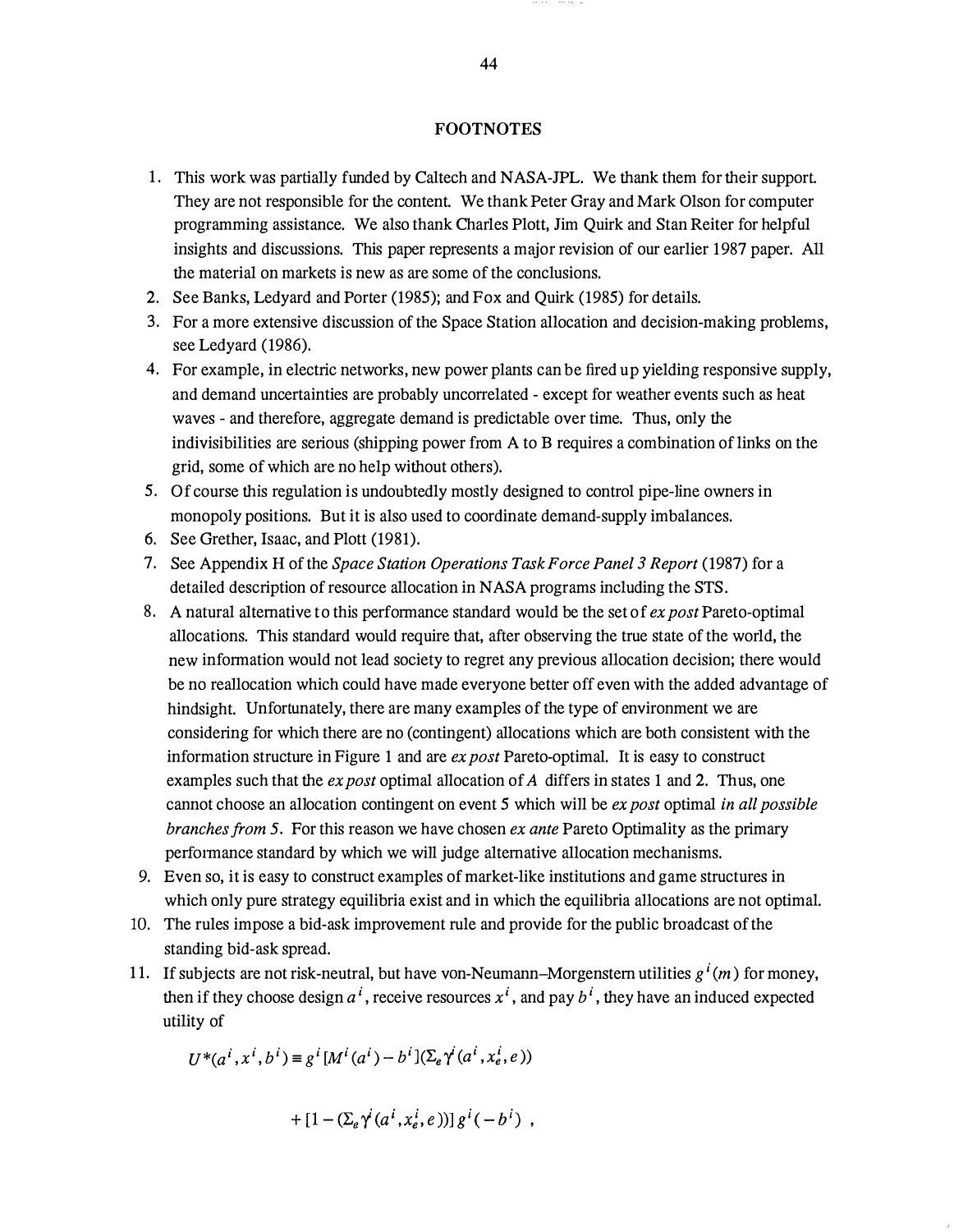which is neither quasi-linear nor risk-neutral. The theory and measurement could be modified to adjust for nonrisk-neutral subjects but we chose not to do so since we wanted to concentrate on mechanism performance from the point of view of an unbiased, risk-neutral planner. Section VII contains data which suggests that assuming risk-neutral subjects was not at too much variance with reality.

- 12. The  $a^i$  choices confronting the subjects are designed to be similar in spirit to those faced by a Space Station payload operator who must design an instrument and use some Station resources to produce output.
- 13. The Caltech computerized version was used which allows for up to 19 simultaneous markets. For more information on this software see Johnson et. al. (1988).
- 14. We do not consider the uncertainty created by the incomplete information about others' payoff sheets, since we want to show what happens even if there is a lot of common information.
- 15. The calculation is tedious but can be done on a PC.
- 16. We do not know whether the vector of efficient payloads is the only equilibrium. We also do not know whether or not there are other equilibrium joint payload designs  $(x^1, \ldots, x^6)$  that yield higher efficiencies than this equilibrium.
- 17. If all agents viewed the mechanism as an incomplete information game and if they independently (without interaction) agreed that  $G^{i} = G^{i}(a_{i}, \theta^{i})$  for all i and that  $\theta = (\theta^1, \dots, \theta^I)$  is distributed according to  $g(\theta)$  and that  $g(\theta)$  represents *objective* common knowledge—that is the game is the same from all players' points of view (see Harsanyi (1967–8) and Harsanyi (1980)) for these points—then one could adapt the approach of D'Apresmont and Gerard-Varet (1979) to balance the budget. We do not do this because we do not think there is any basis upon which to identify an *objective* common knowledge prior  $g(\cdot)$ for the applications in which we are interested.
- 18. This point has been made by Hyeck (1945) Marshak (1972) and others.
- 19. For example, see Smith (1980) or Ferejohn, Forsythe, and Noll (1979).
- 20. The rules used were developed in response to early testing. Initially we did not close the markets sequentially; however, the process was pushed by the subjects to the last trial in most instances (even with 40 trials) and since an individual could only bid for market 1 or 2 (not both) there was substantial excess supply at the close. Also, we had instituted a rule in the early testing which required individuals to better *their* previous bids in the market they were ordering. This rule caused individuals to be cautious in their bidding or "locked" them into larger projects yielding low efficiency levels and so was eliminated.
- 21. One modification of the Iterative Vickrey-Groves mechanism, proposed by seminar participants at New York University, which might stabilize its performance and improve its efficiency, would be to allow the algorithm which computes prices and allocations to accumulate the data. That is, at each iteration all past bids would be used; more and more points on the demand surfaces would come into play. In the limit (with  $\infty$  iterations) one might achieve the full Vickrey-Groves scheme. This should be followed up.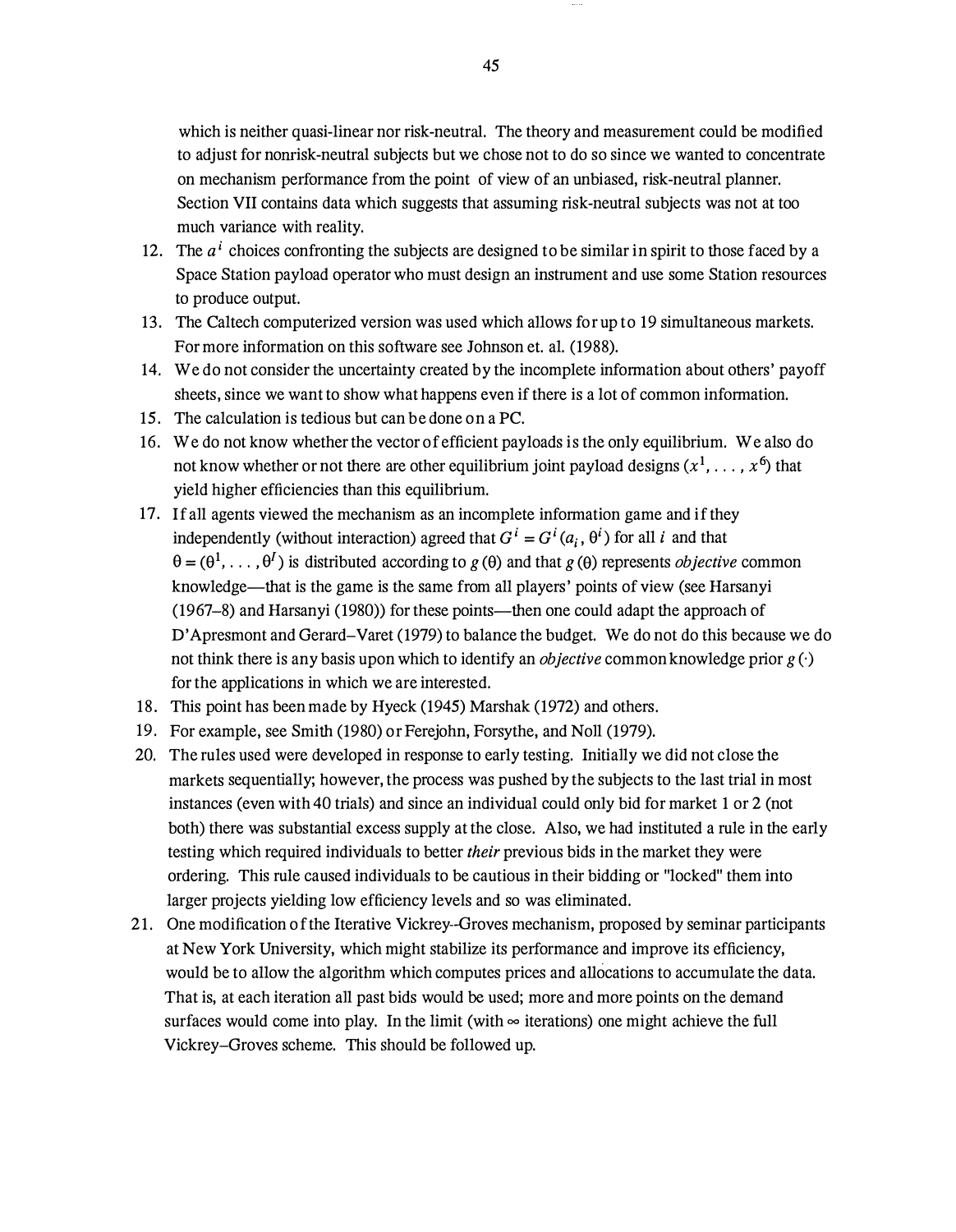- 22. Of course, if enough contingent bids could be submitted in a sealed-bid, it could mimic an iterative process, but in an informationally more complex manner.
- 23. If omitted users could replace just the marginal units of those users in the potential allocation, then it would not be costly to bump part of a large user. To do this, however, users would have to be allowed to express a bid for each unit they wish to buy, yielding an entirely different mechanism.
- 24. The queue was the only major design change we made in response to early testing. There were, however, two other minor, but significant, variations in design which we chose in response to experimental testing. Originally, we had a stopping rule that the auction would run for  $T$ minutes and the allocation at  $T$  would be final. It had undesired effects. In the pilot experiments, very little bidding occurred until  $T - \varepsilon$  when a flurry of bids were presented. Allocations were essentially random. This was easily solved by changing the rule to the more traditional one in which the auction ends if no new bids occur after  $S$  seconds, where  $S$  is a design choice. The other variation concerned the commitment entailed in placing an order in a market. In one pilot experiment, we used the same ordering process as above, except that subjects could remove existing orders and change bids up or down while in a market. There was no queue, but combining to move to different markets was allowed. This had an effect similar to the first stopping rule. Without commitment, nothing serious happened until  $T - \varepsilon$ . We fixed this by revising the rules, by which bidding could be done, in a way which made each bid a potentially binding contract. Further, an explicit improvement rule for bids was added. Finally, in our initial design of the standby queue we allowed participants with orders in the standby queue to veto proposals combining with their order. We abandoned this rule in favor of committed bids in the queue when we found no vetos.
- 25. Recall that our participants were experienced with multiple markets and computerized bid and ask procedures.
- 26. See Daughety and Forsythe (1987) for an initial attempt to use experimental methods to study this issue.
- 27. In that more elaborate testbed, we induced more continuous demands and the existence of the competitive equilibrium. AUSM produced efficiencies at the 80 percent level while markets were 89 percent efficient (80 percent in early periods) and the administrative process was only 60 percent efficient.
- 28. We would change the model in Section II as follows: Let  $B^i$  be i's budget as determined by NASA and Congress and  $W^{i}(Z^{i})$  be the utility for the scientific returns  $Z^{i}$ . Let  $Z^{i} = f(x^{i}, a^{i})$ be the scientific return from project  $a^i$  if resources  $x^i$  are used, and let  $c^i(a^i)$  be the cost of design and construction of project  $a^i$ . Now let  $U^i(a^i, x^i, b^i) = MAX \ W^i(Z^i)$  subject to  $b^i + c^i (a^i) \leq B^i$ ,  $Z^i = f (x^i, a^i)$ , and  $a^i \in A^i$ . This change in  $U^i$  could be easily accommodated in the experimental design.
- 29. One pilot experiment with A USM modified to allow users to buy and sell (by "buying" negative amounts) never got off the ground. No feasible "trial allocation" ever occurred. If this result is replicated, other mechanisms will be needed for situations with significant supply decisions.

46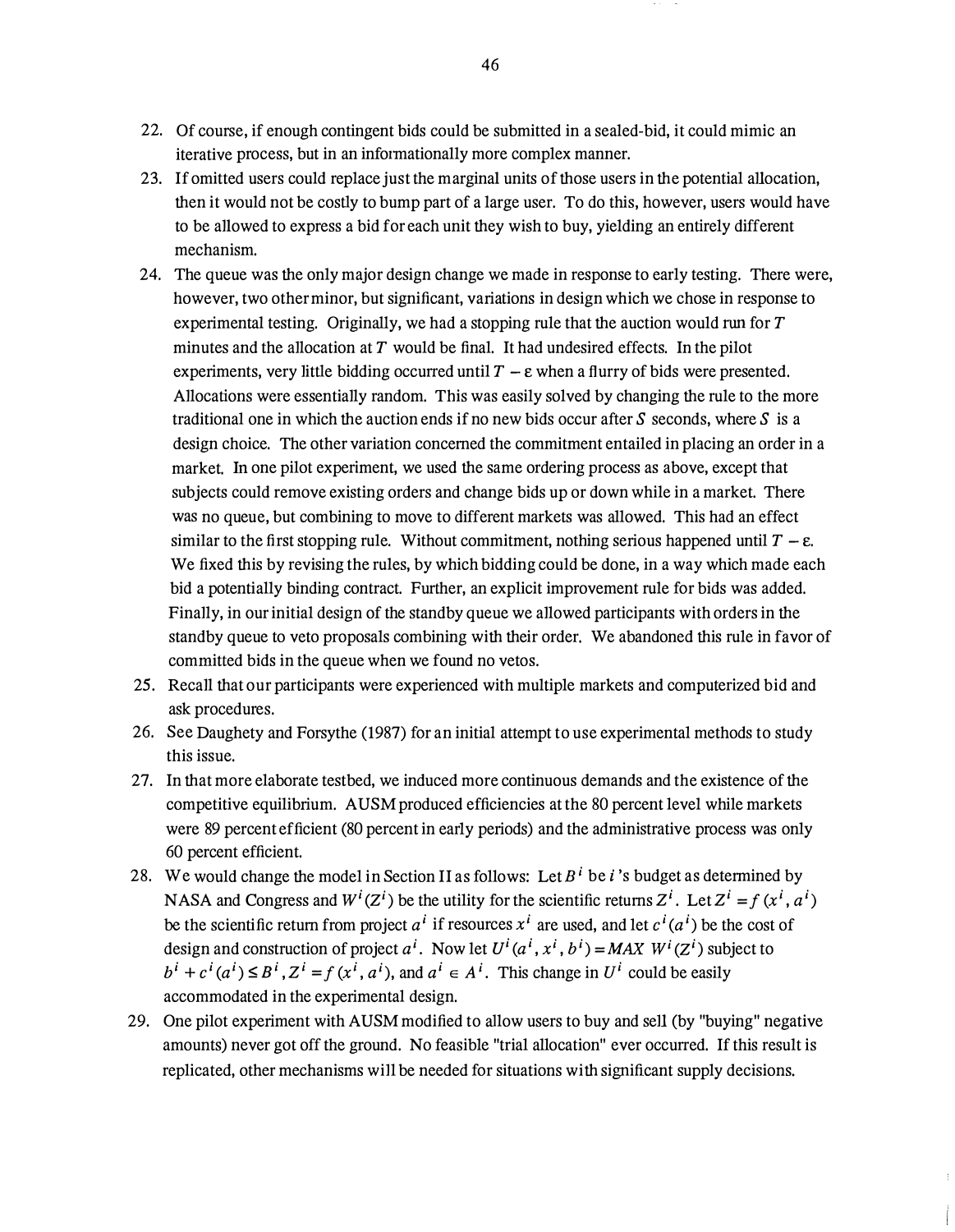#### **REFERENCES**

- Banks, J. S., J. 0. Ledyard, and D. Porter. "Pricing Evolution, and Design Planning of Space Station under Uncertainty." JPL Economic Research Series No. 22, Pasadena, CA., (August 1985).
- \_\_\_\_\_\_\_ . "The Design of Mechanisms to Allocate Space Station Resources." Social Science Working Paper No. 648, California Institute of Technology, Pasadena, CA., (June 1987).
- Chao, H., and R. Wilson. "Priority Service: Pricing, Investment and Market Organization." Am erican Economic Review 77, (December 1987): 899-916.
- Cox, J. C., B. Roberson, and V. L. Smith. "Theory and Behavior of Single Object Auctions." Research in Experimental Economics 2, (1982): 1-44, JAi Press, Inc., London.
- D 'Aspremont, C., and L. A. Gerard-Varet. "On Bayesian Incentive Compatible Mechanisms." In Aggregation and Revelation of Preferences, edited by J.-J. Laffont. North Holland, Amsterdam: (1979): 269-288.
- Daughety, A., and R. Forsythe. "Complete Information Outcomes Without Common Knowledge." Working Paper No. 87-24, Department of Economics, University of lowa, (1987).
- Debreu, G. Theory of Value: An Axiomatic Analysis of Economic Equilibrium. New York, New York: John Wiley & Sons Inc., (1959).
- Ferejohn, J., R. Forsythe, and R. Noll. "An Experimental Analysis of Decision Making Procedures for Discrete Public Goods: A Case Study of a Problem in Institutional Design." In Research in Experimental Economics, edited by V. Smith. Greenwich: (1979).
- Fox, G., and J. Quirk. "Uncertainty and Input-Output Analysis." JPL Economic Research Series No. 23, Pasadena, CA., (October 1985).
- French, S. Sequencing and Scheduling, An Introduction to the Mathem atics of the Job-Shop. West Sussex, England: Ellis Horwood Limited, (1982).
- Grether, D., M. Isaac, and C. Plott. "The Allocation of Landing Rights by Unanimity by Competitors." American Economic Review 71, (May 1981): 166-171.
- Groves, T. "Incentives in Teams." Econometrica 41, (1973): 617-663.
- Harris, M., and A. Raviv. "A Theory of Monopoly Pricing Schemes with Demand Uncertainty." American Economic Review 71, (June 1981): 347–65.
- Harsanyi, John C. "Games with Incomplete Information Played by 'Bayesian' Players." Management Science 14, (1967-8): 159-182, 320-334, 486-502.
- Harsanyi, John C. "Bayesian Probability in Game Theory." In Science Belief and Behavior: Essays in Honor of  $R$ . B. Braithwaite, edited by D. H. Mellor. Cambridge University Press, (1980): 192-196.
- Hyeck, F. "The Use of Knowledge in Society." American Economic Review 35, (1945): 519-530.
- Johnson, A., H. Y. Lee, and C. R. Plott. "The Multiple Unit Double Auction Users Manual." Caltech Working Paper No. 676, Pasadena, CA., (January 1988).
- Kirkpatrick, S., C. D. Gelatt, Jr., and M. P. Vecchi. "Optimization by Simulated Annealing." Science 220, (May 1983): 671-220.
- Konijn, H. "Distribution-Free and Other Prediction Intervals." The American Statistician 41, (February 1987): 11-15.